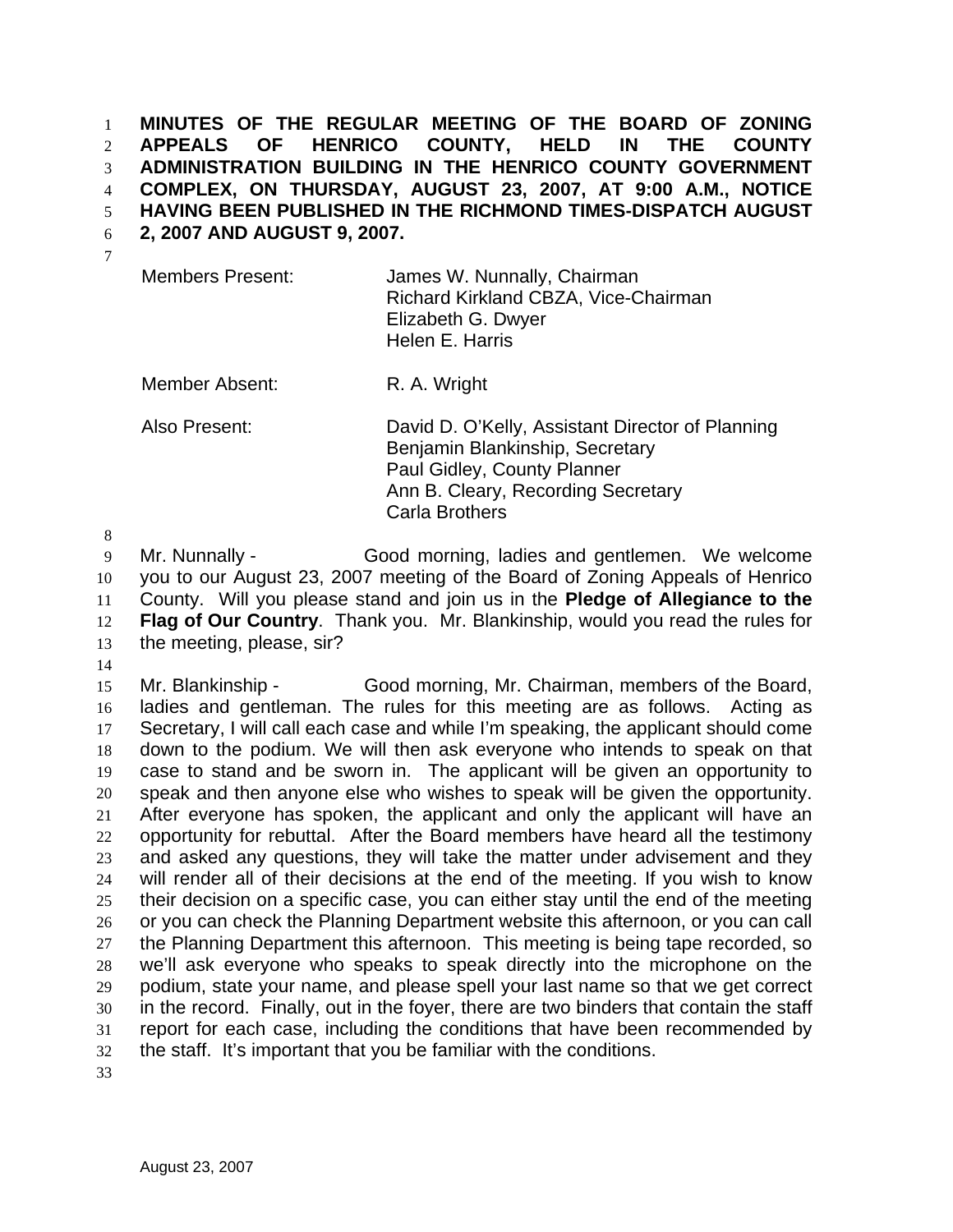Mr. Chairman, I believe we left a note on the table for you from one of our applicants. He said he, "requests withdrawal at this time," and mentions possibly reapplying at a later date. My recommendation is that you handle this as a request for deferral. 34 35 36 37 38 39 40 41 42 43 44 45 46 47 48 49 50 51 52 53 54 55 56 57 58 59 60 61 62 63 64 65 66 67 68 69 70 71 72 73 74 75 76 77 78 79 Ms. Dwyer - Mr. Blankinship, could you follow-up with this applicant and determine whether they, in fact, want to dismiss it and then re-file later, or whether they want to defer? Mr. Blankinship - I certainly will. I have talked to them several times about their application. I believe we mentioned this in the report that staff was concerned that their plat may not have been accurate, or their sketch on the plat may not have been accurate. So, I was actually glad to see this because I'd rather have them defer and get it correct the first time than go forward and then have to change it. Ms. Dwyer - Ckay. Do we need a motion for that? Mr. Blankinship - Yes. **UP-015-07 RON BRUNETTE** requests a conditional use permit pursuant to Section 24-95(i)(4) to build a detached garage in the side yard at 109 Kanawha Road (Chatham Hills) (Parcel 764-731-5850), zoned R-1, One-family Residence District (Tuckahoe). Ms. Dwyer - I move we defer case UP-015-07, Ron Brunette, until the September meeting. Mr. Kirkland - Second. Mr. Nunnally - Motion made by Ms. Dwyer, seconded by Mr. Kirkland it be deferred until next month. All in favor say aye. All opposed say no. The ayes have it; the motion carries. It's been deferred. After an advertised public hearing, **UP-015-07, Ron Brunette,** has been **deferred** until the September 27, 2007 meeting by request of the applicant. Mr. Nunnally - Next case, Mr. Blankinship. **UP-009-07 WEST END ASSEMBLY OF GOD** requests a temporary conditional use permit pursuant to Section 24-116(c)(1) to erect a temporary box office and a tent at 401 N Parham Road (Parcel 753-736-0655), zoned R-1, One-family Residence District (Tuckahoe). Mr. Nunnally - Is anyone else here interested in this case? If so, will you please stand and be sworn in?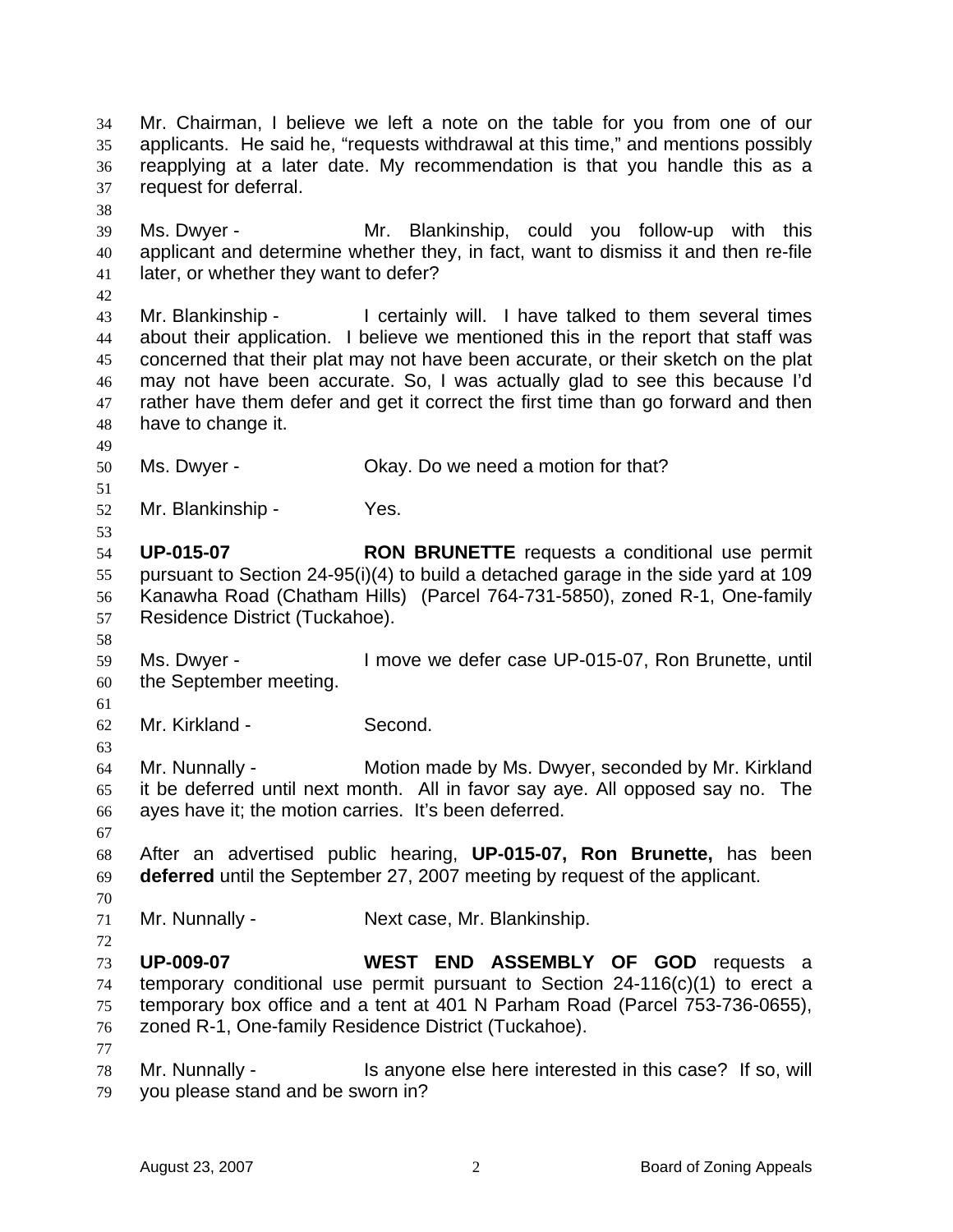Mr. Blankinship - The Raise your right hand, please. Do you swear the testimony you're about to give is the truth and nothing but the truth so help you God? Mr. Ruhlen - I do. Mr. Blankinship - Thank you. Mr. Nunnally - Please state your name for the record, sir, and tell us what you're requesting. Mr. Ruhlen - The My name is Terry Ruhlen. I'm requesting a— Mr. Nunnally - Excuse me, sir. What did you say, Terry-Mr. Ruhlen - Terry Ruhlen. Mr. Nunnally - All right, sir. Mr. Ruhlen - We have a request for a tent and a box office for our annual church production. It's seen by over 25,000 people. The production started probably about 20 years ago, and through growth, we've gotten too big for our britches, I guess. We do have a permit in for some expansion, but for the last couple of years, we've needed an additional box office outside, which is in the form of a trailer, and a tent in the back to help us satisfy fire code so we can keep our inside hallways un-congested. Mr. Kirkland - The Mr. Blankinship, does this case vary any from last time we approved it? Mr. Blankinship - The Indon't believe so. I think it's exactly the same. Mr. Kirkland - **Okay.** Mr. Ruhlen - Yes it is, yes sir. Ms. Dwyer - What are the dates of the production? Mr. Ruhlen - The Wednesday following Thanksgiving and it's two weeks. So, it will go the Wednesday, Thursday, Friday, Saturday, Sunday beginning the Wednesday following Thanksgiving. Let's see, it would be— Ms. Dwyer - So, it would be the  $28<sup>th</sup>$  of November, maybe?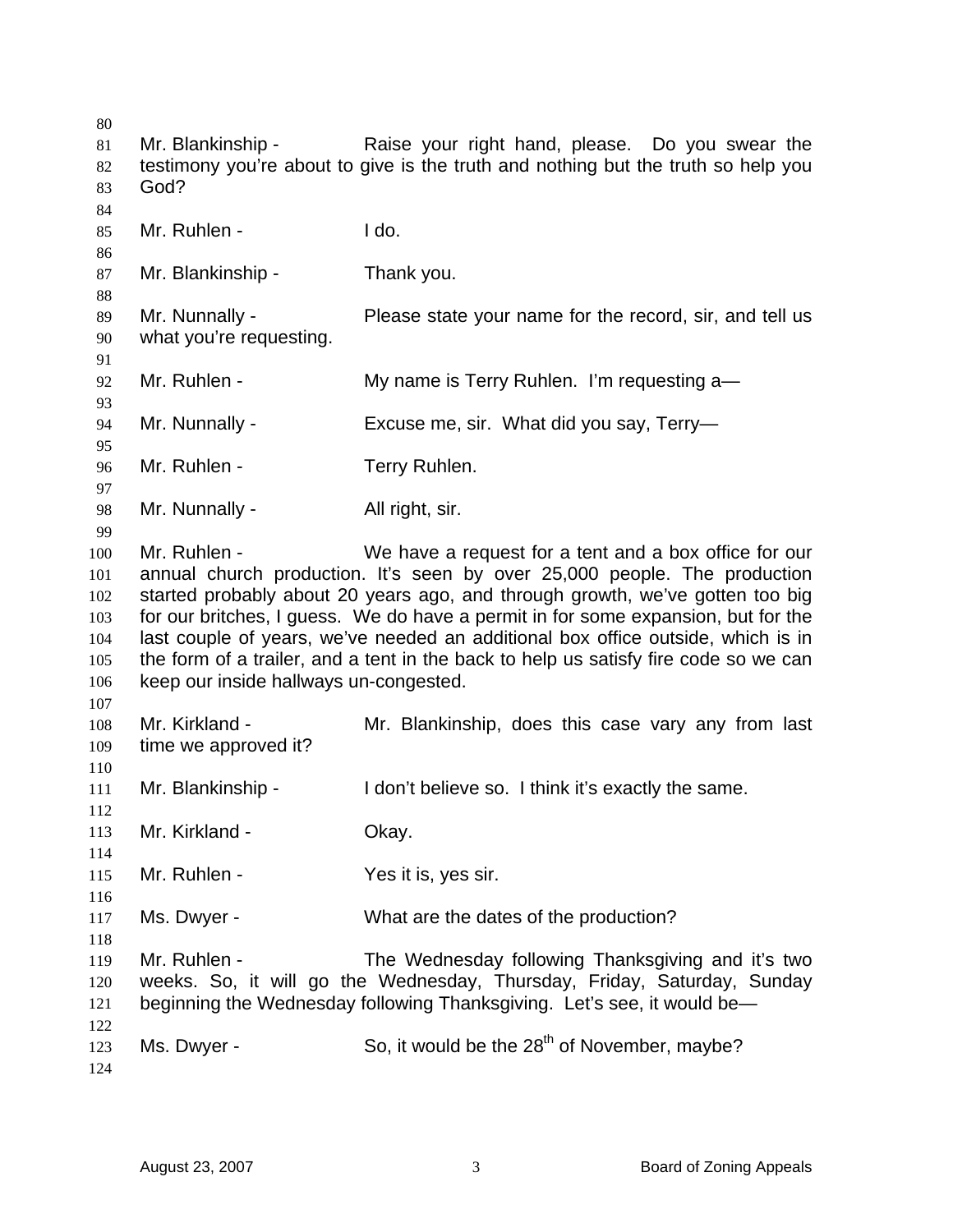Mr. Ruhlen -  $Yes$  ma'am. The  $28<sup>th</sup>$  of November and it would go through the 9<sup>th</sup> of December. 125 126 127 128 129 130 131 132 133 134 135 136 137 138 139 140 141 142 143 144 145 146 147 148 149 150 151 152 153 154 155 156 157 158 159 160 161 162 163 164 165 166 167 168 169 170 Ms. Dwyer - Chay. Ms. Harris - The My question is I noticed that we indicated the dates for the tent, the beginning and the ending date. Should we specify the beginning date that the trailer will be used? I noticed that in the letter, permission was asked that it be used from August  $30<sup>th</sup>$  until December. In the evaluation, you notice that we do not mention the date that the trailer will be used, the beginning date. We have the ending date. Mr. Ruhlen - Could we stick with that 30 August date? I think that was the date that was stated in the letter. Ms. Harris - Then we need place that somewhere. You notice in the evaluation, we have it would be used—talking about the tent—it would be used from October of this year through January 2008. That's the tent, but my question is about the trailer. We have in the condition that the trailer will be removed from the site on or before December  $10<sup>th</sup>$ , but we don't have anywhere that, the request the date sought is being honored. The letter from Shirley Long said that the permit would be for a mobile office to be used from August the  $30<sup>th</sup>$ . So, shouldn't that August  $30<sup>th</sup>$  date be somewhere, as far as the— Mr. Blankinship - If you're concerned about it, certainly. It's a week away, so. Ms. Harris - So it will be— Mr. Ruhlen - Yes ma'am. Ms. Harris - The office will be open? Mr. Ruhlen - We haven't, obviously, got it on site right now, but once we get approval—We won't bring it in before then. Some time after the  $30<sup>th</sup>$ . Ms. Harris - Chay. Mr. Ruhlen - Typically, it's the first week of September when we bring it on site. Ms. Dwyer - Technically, Mr. Blankinship, they could install the trailer and tent anytime after we approve it? Mr. Blankinship - I'd be happy to sign the building permit tomorrow, unless the Board has some objection to it being put up in the next week. I would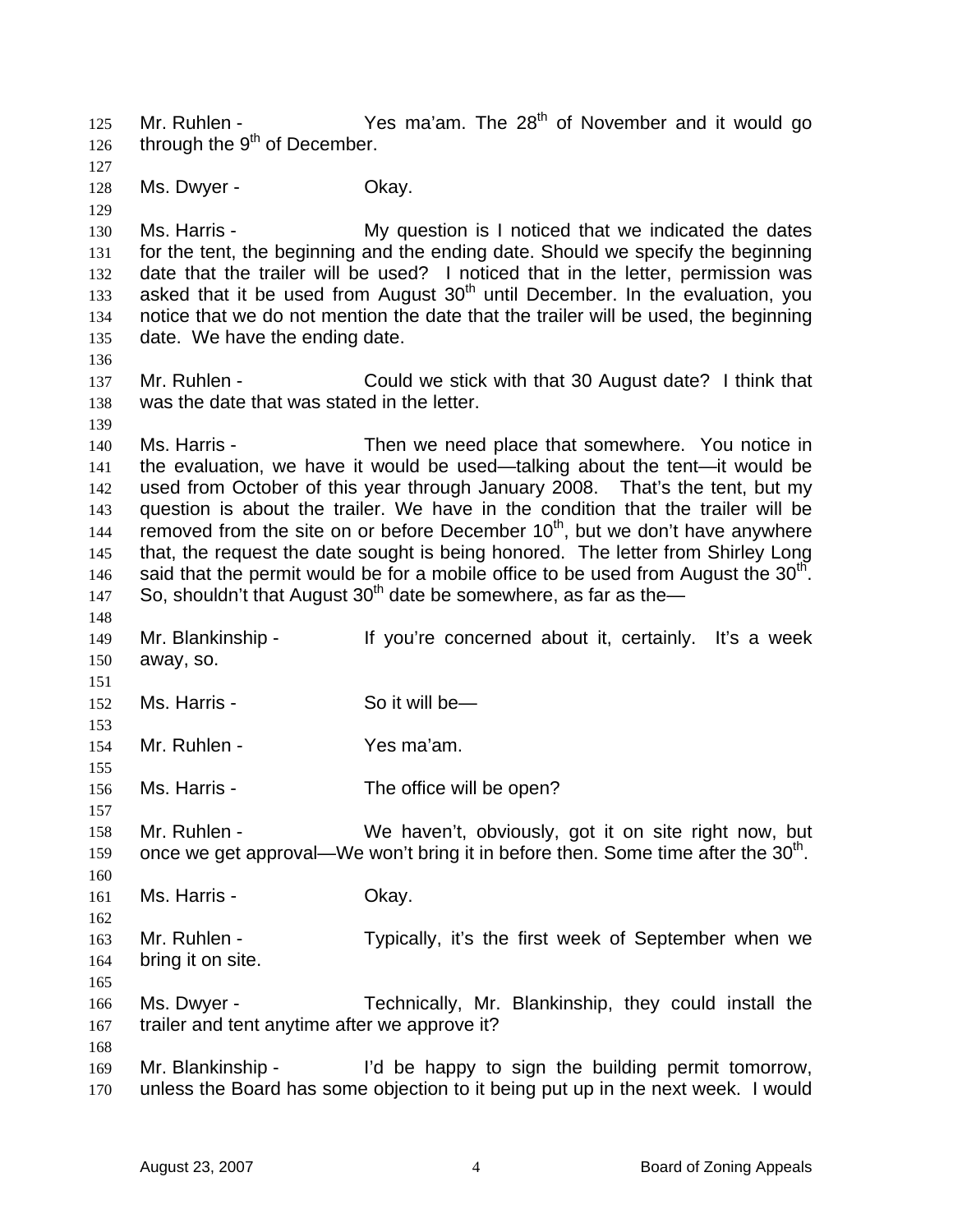think the use permit would become effective upon your decision, if you decide to grant. 171 172 173 174 175 176 177 178 179 180 181 182 183 184 185 186 187 188 189 190 191 192 193 194 195 196 197 198 199 200 201 202 203 204 205 206 207 208 209 210 211 212 213 214 215 Ms. Harris - My other question is on Condition 5, The Principles of Crime Prevention through Environmental Design. I was just curious about what environmental design prevents crime. Mr. Blankinship - We would love to get you some materials on that. There is a full-time employee in the Division of Police, named Kim Vann, whose job is to promote this concept. She meets with the applicants and gives them suggestions on how to make their site more secure, basically. Better lighting— Ms. Dwyer - Placement of shrubs. Mr. Blankinship - Right. The way you can change things so that there are no convenient places for people to loiter, or attractive places, perhaps I should say, for people to loiter. It's that sort of thing. Site design in such a way that it discourages crime. Ms. Harris - The Mmm-hmm. I'd like to have a copy of that. Mr. Blankinship - Okay. Mr. Ruhlen - She has looked at our site. Kim has. Mr. Kirkland - You all didn't have any problems last year with theft or anything, did you, sir? Mr. Ruhlen - Not to my knowledge, no. Mr. Kirkland - I was wondering, why does the tent need to stay on the site until January  $31<sup>st</sup>$ ? Do you have stuff stored under that until then? Mr. Ruhlen - It doesn't. I'm not sure why. I guess the date was put in just to make sure we were—We're usually out of there right after Christmas. That date could be changed easily. Mr. Kirkland - **Okay.** Mr. Nunnally - You want to specify a date? Mr. Kirkland -  $\mu$  How about January 1<sup>st</sup>? Mr. Ruhlen - That would be fine.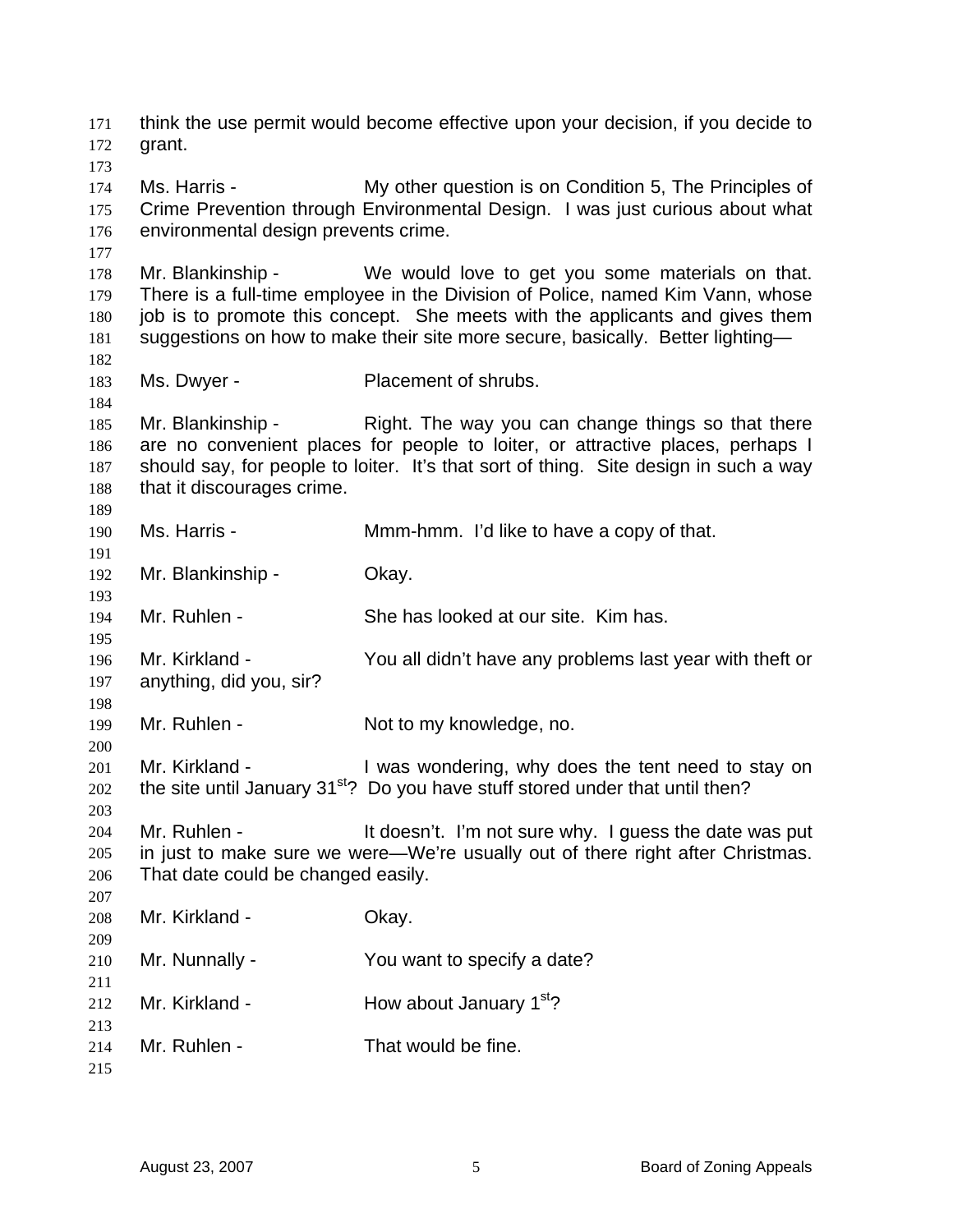| 216<br>217                                    | Mr. Kirkland -<br>days.        | Okay. I don't see why a tent needs to sit there 30                                                                                                                                                                                                                                                                                                                                             |
|-----------------------------------------------|--------------------------------|------------------------------------------------------------------------------------------------------------------------------------------------------------------------------------------------------------------------------------------------------------------------------------------------------------------------------------------------------------------------------------------------|
| 218<br>219<br>220                             | Mr. Ruhlen -                   | I agree.                                                                                                                                                                                                                                                                                                                                                                                       |
| 221<br>222                                    | Mr. Kirkland -                 | You pay rent on it and [unintelligible].                                                                                                                                                                                                                                                                                                                                                       |
| 223<br>224                                    | Mr. Ruhlen -                   | Thank you.                                                                                                                                                                                                                                                                                                                                                                                     |
| 225<br>226                                    | Mr. Nunnally -                 | Any other questions from the Board?                                                                                                                                                                                                                                                                                                                                                            |
| 227<br>228<br>229                             | Ms. Dwyer -<br>couple days?    | January 1 <sup>st</sup> is a holiday. Why don't we move it up a                                                                                                                                                                                                                                                                                                                                |
| 230<br>231                                    | Mr. Kirkland -                 | What's the day after New Year's Day?                                                                                                                                                                                                                                                                                                                                                           |
| 232<br>233                                    | Mr. Kirkland -                 | I would say January 5 <sup>th</sup> .                                                                                                                                                                                                                                                                                                                                                          |
| 234<br>235                                    | Mr. Kirkland -                 | January 5 <sup>th</sup> .                                                                                                                                                                                                                                                                                                                                                                      |
| 236<br>237                                    | Mr. Nunnally -                 | January the 5 <sup>th</sup> .                                                                                                                                                                                                                                                                                                                                                                  |
| 238<br>239                                    | Ms. Dwyer -                    | Is that all right with you?                                                                                                                                                                                                                                                                                                                                                                    |
| 240<br>241                                    | Mr. Ruhlen -                   | Yes ma'am. Thank you.                                                                                                                                                                                                                                                                                                                                                                          |
| 242<br>243                                    | Mr. Nunnally -                 | Any other questions from the Board?                                                                                                                                                                                                                                                                                                                                                            |
| 244<br>245                                    | Ms. Dwyer -                    | You've read all the conditions and agree to those?                                                                                                                                                                                                                                                                                                                                             |
| 246<br>247                                    | Mr. Ruhlen -                   | Yes ma'am.                                                                                                                                                                                                                                                                                                                                                                                     |
| 248<br>249<br>250                             | Mr. Nunnally -                 | I'll ask again, is anyone here in opposition to this<br>request? Hearing none, that completes the case. Thank you for coming, sir.                                                                                                                                                                                                                                                             |
| 251<br>252                                    | Mr. Ruhlen -                   | Thank you very much.                                                                                                                                                                                                                                                                                                                                                                           |
| 253<br>254<br>255<br>256<br>257<br>258<br>259 | Ms. Dwyer -<br>the use permit. | I move that we approve this case and the reasons for<br>approving this temporary conditional use permit are that having looked at the<br>surrounding area and the particular structures that are going to be erected here,<br>there doesn't seem to be any infringement upon the neighbors. These are two<br>temporary structures. Based on that, I think that this is an appropriate case for |
| 260<br>261                                    | Mr. Kirkland -                 | Change the date to January the 5 <sup>th</sup> .                                                                                                                                                                                                                                                                                                                                               |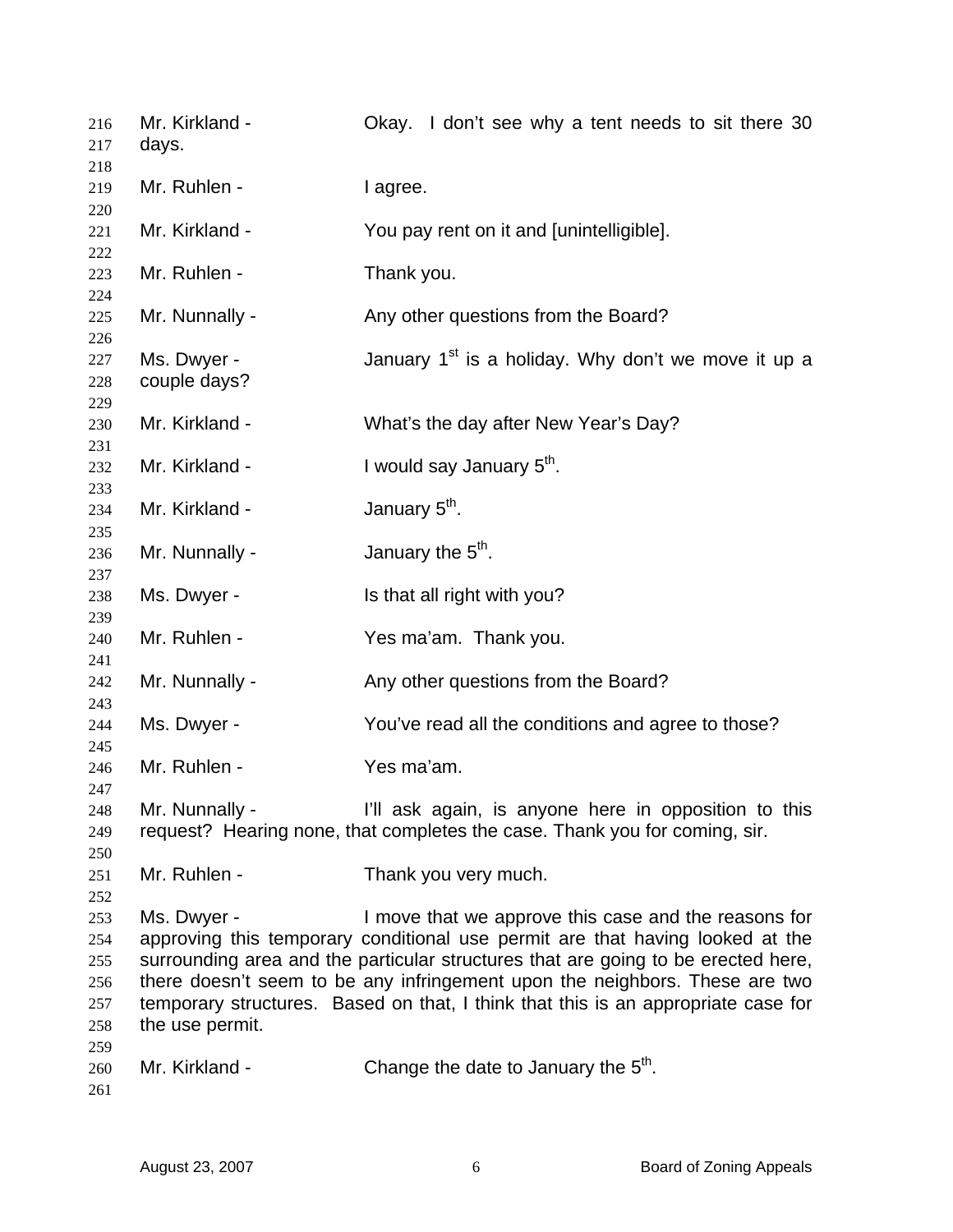Ms. Dwyer - Oh, yeah. For Condition #2, it would change from January 31<sup>st</sup> to January 5<sup>th</sup>. 262 263 264 265 266 267 268 269 270 271 272 273 274 275 276 277 278 279 280 281 282 283 284 285 286 287 288 289 290 291 292 293 294 295 296 297 298 299 300 301 302 303 304 305 306 307 Ms. Harris - The Music Head of the motion. Mr. Nunnally - **Motion by Ms. Dwyer, seconded by Ms. Harris it be** approved. All in favor say aye. All opposed say no. The ayes have it; the motion carries. It's been approved. After an advertised public hearing and on a motion by Ms. Dwyer, seconded by Ms. Harris, the Board **approved** application **UP-009-07,** West End Assembly of God's request for a temporary conditional use permit pursuant to Section 24- 116(c)(1) to erect a temporary box office and a tent at 401 N Parham Road (Parcel 753-736-0655), zoned R-1, One-family Residence District (Tuckahoe). Affirmative: **Harris, Kirkland, Nunnally, Dwyer** 4 Negative: 0 Absent: Wright 1 Mr. Nunnally - Next case, Mr. Blankinship. **UP-011-07 RICHMOND ELKS LODGE** requests a temporary conditional use permit pursuant to Section 24-116(c)(1) to operate a turkey shoot at 10022 Elk Pass Lane (Parcel 750-768-4929), zoned A-1, Agricultural District (Three Chopt). Mr. Nunnally - Is anyone here interested in the case? If so, will you please stand and be sworn. Richmond Elks Lodge. No one here? All right. We'll pass it over for a while. Next case, Mr. Blankinship. **A-027-07 LIESFELD PROPERTIES, L.L.C** requests a variance from Section 24-95(b)(6) to build a single-family dwelling at 2113 Clarke Street (Parcel 781-745-4127), zoned R-4, One-family Residence District (Brookland). The lot width requirement and total lot area requirement are not met. The applicant has 5,031 square feet total lot area and 43 feet lot width, where the Code requires 6,000 square feet total lot area and 50 feet lot width. The applicant requests a variance of 969 square feet total lot area and 7 feet lot width. Mr. Nunnally - Is anyone else here interested in this case? If so, will you please stand and be sworn. Mr. Blankinship - Raise your right hand, please. Do you swear the testimony you're about to give is the truth and nothing but the truth so help you God? Mr. Liesfeld - I do.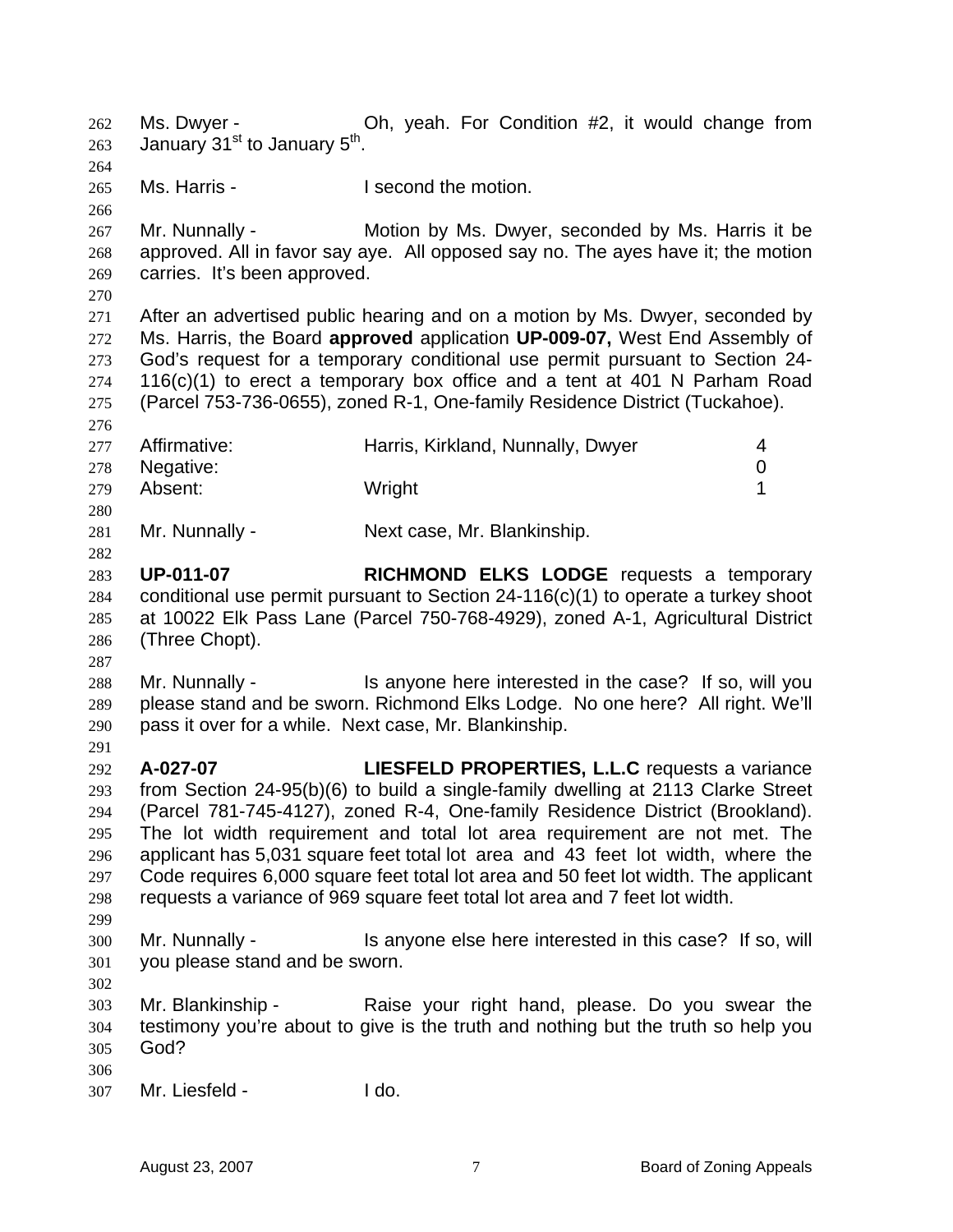309 310 Mr. Nunnally - Please state your name for the record, sir, and tell us what you're requesting.

312 313 314 315 316 317 318 319 320 321 322 323 324 Mr. Liesfeld - My name is Lawrence Liesfeld and I'm owner of Liesfeld Properties, which owns 2113 Clarke Street. I purchased a house in 1990 and an employee of my father, lived in the property. He got into some troubles so I let him live there. He died this past April. The house was in bad shape, so what I did, I came to County and talked to them about getting a building permit to build a new home. The plat that you all had on record—and, of course, I've never had the property surveyed—didn't have any measurements. What I did, I applied for a building permit and everything went through on the permit until I sent my surveyor out to survey the property and stake a house off. When we got ready to stake the house off for a footing, we found out that the lot was not but 45 to 48 feet. I'm not exactly sure what the size was. He said that it didn't meet the requirements, so what I did was I came to the County and applied for a variance, which they told me to do in Planning. So, I'm here.

326 327 328 329 330 331 332 333 334 335 336 337 338 339 340 341 342 343 344 345 346 347 348 349 350 351 352 353 Mr. Kirkland - So, you didn't know at the time that you demolished the home— Mr. Liesfeld - No, I did not. Mr. Kirkland - — — — — — that it didn't meet the requirements. Mr. Liesfeld - No. I did not. Ms. Dwyer - How long has the home been on the property, do you know? Mr. Liesfeld - Think it was built in 1945. Ms. Dwyer - Chay. Ms. Harris - The report indicated that there's a lot to the west that is also less than 50 feet. Mr. Liesfeld - That's correct. Ms. Harris - Can we see it from this map? Mr. Liesfeld - The Yes. It's on the left side. Ms. Harris - The Music Ht's adjacent to your property? Mr. Liesfeld - Yes ma'am.

308

311

325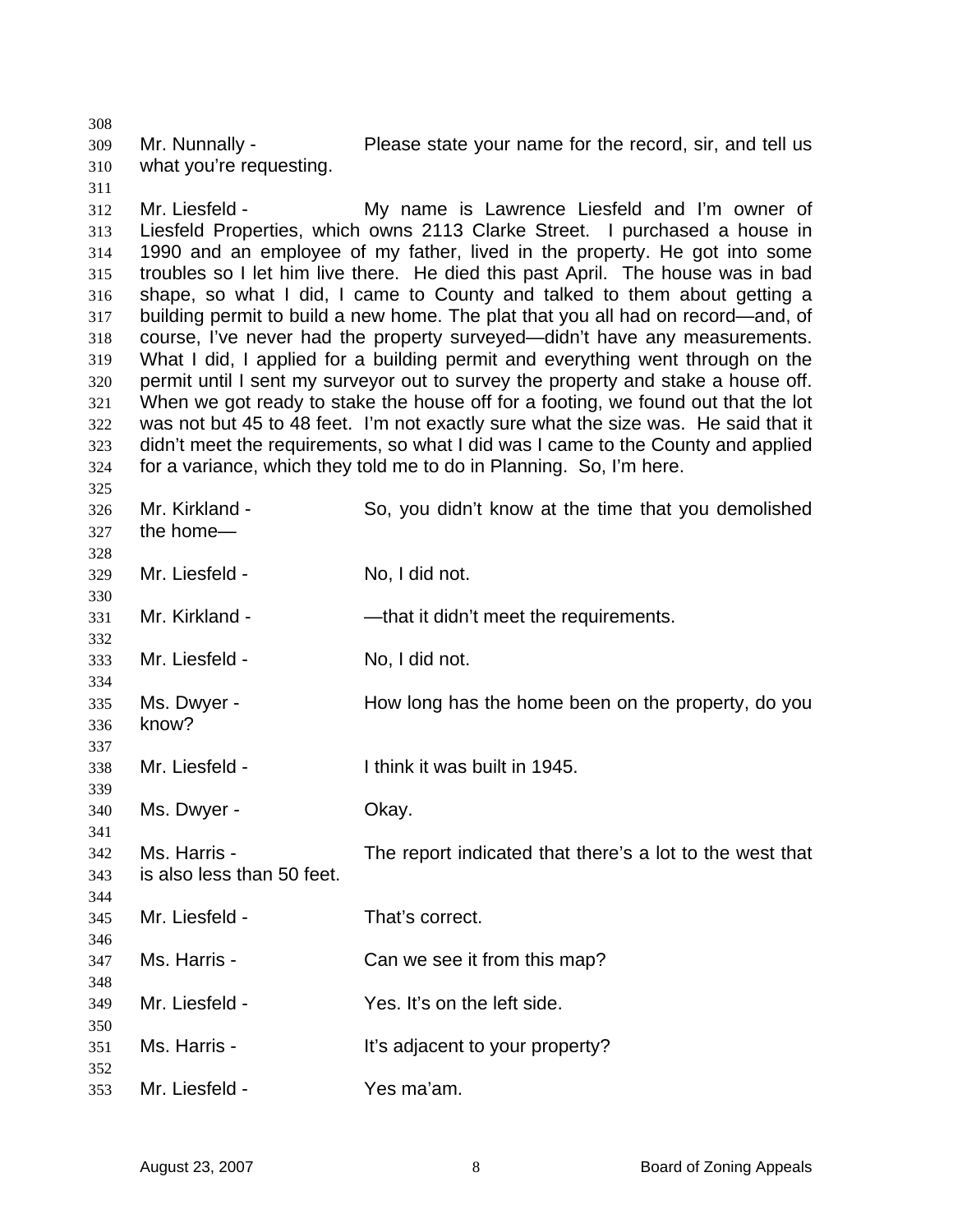Mr. Blankinship - 2115. Mr. Liesfeld - Yes ma'am. Evidently, the same builder built the same two houses, because both of them looked identical. Mr. Blankinship - Oh, okay. You can see that that one has slightly less lot area because it has a well lot or something carved out of the rear. Mr. Liesfeld - I really don't know about that. Ms. Dwyer - What are you going to build on the lot? What are your plans? Mr. Liesfeld - The lim going to build another house on the property. Ms. Dwyer - The staff report says it will be compatible, but we don't have any elevations. Mr. Liesfeld - Basically, it's going to be similar to the same house except a new version of it. It's going to be the same size as the house that I had. The house was in bad shape. Mr. Nunnally - How many square feet? Mr. Liesfeld - The house is going to be 26 by 44. So, if you have a calculator, 26 by 44. Ms. Dwyer - So, the house will meet all the setback requirements. Mr. Liesfeld - Sure. Ms. Dwyer - That would be the R-4, but the Mr. Kirkland - The width. Ms. Dwyer - Excuse me? Mr. Kirkland - The Suit the width doesn't make it. Ms. Dwyer - The lot width, yeah, but the house he's going to put on there is going to meet setback requirements. Mr. Blankinship - It's 1,144 square feet, if anyone's curious. Mr. Kirkland - You're going to sell this home, sir?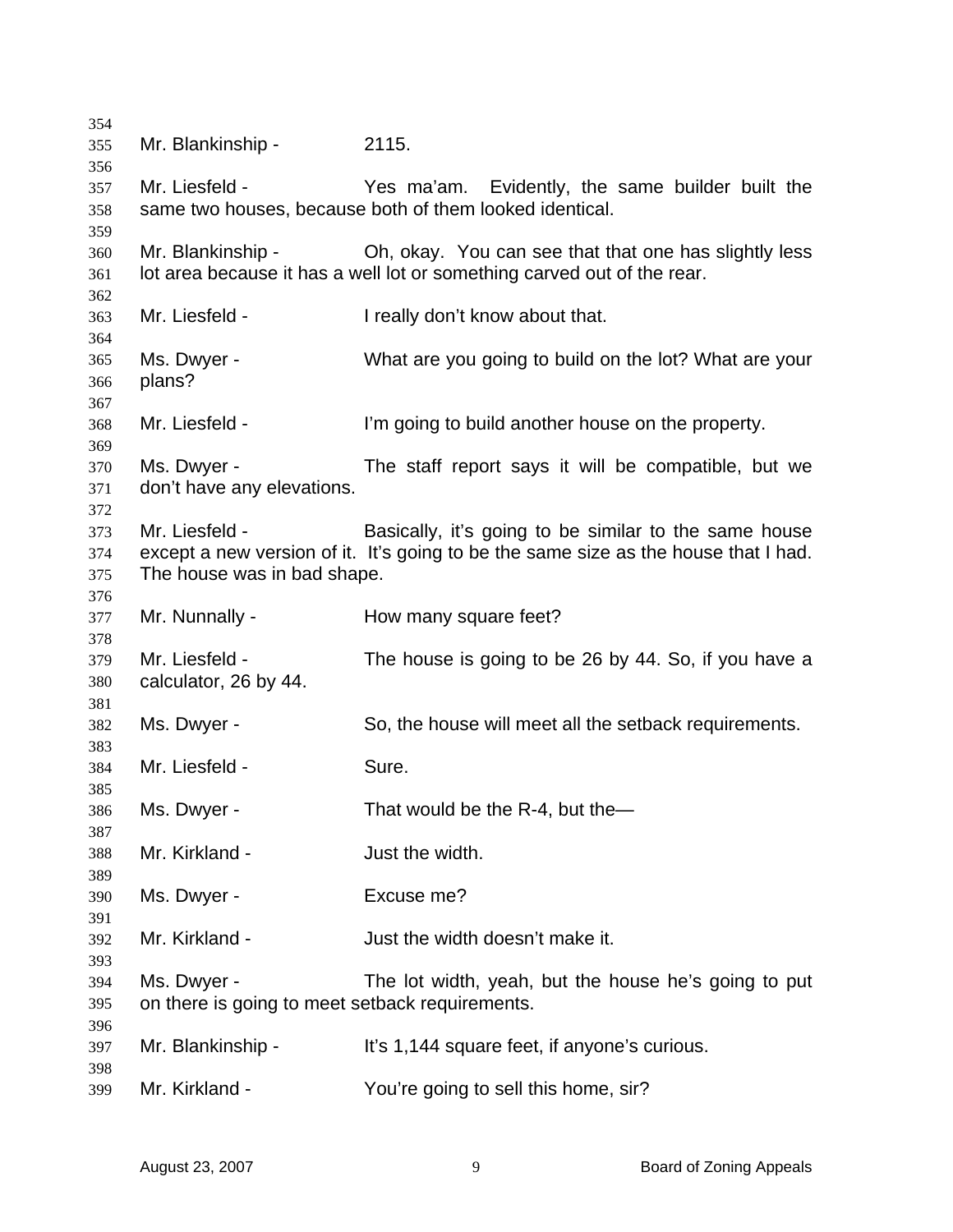400 401 402 403 404 405 406 407 408 409 410 411 412 413 414 415 416 417 418 419 420 421 422 423 424 425 426 427 428 429 430 431 432 433 434 435 436 437 438 439 440 441 442 443 444 445 446 Mr. Liesfeld - Either sell it, or keep it and lease it, one or the other. I might let one of my employees live there. Mr. Nunnally - Any other questions from the Board? I'll ask again, is anyone here in opposition to this case? Hearing none, that completes the case. Thank you for coming, sir. Mr. Liesfeld - Thank you, sir. Mr. Kirkland - The Music Conservation I move we approve it. Mr. Nunnally - Motion by Mr. Kirkland it be approved. Mr. Kirkland - The effect of the zoning ordinance on this property under consideration, it's affected by an exceptional narrowness and the dwelling itself will meet all setback requirements. This is just basically a violation of the width. Ms. Dwyer - I would just add to that that at the time this lot was created, it was in compliance with the Code. That takes care of any Cherrystone-related opposition to this particular case. I think that it would substantially deprive the owner of any reasonable use of the property if we chose not to grant the variance. I think under Cochran, that particular requirement is satisfied. I second the motion. Mr. Kirkland - Thank you. Mr. Nunnally - Motion by Mr. Kirkland, seconded by Ms. Dwyer it be approved. All in favor say aye. All opposed say no. The ayes have it; the motion carries. It's been approved. After an advertised public hearing and on a motion by Mr. Kirkland, seconded by Ms. Dwyer, the Board **approved** application **A-027-07,** Liesfeld Properties, LLC,'s request for a variance from Section 24-95(b)(6) to build a single-family dwelling at 2113 Clarke Street (Parcel 781-745-4127), zoned R-4, One-family Residence District (Brookland). The lot width requirement and total lot area requirement are not met. Affirmative: Harris, Kirkland, Nunnally, Dwyer 4 Negative: 0 Absent: 1 Mr. Nunnally - Next case, Mr. Blankinship. **UP-012-07 EASTERN HENRICO RURITAN CLUB** requests a temporary conditional use permit pursuant to Section 24-116(c)(1) to operate a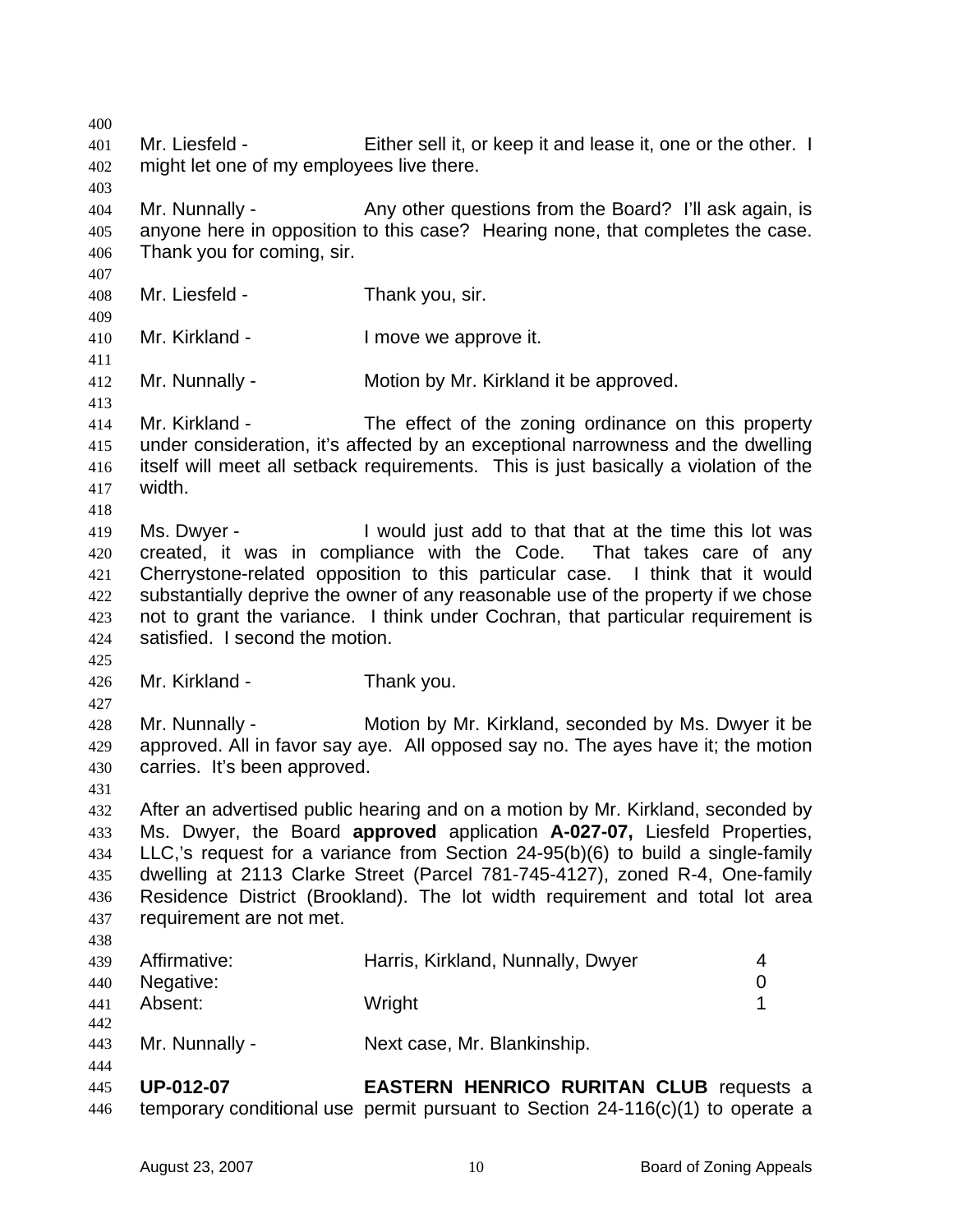turkey shoot at 3808 Nine Mile Road (Parcel 806-723-4768), zoned A-1, Agricultural District (Varina). Mr. Nunnally - Anyone else here interested in this case? If so, will you please stand and be sworn. Mr. Blankinship - Raise your right hand, sir. Do you swear the testimony you're about to give is the truth and nothing but the truth so help you God? Mr. Stewart - Yes sir. Mr. Blankinship - Thank you. Mr. Nunnally - Please state your name for the record, sir, and tell us what you're requesting. Mr. Stewart - Stanley Stewart. Mr. Nunnally - All right, Mr. Stewart. Mr. Stewart - We are requesting the renewal of our turkey shoot permit, which we've had for years. Mr. Nunnally - No change whatsoever? Mr. Stewart - No change for it whatever. Mr. Nunnally - You've read the conditions? Mr. Stewart - Sir? Mr. Nunnally - I say you've read your conditions? Mr. Stewart - Yes. Mr. Nunnally - And you're in agreement with them? Mr. Stewart - Yes sir. Mr. Nunnally - How long have you all been doing this down there? Mr. Stewart - **I've been doing it for 40 years.** Mr. Nunnally - You don't look that old.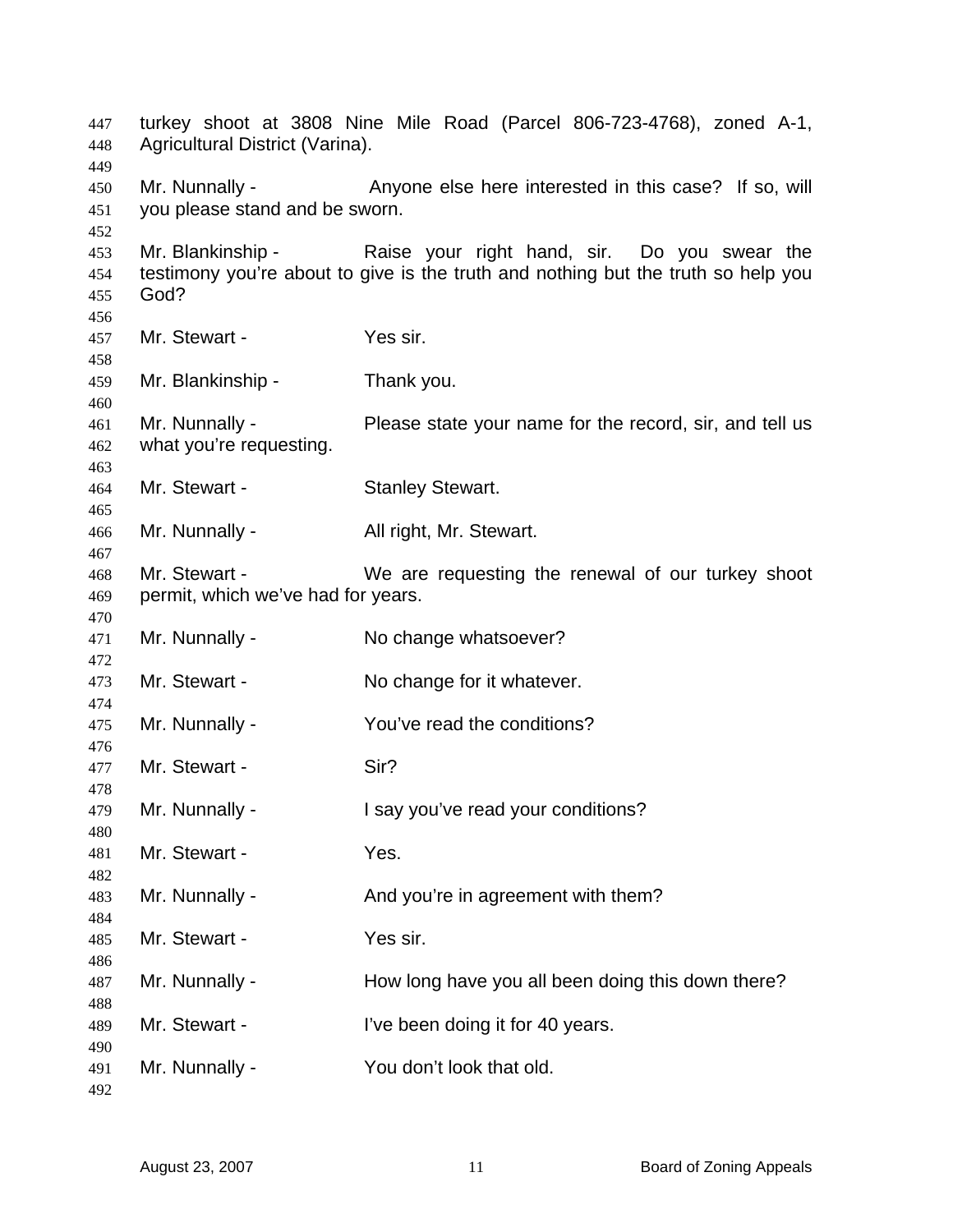| 493        | Mr. Stewart -                         | I can't help it.                                                                 |
|------------|---------------------------------------|----------------------------------------------------------------------------------|
| 494<br>495 | Mr. Nunnally -                        | All right. You haven't had-                                                      |
| 496        |                                       |                                                                                  |
| 497<br>498 | Ms. Dwyer -                           | Can you- $-$                                                                     |
| 499        | Mr. Nunnally -                        | Excuse me.                                                                       |
| 500        |                                       |                                                                                  |
| 501        | Ms. Dwyer -                           | I'm sorry; I thought you were finished.                                          |
| 502        |                                       |                                                                                  |
| 503        | Mr. Nunnally -                        | You haven't had any problems with that, have you,                                |
| 504        | Mr. Blankinship?                      |                                                                                  |
| 505<br>506 | Mr. Blankinship -                     | No sir. None that I'm aware of.                                                  |
| 507        |                                       |                                                                                  |
| 508        | Ms. Dwyer -                           | Could we put the aerial photograph on the screen,                                |
| 509        |                                       | please? I just want to be sure which direction the shooting will be headed here. |
| 510        |                                       | Will it be from the ball field toward the buildings in the rear? That's the one. |
| 511        | That's the one, yeah.                 |                                                                                  |
| 512        |                                       |                                                                                  |
| 513        | Mr. Stewart -                         | There's nothing close by.                                                        |
| 514        |                                       |                                                                                  |
| 515        | Ms. Dwyer -                           | Right. So, where will the people with the guns be                                |
| 516        |                                       | standing and in which direction will they be shooting?                           |
| 517        |                                       |                                                                                  |
| 518        | Mr. Stewart -                         | The people who are not shooting will be inside of our                            |
| 519        | building.                             |                                                                                  |
| 520        |                                       |                                                                                  |
| 521        | Ms. Dwyer -                           | Right.                                                                           |
| 522        |                                       |                                                                                  |
| 523        | Mr. Stewart -                         | It faces the County property to the north.                                       |
| 524        |                                       |                                                                                  |
| 525        | Ms. Dwyer -                           | Where will the people be standing who are shooting?                              |
| 526        |                                       |                                                                                  |
| 527        | Mr. Stewart -                         | I can't hear you.                                                                |
| 528        |                                       |                                                                                  |
| 529        | Ms. Dwyer -                           | Where will the people be standing, the ones who are                              |
| 530        |                                       | shooting? Where will they be standing on the-We have a picture up here on the    |
|            | screen.                               |                                                                                  |
| 531        |                                       |                                                                                  |
| 532        |                                       |                                                                                  |
| 533        | Mr. Stewart -                         | They'll be standing about 30 feet back of the target, if                         |
| 534        | that tells you what you want to know. |                                                                                  |
| 535        |                                       |                                                                                  |
| 536        | Ms. Dwyer -                           | Where will the targets be?                                                       |
| 537        |                                       |                                                                                  |
| 538        | Mr. Stewart -                         | The targets will be facing to the north of the building.                         |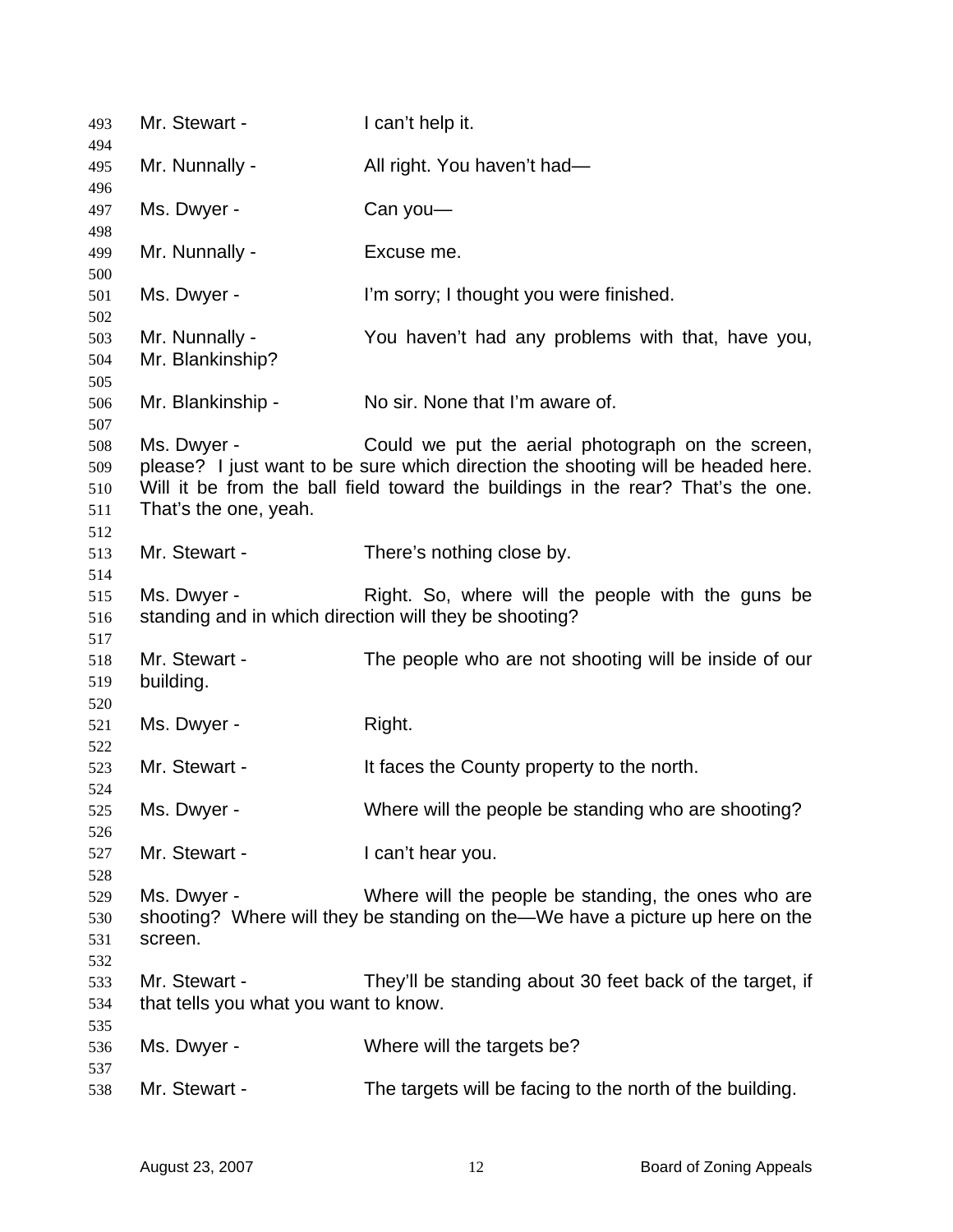Ms. Dwyer - Chay. Ms. Harris - **Mr. Stewart, do you all use shotguns?** Mr. Stewart - Yes ma'am. Ms. Harris - Ckay. What gauge shotgun do you use? Mr. Stewart - 12 and 16. Ms. Dwyer - Inotice, Ms. Harris, in the other case we had, there was a specification of the gauge of the shotgun and the type of shot, but there isn't in this case. There was also the specification for berms and bails of hay behind the targets. Is there any reason why that was excluded from this case, but included in the other one? Mr. Blankinship - That's just the way the two cases have been handled over the years. No ma'am, I don't know specifically why that is how it's done. I'm sure there's a historical reason for it. Ms. Dwyer - Do we need to have anything that specifies that, do you think? Mr. Stewart - The Lean't hear you. Ms. Dwyer - What do you have behind the targets? Do you have hay bails or berms or something? Mr. Stewart - Behind the targets? Ms. Dwyer - Yes. Mr. Stewart - We have a pole with the targets on it and the shooters are 30 yards back of that, shooting towards the targets. Ms. Dwyer - Chay. Is there anything behind the target to intercept any shot that might miss the target? Mr. Stewart - It's open ground. It's an open area. Ms. Dwyer - Chay. Mr. Nunnally - Nobody's back in that area.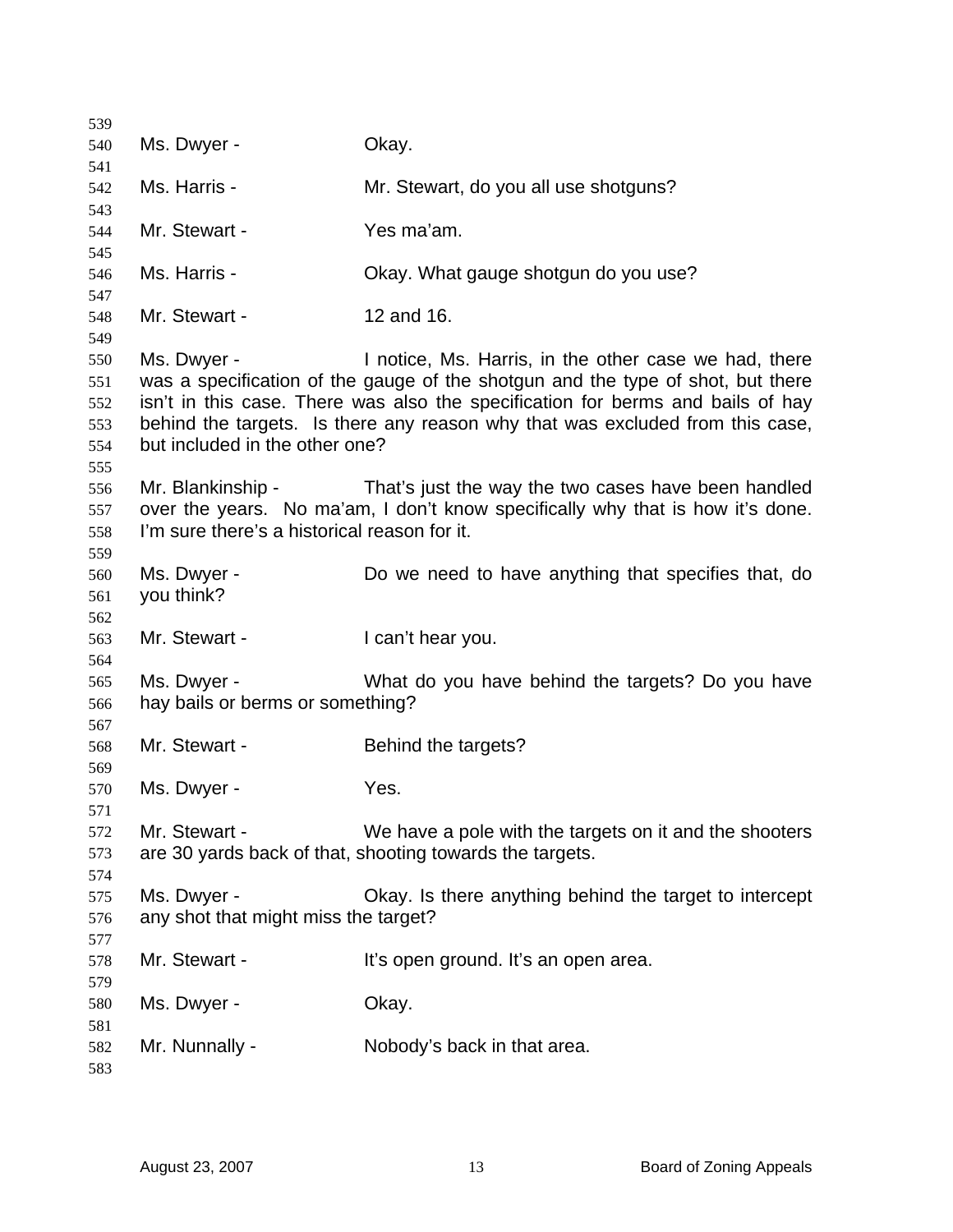Mr. Stewart - The Nobody's allowed back there except the workers putting up the targets and pulling them. Mr. Nunnally - The Mean at the time of the shooting, though, nobody's— Mr. Stewart - Nobody. Ms. Harris - The How close is the nearest subdivision to where you all will be shooting? I know they have developed quite a bit around there, across the street, across Dabbs House Road there. Is that called Carter's? Mr. Nunnally - Carter Woods or something. Ms. Harris - Yes, Carter Woods, and then the other areas that have been developed. Do you know how close the nearest subdivision is? Mr. Stewart - The Muslim Lit's nowhere close to it. Mr. Blankinship - I'm thinking 750 feet, just looking at the map here. Five hundred feet to the west and 750 to the southeast to Carter Woods. Ms. Dwyer - Mr. Gidley, could you show me on the map? Do you have a pointer so that you can show where the targets are and where the shooters are on this aerial map? I'm still not clear on that. Mr. Gidley - **[Off mic.]** I'm not real clear, either, Ms. Dwyer. Mr. Blankinship - All right. Could you put the cursor on the building there? Yes. Now, just to the north. Ms. Dwyer - All right. Mr. Blankinship - Just to the north of there. I believe the firing line is just to the north on the north side of the building. The target line is back there by the tree line right there. Ms. Dwyer - Chay. Mr. Blankinship - Is that correct? Mr. Stewart - That's about right. Mr. Kirkland - So, the trees break the shot. Sir, the trees would stop the shot if they escape through the targets.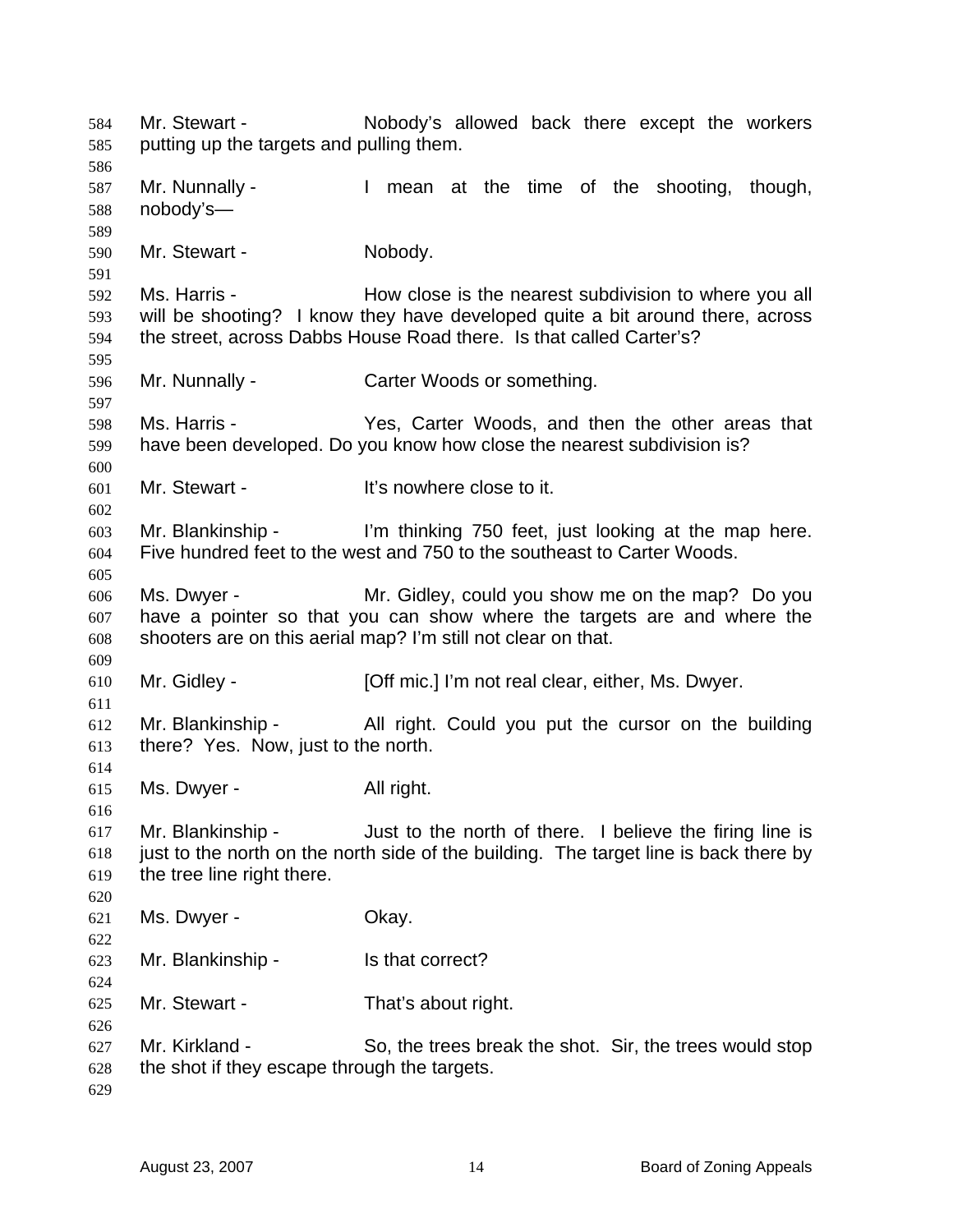| 630                                                  | Mr. Stewart -                                                | The shot would never get to the trees.                                                                                                                                                                                                                                                                                                                                                                                                                                                      |
|------------------------------------------------------|--------------------------------------------------------------|---------------------------------------------------------------------------------------------------------------------------------------------------------------------------------------------------------------------------------------------------------------------------------------------------------------------------------------------------------------------------------------------------------------------------------------------------------------------------------------------|
| 631<br>632                                           | Ms. Dwyer -                                                  | Okay.                                                                                                                                                                                                                                                                                                                                                                                                                                                                                       |
| 633                                                  |                                                              |                                                                                                                                                                                                                                                                                                                                                                                                                                                                                             |
| 634                                                  | Mr. Kirkland -                                               | Okay.                                                                                                                                                                                                                                                                                                                                                                                                                                                                                       |
| 635                                                  |                                                              |                                                                                                                                                                                                                                                                                                                                                                                                                                                                                             |
| 636                                                  | Mr. Nunnally -                                               | All right. Any other questions from the Board?                                                                                                                                                                                                                                                                                                                                                                                                                                              |
| 637                                                  |                                                              |                                                                                                                                                                                                                                                                                                                                                                                                                                                                                             |
| 638<br>639                                           | Ms. Harris -                                                 | Okay. I want to follow-up his statement. He said the<br>shots would never get to the trees. Is that because of the concrete barrier?                                                                                                                                                                                                                                                                                                                                                        |
| 640<br>641<br>642                                    | Mr. Stewart -<br>far and the rest of it is just open spaces. | Because of the distance. The shot will only go but so                                                                                                                                                                                                                                                                                                                                                                                                                                       |
| 643<br>644<br>645<br>646<br>647                      | Mr. Nunnally -<br>Stewart.                                   | Any other questions? I'll ask is anybody here in<br>opposition. Hearing none, that concludes the case. Thank you for coming, Mr.                                                                                                                                                                                                                                                                                                                                                            |
| 648                                                  | Mr. Stewart -                                                | Thank you.                                                                                                                                                                                                                                                                                                                                                                                                                                                                                  |
| 649                                                  |                                                              |                                                                                                                                                                                                                                                                                                                                                                                                                                                                                             |
| 650                                                  | Mr. Kirkland -                                               | I move that we approve it, but I want some discussion                                                                                                                                                                                                                                                                                                                                                                                                                                       |
| 651                                                  |                                                              | because I want to place something behind where they shoot.                                                                                                                                                                                                                                                                                                                                                                                                                                  |
| 652                                                  |                                                              |                                                                                                                                                                                                                                                                                                                                                                                                                                                                                             |
| 653<br>654                                           | Ms. Dwyer -<br>that. We didn't raise that.                   | The problem with that is our applicant didn't agree to                                                                                                                                                                                                                                                                                                                                                                                                                                      |
| 655                                                  |                                                              |                                                                                                                                                                                                                                                                                                                                                                                                                                                                                             |
| 656<br>657<br>658<br>659<br>660<br>661<br>662<br>663 | Mr. Kirkland -<br>other case.                                | I couldn't understand that. I asked why doesn't the<br>shot go to the trees and he said the trees are too far away. Yet, I'm looking at<br>this aerial photo and it looks like the trees are right on the line where the targets<br>are. I would at least like it placed behind the area hay bales. I know bringing in<br>soil in that area would be pretty costly, but at least hay bales or something<br>behind the targets to meet the requirements that the County has set forth in the |
| 664<br>665<br>666                                    | Ms. Dwyer -<br>permit, I believe the applicant has to agree. | Use permits require if we impose conditions for a use                                                                                                                                                                                                                                                                                                                                                                                                                                       |
| 667<br>668                                           | Mr. Kirkland -                                               | And he's zipped already.                                                                                                                                                                                                                                                                                                                                                                                                                                                                    |
| 669<br>670                                           | Mr. Blankinship -                                            | Well, we can strongly recommend it.                                                                                                                                                                                                                                                                                                                                                                                                                                                         |
| 671<br>672                                           | Ms. Harris -                                                 | Or we can defer the case.                                                                                                                                                                                                                                                                                                                                                                                                                                                                   |
| 673<br>674                                           | Mr. Kirkland -                                               | When did they want to start here? September?                                                                                                                                                                                                                                                                                                                                                                                                                                                |
| 675                                                  | Ms. Harris -                                                 | Was it September?                                                                                                                                                                                                                                                                                                                                                                                                                                                                           |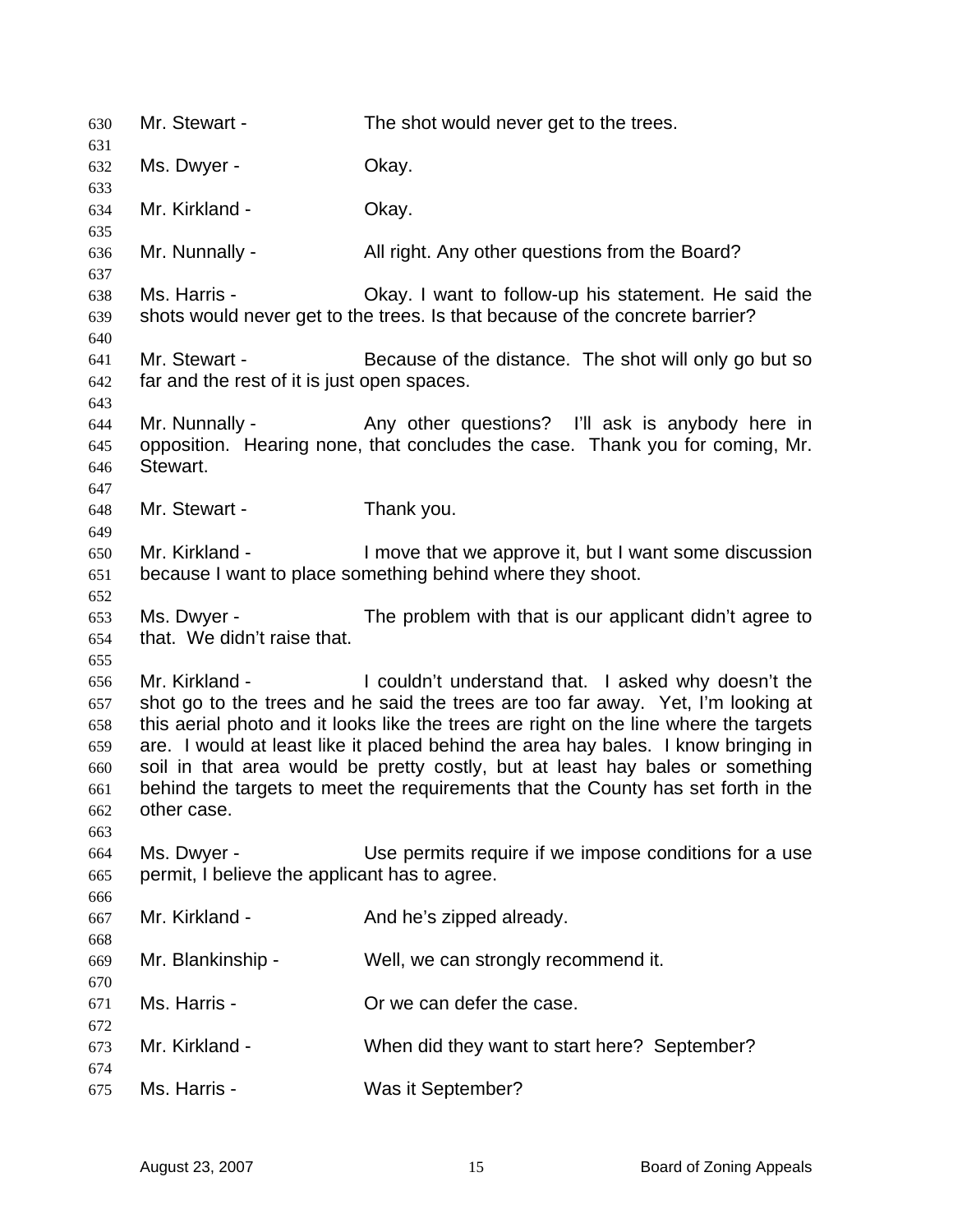| 676 |                                                   |                                                                                  |
|-----|---------------------------------------------------|----------------------------------------------------------------------------------|
| 677 | Ms. Dwyer -                                       | October through December.                                                        |
| 678 |                                                   |                                                                                  |
| 679 | Mr. Kirkland -                                    | Then we can. Let's defer it. I withdraw my motion to                             |
| 680 | approve and I make a motion to defer it.          |                                                                                  |
| 681 |                                                   |                                                                                  |
| 682 | Ms. Dwyer -                                       | Defer.                                                                           |
| 683 |                                                   |                                                                                  |
| 684 | Ms. Harris -                                      | Second.                                                                          |
| 685 |                                                   |                                                                                  |
| 686 | Mr. Nunnally -                                    | Motion by Mr. Kirkland, seconded by Ms. Harris it be                             |
| 687 |                                                   | deferred. All in favor say aye. All opposed say no. The ayes have it; the motion |
| 688 | carries. It's been deferred.                      |                                                                                  |
| 689 |                                                   |                                                                                  |
| 690 |                                                   | After an advertised public hearing and on a motion by Mr. Kirkland, seconded by  |
|     |                                                   | Ms. Harris, the Board deferred application UP-012-07, Eastern Henrico Ruritan    |
| 691 |                                                   |                                                                                  |
| 692 |                                                   | Club's request for a temporary conditional use permit pursuant to Section 24-    |
| 693 |                                                   | 116(c)(1) to operate a turkey shoot at 3808 Nine Mile Road (Parcel 806-723-      |
| 694 | 4768), zoned A-1, Agricultural District (Varina). |                                                                                  |
| 695 |                                                   |                                                                                  |
| 696 | Affirmative:                                      | Harris, Kirkland, Nunnally, Dwyer<br>4                                           |
| 697 | Negative:                                         | 0                                                                                |
| 698 | Absent:                                           | 1<br>Wright                                                                      |
| 699 |                                                   |                                                                                  |
| 700 | Mr. Kirkland -                                    | Mr. Blankinship, when they call and ask you, you'll                              |
| 701 | make them aware of this.                          |                                                                                  |
| 702 |                                                   |                                                                                  |
| 703 | Mr. Blankinship -                                 | I certainly will.                                                                |
| 704 |                                                   |                                                                                  |
| 705 | Ms. Dwyer -                                       | So, we just essentially want to make this case to                                |
| 706 | conform to the Elks Lodge.                        |                                                                                  |
| 707 |                                                   |                                                                                  |
| 708 | Mr. Kirkland -                                    | Maybe we should set up a system now. These keep                                  |
| 709 |                                                   | coming back and the other one seems to be a state-of-the-art. We should bring    |
| 710 | the other ones in line.                           |                                                                                  |
| 711 |                                                   |                                                                                  |
| 712 | Ms. Dwyer -                                       | Well, food for thought, too, in the meantime is the Elks                         |
| 713 |                                                   | Lodge case also specifies 12-gauge shotguns, #8 shot. I don't know if we want    |
| 714 |                                                   | to do that here as well. If we do, we should let the applicant know.             |
| 715 |                                                   |                                                                                  |
| 716 | Mr. Kirkland -                                    | Sure.                                                                            |
| 717 |                                                   |                                                                                  |
| 718 | Ms. Dwyer -                                       | Do we?                                                                           |
| 719 |                                                   |                                                                                  |
| 720 | Mr. Kirkland -                                    | What did he say he used, 12 and 16? Is that correct?                             |
| 721 |                                                   |                                                                                  |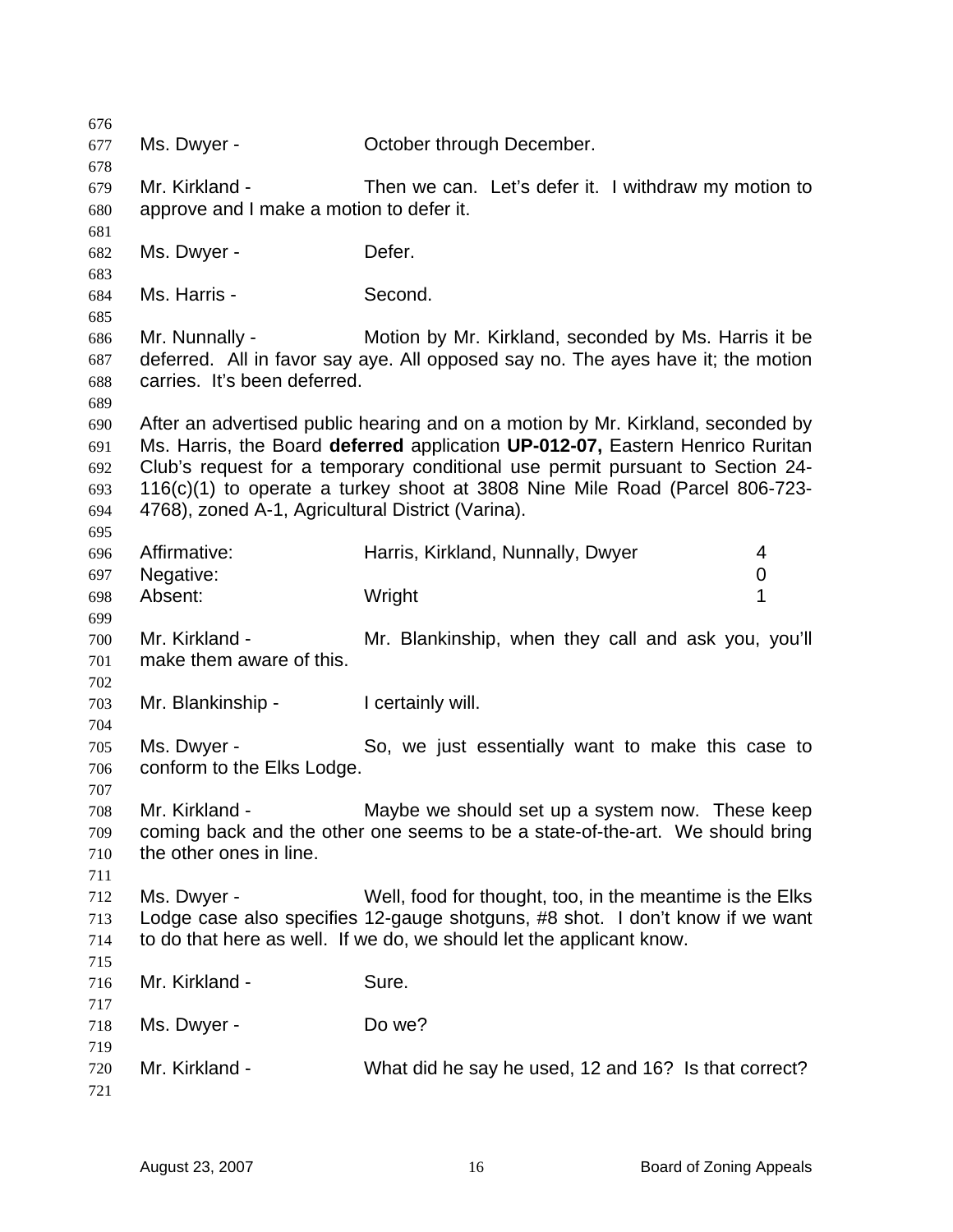| 722        | Mr. Blankinship -                                    | Sixteen, of course, is a lower gauge.                           |
|------------|------------------------------------------------------|-----------------------------------------------------------------|
| 723<br>724 | Mr. Kirkland -                                       | Sure.                                                           |
| 725        |                                                      |                                                                 |
| 726        | Ms. Dwyer -                                          | No higher than-                                                 |
| 727        |                                                      |                                                                 |
| 728<br>729 | Mr. Blankinship -                                    | Smaller shell.                                                  |
| 730        | Mr. Kirkland -                                       | It's a lot smaller shell. We're getting to, what, the old       |
| 731        | 4 10 here.                                           |                                                                 |
| 732        |                                                      |                                                                 |
| 733        | Mr. Blankinship -                                    | I don't know that much about shot size or what low              |
| 734        | power that equates to.                               |                                                                 |
| 735        |                                                      |                                                                 |
| 736<br>737 | Mr. Kirkland -                                       | Did he say 10-gauge or 16-gauge?                                |
| 738        | Mr. Blankinship -                                    | I thought he said 12 and 16. We can check it in the             |
| 739        | minutes.                                             |                                                                 |
| 740        |                                                      |                                                                 |
| 741        | Mr. Nunnally -                                       | He did say 12 and 16?                                           |
| 742        |                                                      |                                                                 |
| 743        | Ms. Harris -                                         | I wrote it down.                                                |
| 744        |                                                      |                                                                 |
| 745<br>746 | Mr. Nunnally -                                       | I thought it was 12 and 10.                                     |
| 747        | Mr. Blankinship -                                    | I will communicate that to the applicant.                       |
| 748        |                                                      |                                                                 |
| 749        | Mr. Kirkland -                                       | Sure. That we would be discussing the change of shot            |
| 750        | and the gauge.                                       |                                                                 |
| 751        |                                                      |                                                                 |
| 752        | Ms. Dwyer -                                          | The applicant might have a suggestion as to shot size           |
| 753<br>754 | and gauge.                                           |                                                                 |
| 755        | Ms. Harris -                                         | He said 12 and 16.                                              |
| 756        |                                                      |                                                                 |
| 757        | Mr. Nunnally -                                       | Okay, good.                                                     |
| 758        |                                                      |                                                                 |
| 759        | Mr. Kirkland -                                       | I assume he's using the different shot because there's          |
| 760        |                                                      | no barrier back there and he's trying to keep the pattern down. |
| 761        |                                                      |                                                                 |
| 762<br>763 | Mr. Blankinship -<br>trying to punch holes in paper. | And they're not trying to harm anything; they're just           |
| 764        |                                                      |                                                                 |
| 765        | Mr. Kirkland -                                       | Right.                                                          |
| 766        |                                                      |                                                                 |
| 767        | Ms. Dwyer -                                          | Okay.                                                           |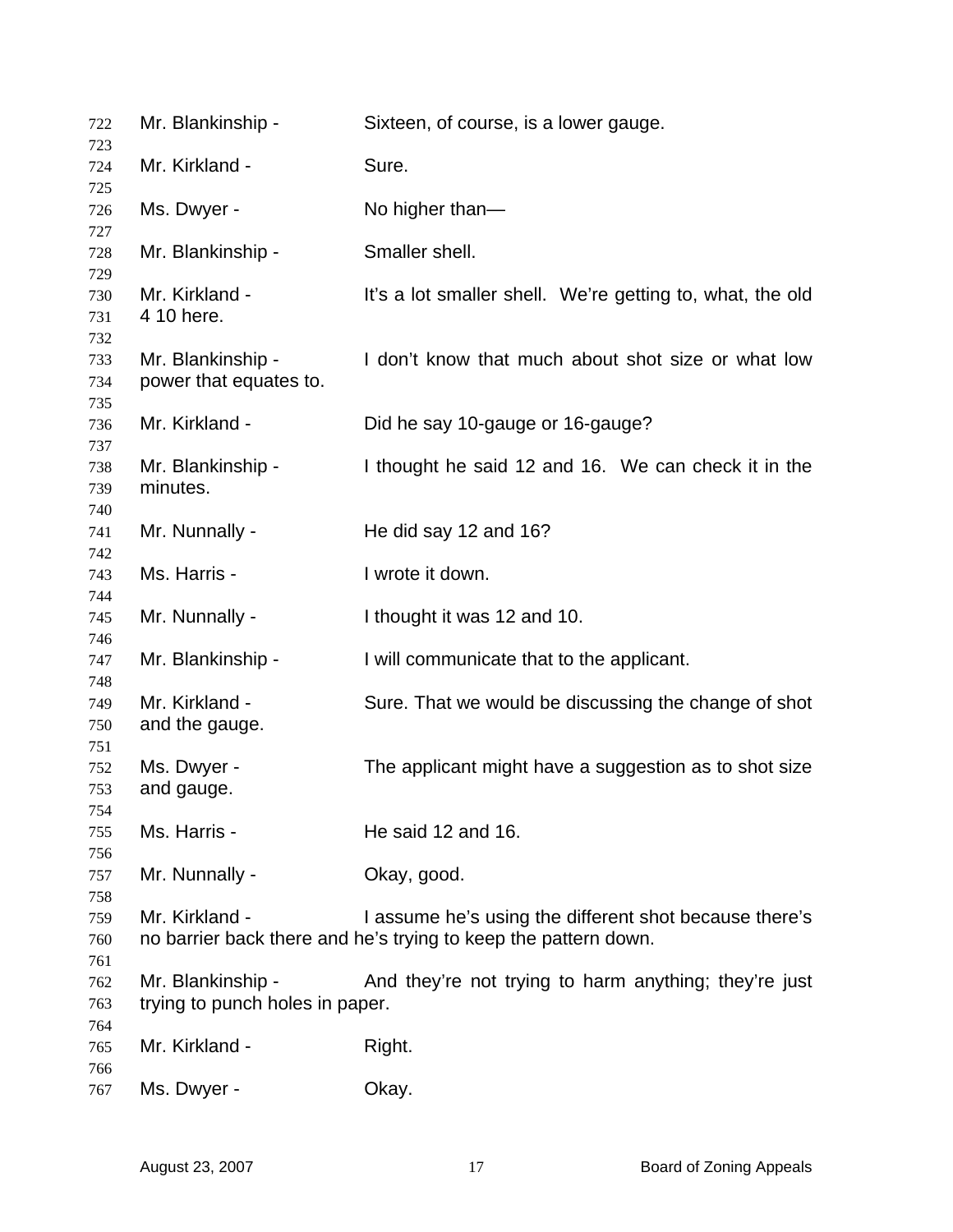| 768 |                                       |                                                                                     |
|-----|---------------------------------------|-------------------------------------------------------------------------------------|
| 769 | Mr. Nunnally -                        | Mr. Blankinship.                                                                    |
| 770 |                                       |                                                                                     |
| 771 | <b>UP-013-07</b>                      | <b>PARKER-ORLEANS HOMEBUILDERS</b> requests a                                       |
| 772 |                                       | temporary conditional use permit pursuant to Section $24-116(c)(1)$ to install a    |
| 773 |                                       | temporary modular sales office at 5205 Twin Hickory Road (Preston Square            |
| 774 |                                       | Townhouses) (Parcel 747-774-6121), zoned RTHC, Residential Townhouse                |
| 775 | District (Conditional) (Three Chopt). |                                                                                     |
| 776 |                                       |                                                                                     |
| 777 |                                       | Mr. Nunnally - Anyone else here interested in this case? If so,                     |
| 778 | please stand and be sworn.            |                                                                                     |
| 779 |                                       |                                                                                     |
| 780 |                                       | Mr. Blankinship - Raise your right hands, please. Do you swear the                  |
| 781 |                                       | testimony you're about the give is the truth and nothing but the truth so help you  |
| 782 | God?                                  |                                                                                     |
| 783 |                                       |                                                                                     |
| 784 | Mr. Watson -                          | I do.                                                                               |
| 785 |                                       |                                                                                     |
| 786 | Mr. Blankinship -                     | Thank you.                                                                          |
| 787 |                                       |                                                                                     |
| 788 | Mr. Nunnally -                        | Please state your name for the record, sir, and tell us                             |
| 789 | what you're requesting.               |                                                                                     |
| 790 |                                       |                                                                                     |
| 791 | Mr. Watson -                          | I'm James Watson. I'm representing Parker-Orleans                                   |
| 792 | and I'm here to discuss-              |                                                                                     |
| 793 |                                       |                                                                                     |
| 794 | Mr. Nunnally -                        | Sir, get up closer to that.                                                         |
| 795 |                                       |                                                                                     |
| 796 | Mr. Watson -                          | I'm James Watson. I'm representing Parker-Orleans                                   |
| 797 |                                       | and William Scotsman, who is leasing the sales office to them.                      |
| 798 |                                       |                                                                                     |
| 799 | Mr. Nunnally -                        | All right.                                                                          |
| 800 |                                       |                                                                                     |
| 801 | Ms. Dwyer -                           | Tell us what you're interested in.                                                  |
| 802 |                                       |                                                                                     |
| 803 | Mr. Watson -                          | This is probably the fourth or fifth sales office like this                         |
| 804 |                                       | that we've put in for Parker-Orleans around Henrico County. We request that we      |
| 805 | be allowed to do that.                |                                                                                     |
| 806 |                                       |                                                                                     |
| 807 | Ms. Harris -                          | Mr. Watson, do you have other trailers such as this                                 |
| 808 | around the County?                    |                                                                                     |
| 809 |                                       |                                                                                     |
| 810 | Mr. Watson -                          | In the County, we had two that we just removed.                                     |
| 811 |                                       | They were temporary for one year. One was at Hunton Ridge Park, I believe it's      |
| 812 |                                       | called, and the other one was at Thomas Mill subdivision. This unit will be exactly |
| 813 |                                       | like those units, same size and same exterior. They're all well landscaped          |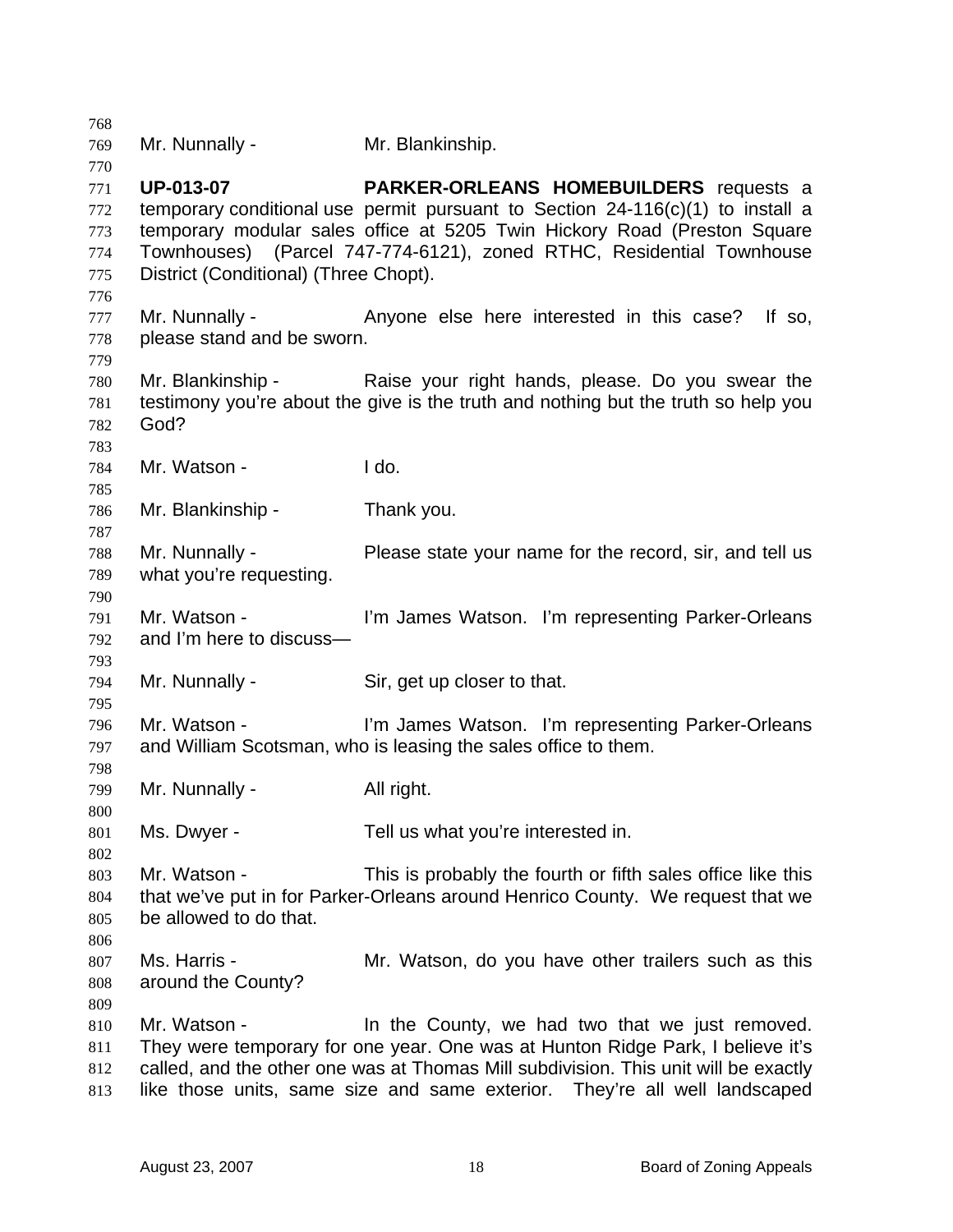outside. We presented landscaping plans ahead of time for those to be approved. It's something that we're doing all around the Richmond area. Ms. Harris - The Musical the report said that your sides will be of durable construction. Mr. Watson - That's right. Ms. Harris - Ckay. What type of medium? Mr. Watson - Siding? Ms. Harris - The Yes. Siding. Mr. Watson - The siding on these units will be T1 11 wood. Are you familiar with that? Ms. Harris - Is it a panel? Mr. Watson - Yes. Ms. Harris - A vertical panel? Mr. Watson - That's right. Ms. Harris - Chay. Mr. Watson - They're an off-white color with a green piece across the top. Mr. Kirkland - The Mr. Watson, have you read the conditions for this case? Mr. Watson - Yes I have. Mr. Kirkland - The You are connecting to the public sewer, is that correct? Mr. Watson - They're using a holding tank on this. We've used holding tanks on the ones prior to this also. Mr. Kirkland - **Okay.** Mr. Watson - And it will be under the unit and it will be screened so that it won't be visible from anywhere else.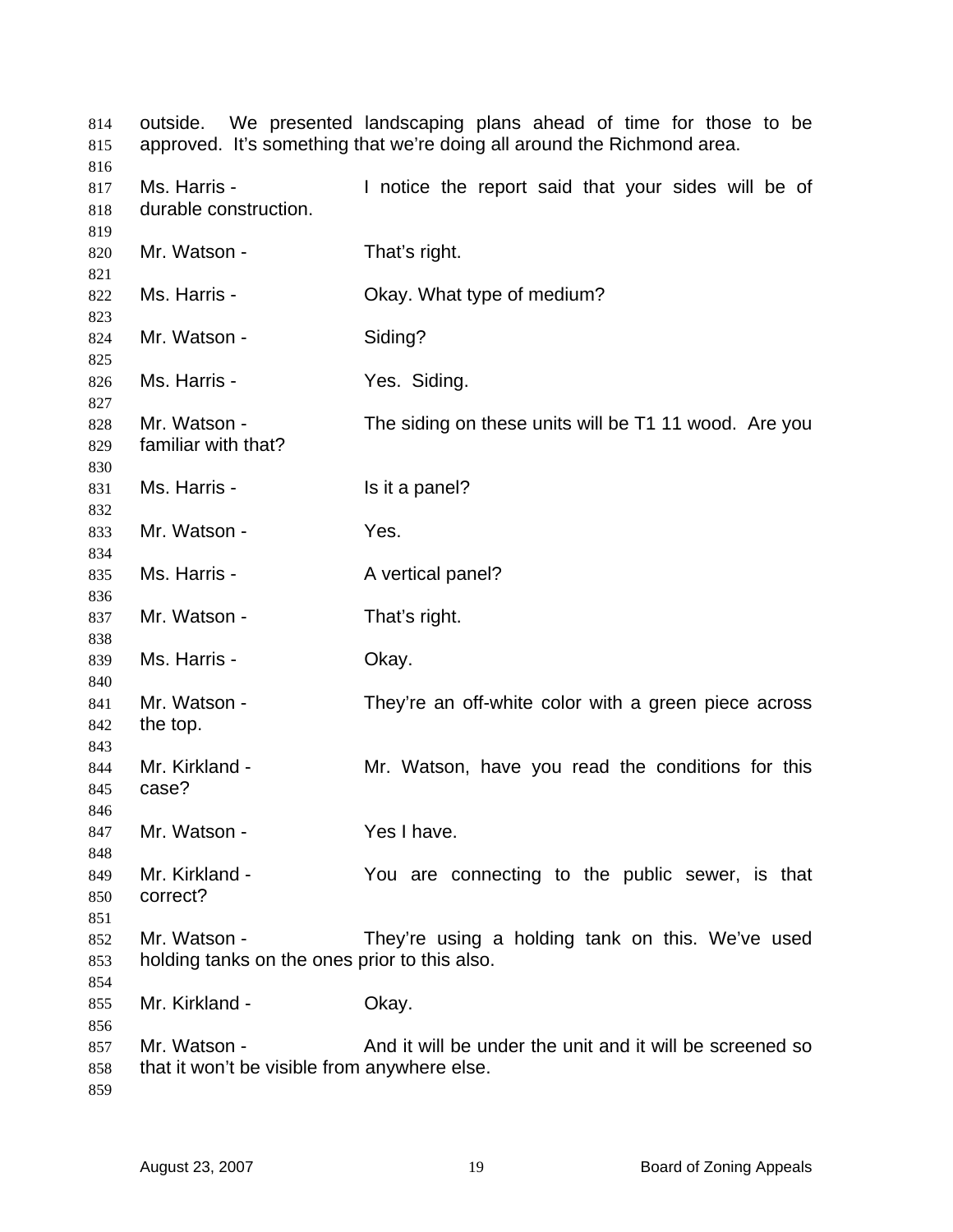Mr. Nunnally - All right. Any other questions from the Board? All right, young lady, are you for it or against it? 860 861 862 863 864 865 866 867 868 869 870 871 872 873 874 875 876 877 878 879 880 881 882 883 884 885 886 887 888 889 890 891 892 893 894 895 896 897 898 899 900 901 902 903 904 Ms. McCormick - My name is Elaine McCormick. I live at 5208 Lemoore Drive, which is the third house in that borders the property. Mr. Nunnally - Are you for this case or are you against it? Ms. McCormick - It depends on what's going on. Mr. Nunnally - Ckay. Ms. McCormick - We just found out that Parker—The homeowners all were under the assumption that Mr. Farmer was developing the property, and he had abandoned it for the past year plus, which the County has been aware. Then we received this notice saying that Parker-Orleans was now taking over. We're happy that someone will be taking over, but we need to make sure that the plans will be the same. We understand that the home plans are different from what Mr. Farmer had presented to us. We had certain agreements with Mr. Farmer about a buffer and about how many units would be going up. Like I said, this is first time we've heard that there is another developer. We just need to know what's going on, basically. Ms. Dwyer - Were your agreements part of the zoning case? Ms. McCormick - From what I understand. Ms. Dwyer - So, if your agreements were part of a proffer to an earlier zoning case, then that wouldn't change. Ms. McCormick - So even though the plans of the homes are different? Like, we don't know if it's still going to be brick or if it's going to be— Ms. Dwyer - That depends. That's actually a Planning Commission and Board of Supervisor's issue, so you would need to research that and determine whether or not the agreements that you entered into with the previous owner were part of the proffers of the rezoning case. Ms. McCormick - Okay. Ms. Dwyer - You're going to get all that information from the Planning Department. Our jurisdiction today is limited to the sales trailer. Ms. McCormick - Okay.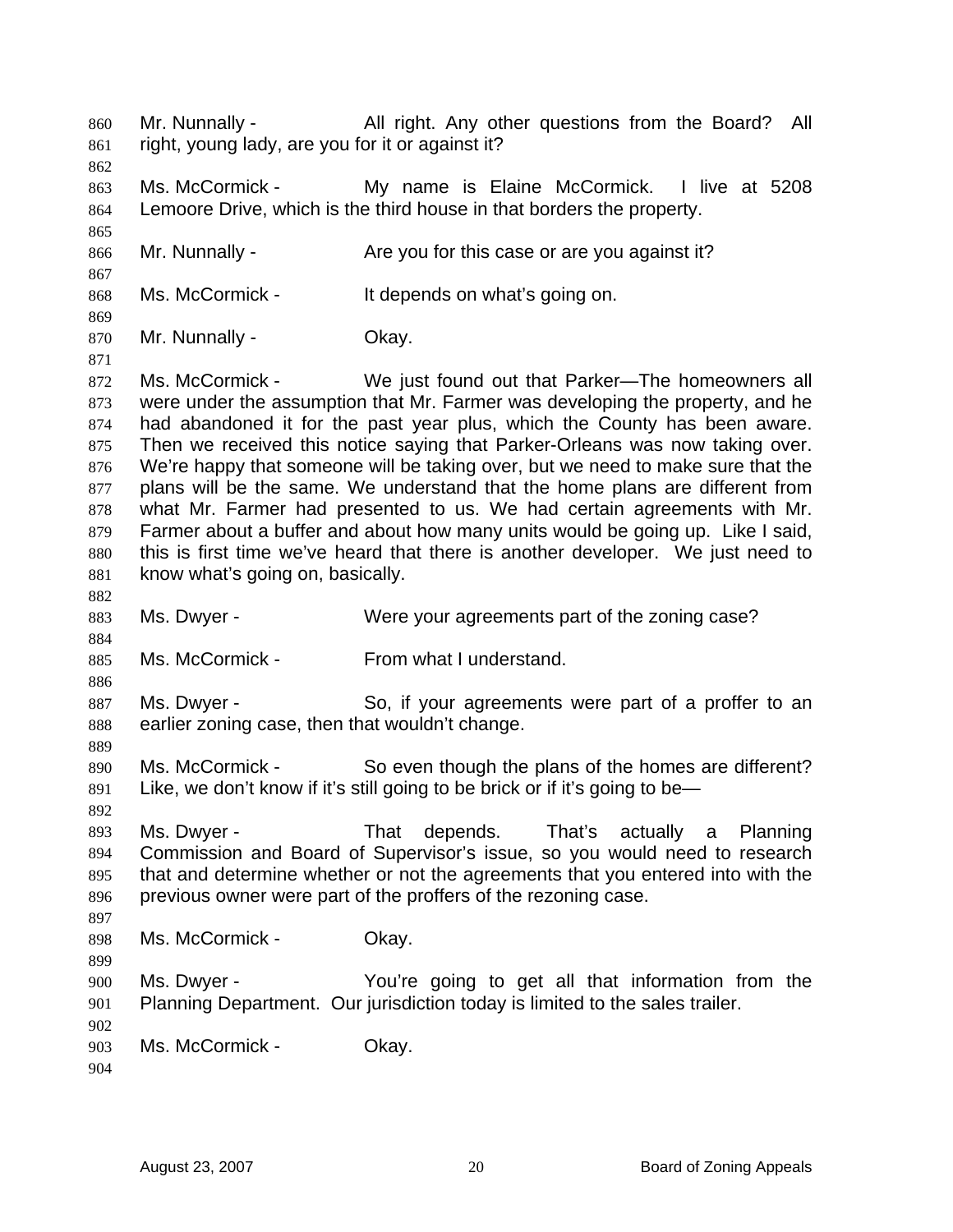Ms. Dwyer - That's the only thing that we can really address today, because all that other and the development standards are Planning Commission and Board of Supervisors. 905 906 907 908 909 910 911 912 913 914 915 916 917 918 919 920 921 922 923 924 925 926 927 928 929 930 931 932 933 934 935 936 937 938 939 940 941 942 943 944 945 946 947 948 949 950 Ms. McCormick - Okay. Well, then my final question would be he did mention about landscaping. The property right now is basically made up of fivefoot tall weeds. Do they plan on getting rid of that and making it somewhat presentable or is it just going to be the area around the trailer that will be landscaped? Ms. Dwyer - Chay. Mr. Watson - Do you want me to address that? Ms. Dwyer - Please. Mr. Watson - There is a buffer that will not be disturbed. As far as the shrubbery landscaping immediately around the trailer, I think Mr. Blankinship's familiar with the shrubbery that's been used in the past, and we submit plans the type of each shrub, the height of each shrub, the gallon size. These particular units, I think, are very attractive as far as sales offices go in comparison to a lot of others I've seen by other manufacturers around the metropolitan area. Ms. Harris - **Mr. Watson, do you normally clear off that entire area** before you place the trailer? We, too, can see the weeds from the aerial photo. Mr. Watson - The immediate area where the trailer will be, will be cleared. As far as away from it, it'll be—I'll use the word "beautified." If there are weeds, something will be done with those, maybe grass in some places. Some shrubbery will be out away from the unit. They want to make it as attractive as possible because they want customers, they want buyers. Ms. Dwyer - When do you expect to begin construction on the townhouses? Mr. Watson - I would say within one month. It will only be there— The temporary use is for a year, but it probably will not be there more than nine months or so. Normally, their procedure is, whether they are building homes or townhouses, when they've got several homes to a point, then they use one of those as a model and take out the sales office. Ms. Dwyer - You expect construction to begin in a month? Mr. Watson - Yes.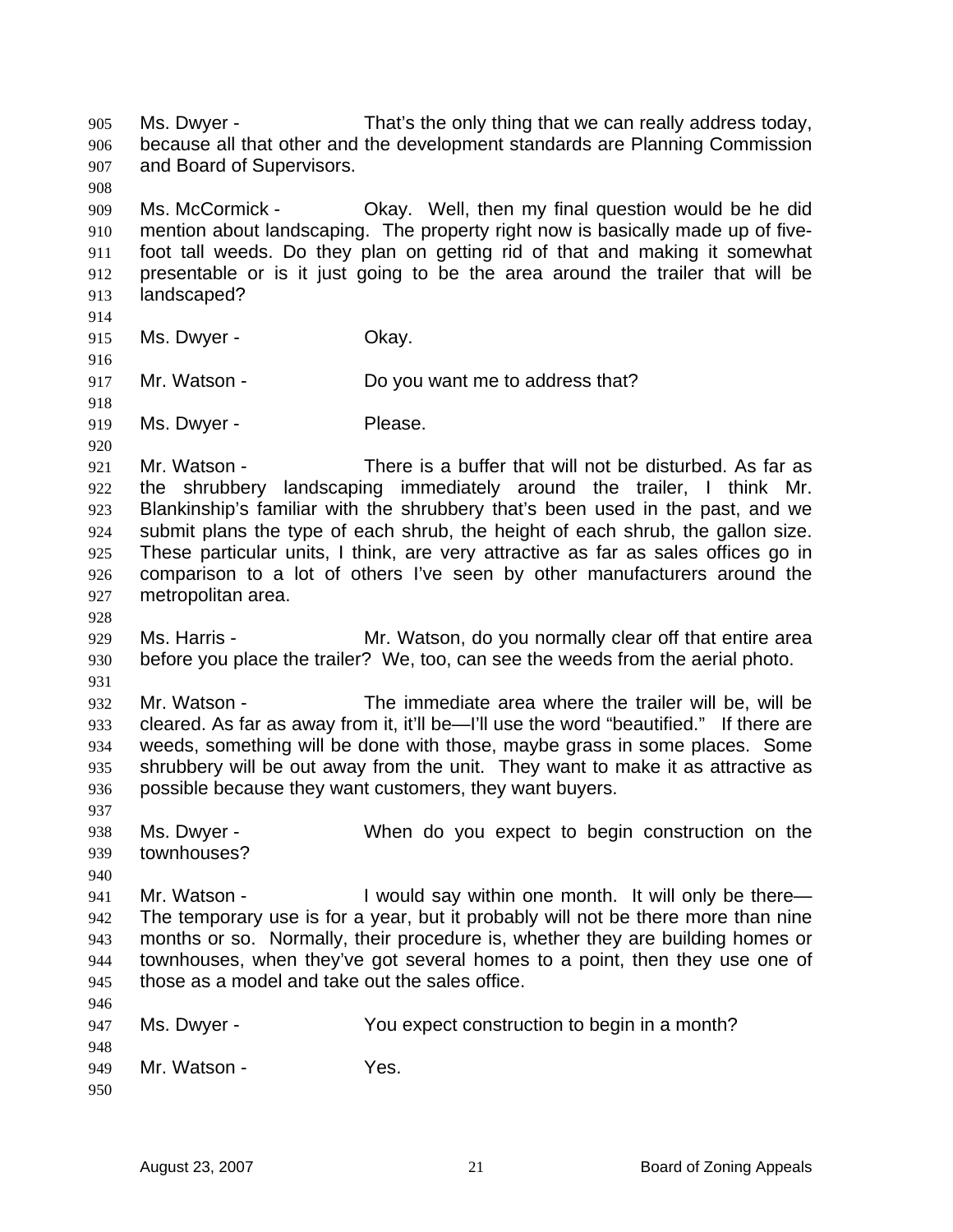Ms. Dwyer - Just for Ms. McCormick's information, Mr. Gidley has handed me the file for the zoning case and there are a number of proffers. You might want to speak to him after our meeting or during the break or at some other time to take a look at those. 951 952 953 954 955 956 957 958 959 960 961 962 963 964 965 966 967 968 969 970 971 972 973 974 975 976 977 978 979 980 981 982 983 984 985 986 987 988 989 990 991 992 993 994 Ms. McCormick - Great. Mr. O'Kelly - Mr. Watson? Mr. Watson - Yes sir. Mr. O'Kelly - Parker-Orleans has purchased this property from Mr. Farmer? Mr. Watson - The property is owned by Preston Square, LLC. I would imagine it's Parker-Orleans. It's no longer Mr. Farmer, to my knowledge. Mr. O'Kelly - The plan of development that was approved by the Planning Commission was issued to Mr. Farmer. Mr. Watson - Then maybe it's Mr. Farmer [unintelligible]. The name that I have on record, I believe, is Preston Square, LLC, which I think is something that was just set up, a corporation that was set up for that particular development. Mr. O'Kelly - Do you all plan to build the same unit that Mr. Farmer had planned to build? Mr. Watson - Yes, sir, exactly. Mr. O'Kelly - Chay. Ms. Harris - Ms. McCormick, do you remember if there were 28 homes, 28 two-story homes with about 2100 square feet? Ms. McCormick - Yes. He originally asked for 30 and then we got him down to 28. Then the number that would be bordering Lemoore Drive was lowered. As far as stories, I'm not sure if it was two or three stories. But about 2100 square feet sounds correct. Ms. Harris - That's what in our report. Ms. McCormick - Chay.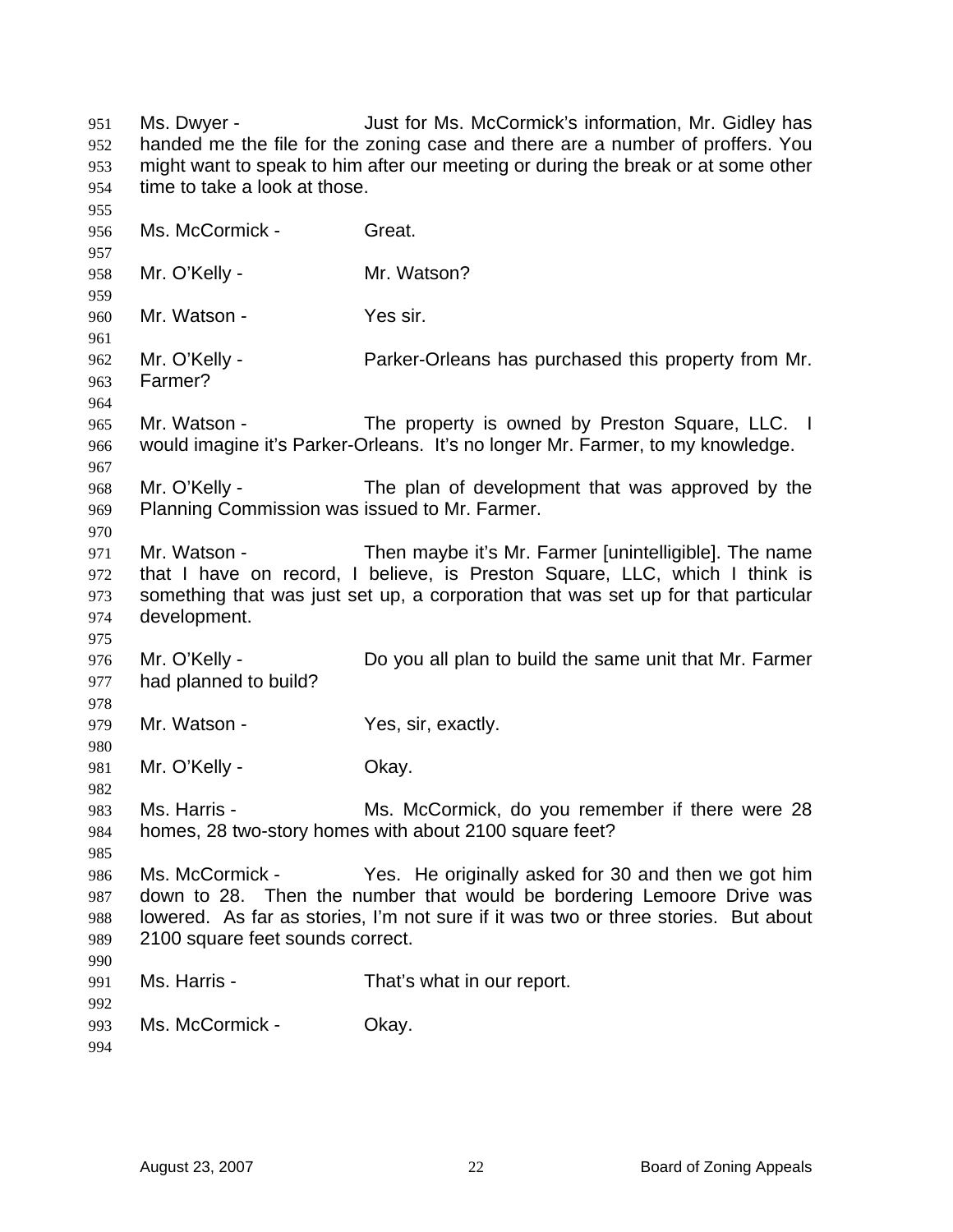Mr. Nunnally - All right. Any other questions from the Board? I'll ask if anyone here is in opposition to this case? Hearing none, that completes the case. Thank you for coming, sir. 995 996 997 998 999 1000 1001 1002 1003 1004 1005 1006 1007 1008 1009 1010 1011 1012 1013 1014 1015 1016 1017 1018 1019 1020 1021 1022 1023 1024 1025 1026 1027 1028 1029 1030 1031 1032 1033 1034 1035 1036 1037 1038 1039 Mr. O'Kelly - Mr. Chairman? I would suggest that we defer this case, if you don't mind. I would like staff to look into more about the ownership of the property and who's going to develop it. We've had other complaints besides the young lady that was here today about the condition of the property. This was a surprise to me that perhaps the ownership has changed. Ms. Dwyer - The Are they obligated to notify us of ownership changes? I mean, have they failed to comply with the requirement of— Mr. O'Kelly - No, but they are making application for another permit of some sort. Perhaps this is an opportunity to find out more about what's going on. Mr. Kirkland - They would be getting a building permit for the trailer, wouldn't they. Mr. O'Kelly - Yes, it would require a building permit. Ms. Dwyer - So staff believes they need more time to evaluate some of the issues that have arisen? Mr. O'Kelly - I would recommend that. Like I said, we've had other complaints about the condition of the property. Ms. Dwyer - Okay. Well, I move that we defer this case on recommendation of the staff. Staff believes that there are some outstanding issues that need to be addressed before we move further to permit any other structures or any building on this property. Ms. Harris - Second the motion. Mr. Nunnally - Motion by Ms. Dwyer, seconded by Ms. Harris it be deferred. All in favor say aye. All opposed say no. The ayes have it; the motion carries. It's been deferred. To next month, right? Ms. Dwyer - **Until September.** After an advertised public hearing and on a motion by Ms. Dwyer, seconded by Ms. Harris, the Board **deferred** application **UP-013-07,** Parker-Orleans Homebuilder's request for a temporary conditional use permit pursuant to Section 24-116(c)(1) to install a temporary modular sales office at 5205 Twin Hickory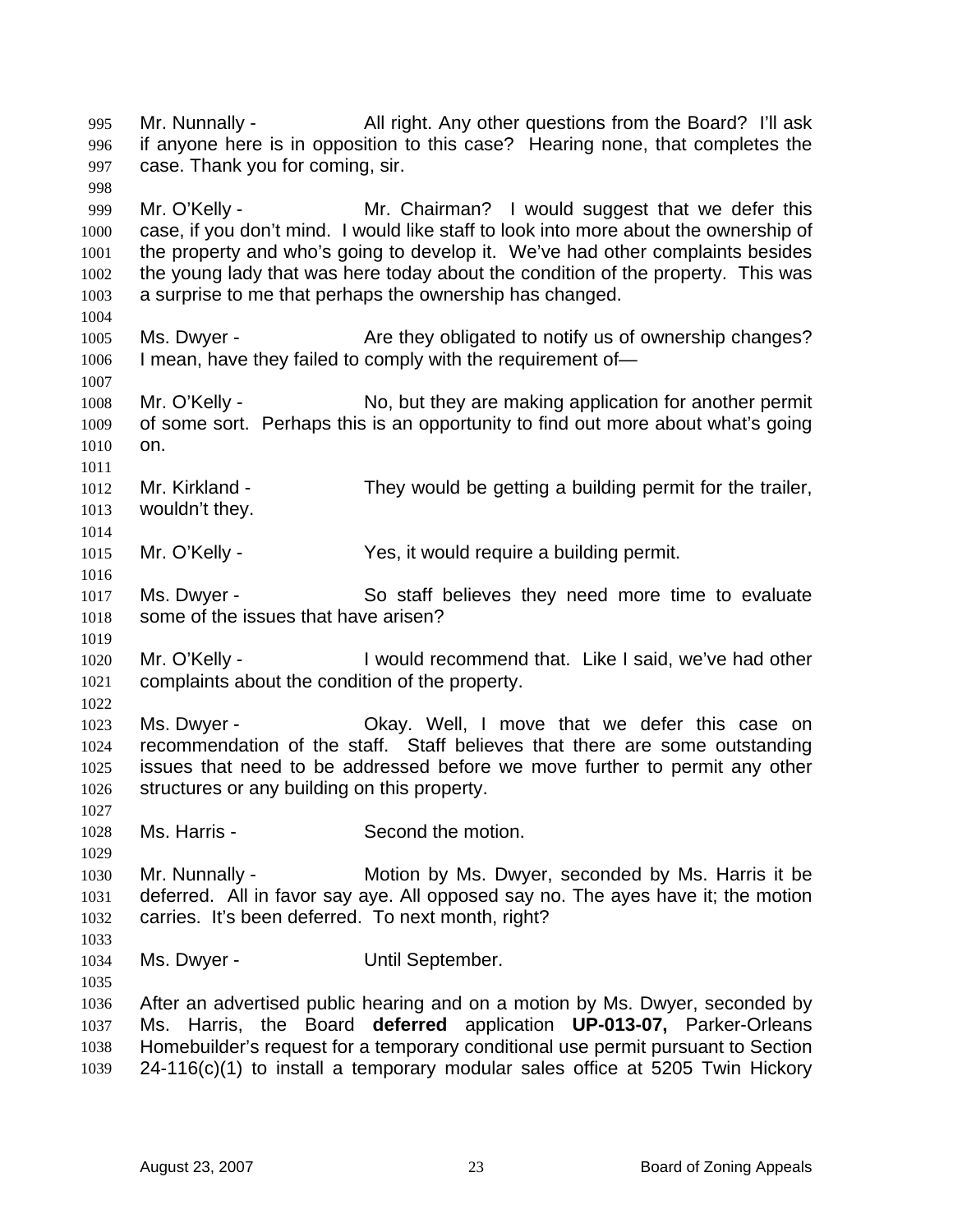Road (Preston Square Townhouses) (Parcel 747-774-6121), zoned RTHC, Residential Townhouse District (Conditional) (Three Chopt). 1040 1041 1042 1043 1044 1045 1046 1047 1048 1049 1050 1051 1052 1053 1054 1055 1056 1057 1058 1059 1060 1061 1062 1063 1064 1065 1066 1067 1068 1069 1070 1071 1072 1073 1074 1075 1076 1077 1078 1079 1080 1081 1082 1083 1084 1085 Affirmative: **Harris, Kirkland, Nunnally, Dwyer** 4 Negative: 0 Absent: 1 Mr. Nunnally - All right, Mr. Blankinship. **UP-014-07 ANTHONY OWEN** requests a conditional use permit pursuant to Section 24-95(i)(4) to build an accessory structure in the side yard at 3535 Meadow Road (Parcel 848-715-5404), zoned A-1, Agricultural District (Varina). Mr. Nunnally - Is anyone else here interested in this case? If so, will you please stand and be sworn. Mr. Blankinship - Will you all raise your right hands, please? Do you swear the testimony you're about to give is the truth and nothing but the truth so help you God? Ms. Brutus - The Yes. Mr. Nunnally - All right, ma'am. Please state your name and tell us what you're requesting. Ms. Brutus - The Stacy Brutus at 3535 Meadow Road, Sandston, Virginia. We're basically requesting an accessory building on our side yard. The reason why that location was chosen is that we have an RPA with the pond behind, so nothing can be built behind our house. In addition to that, on the road structure where that green is—I don't know what that green is. In front of the structure along the road is a contingency septic field, and then farther down closer to the railroad tracks is our septic field. So, there really isn't any other location to place it. Ms. Harris - Ms. Brutus, who is Mr. Anthony Owen? Ms. Brutus - That's my fiance. Ms. Harris - Chay. Ms. Brutus - We both reside there. Mr. Kirkland - Ms. Brutus, on the elevations that we were given with the case, the right side elevation shows a 16 by 16 door. What exactly do you put that big—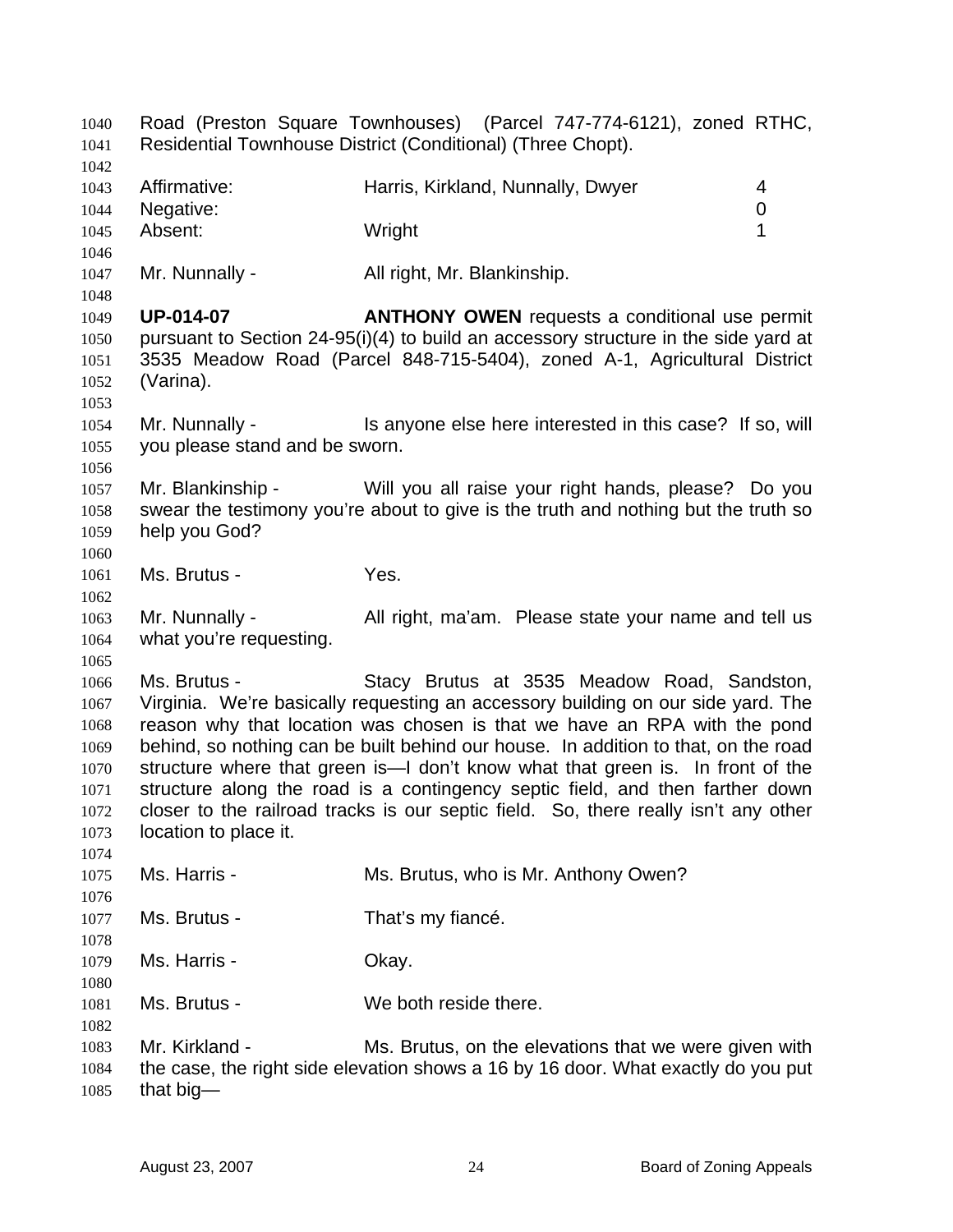| 1086         |                                                |                                                                                         |
|--------------|------------------------------------------------|-----------------------------------------------------------------------------------------|
| 1087         | Ms. Brutus -                                   | Eventually an RV, which an RV is, what-                                                 |
| 1088         |                                                |                                                                                         |
| 1089         | Mr. Kirkland -                                 | Sure.                                                                                   |
| 1090         |                                                |                                                                                         |
| 1091         | Ms. Brutus -                                   | -13-8 or somewhere around there. And then you                                           |
| 1092         | have to have clearance for a door and a motor. |                                                                                         |
| 1093         | Mr. Kirkland -                                 |                                                                                         |
| 1094<br>1095 |                                                | Okay.                                                                                   |
| 1096         | Ms. Brutus -                                   | That is it basically.                                                                   |
| 1097         |                                                |                                                                                         |
| 1098         | Mr. Kirkland -                                 | Okay. So, an RV would go inside of it.                                                  |
| 1099         |                                                |                                                                                         |
| 1100         | Ms. Brutus -                                   | Exactly. And tractors and trailers and all.                                             |
| 1101         |                                                |                                                                                         |
| 1102         | Mr. Kirkland -                                 | Okay.                                                                                   |
| 1103         |                                                |                                                                                         |
| 1104         | Ms. Brutus -                                   | Yes.                                                                                    |
| 1105<br>1106 | Ms. Dwyer -                                    | What is the height of the building to the ridge vent?                                   |
| 1107         |                                                |                                                                                         |
| 1108         | Ms. Brutus -                                   | To the ridge vent. Is that the part right up-                                           |
| 1109         |                                                |                                                                                         |
| 1110         | Ms. Dwyer -                                    | The very top. The highest peak.                                                         |
| 1111         |                                                |                                                                                         |
| 1112         | Ms. Brutus -                                   | Well, my builder is here to help me on any of the                                       |
| 1113         | technical. That is on there, I believe.        |                                                                                         |
| 1114         |                                                |                                                                                         |
| 1115         | Mr. Nunnally -                                 | Please get up to the mic, sir.                                                          |
| 1116<br>1117 | Mr. Avent -                                    | That's approximately 30 feet to the top of the ridge.                                   |
| 1118         |                                                | One of the things that was being worked with here with the Planning Department          |
| 1119         |                                                | [unintelligible] height limitation. The height limitation for the garage is between the |
| 1120         |                                                | ridge and the eave, and that meets the County requirement.                              |
| 1121         |                                                |                                                                                         |
| 1122         | Ms. Brutus -                                   | A midpoint. At this time. And there is talk that the                                    |
| 1123         |                                                | height requirement might be raised within Henrico County. We're trying to find          |
| 1124         |                                                | out. We had original plans with—The roof right now is like this. On our original        |
| 1125         |                                                | plans, the structure height was the same, but as you go down the building, the          |
| 1126         |                                                | sides, you had another roof that comes out. Instead of going all the way down, it       |
| 1127         |                                                | just went out like, you know, decorative. It was more like porch type roof.             |
| 1128         |                                                |                                                                                         |
| 1129         | Mr. Blankinship -                              | Clerestory window.                                                                      |
| 1130         |                                                |                                                                                         |
| 1131         | Ms. Brutus -                                   | What is it?                                                                             |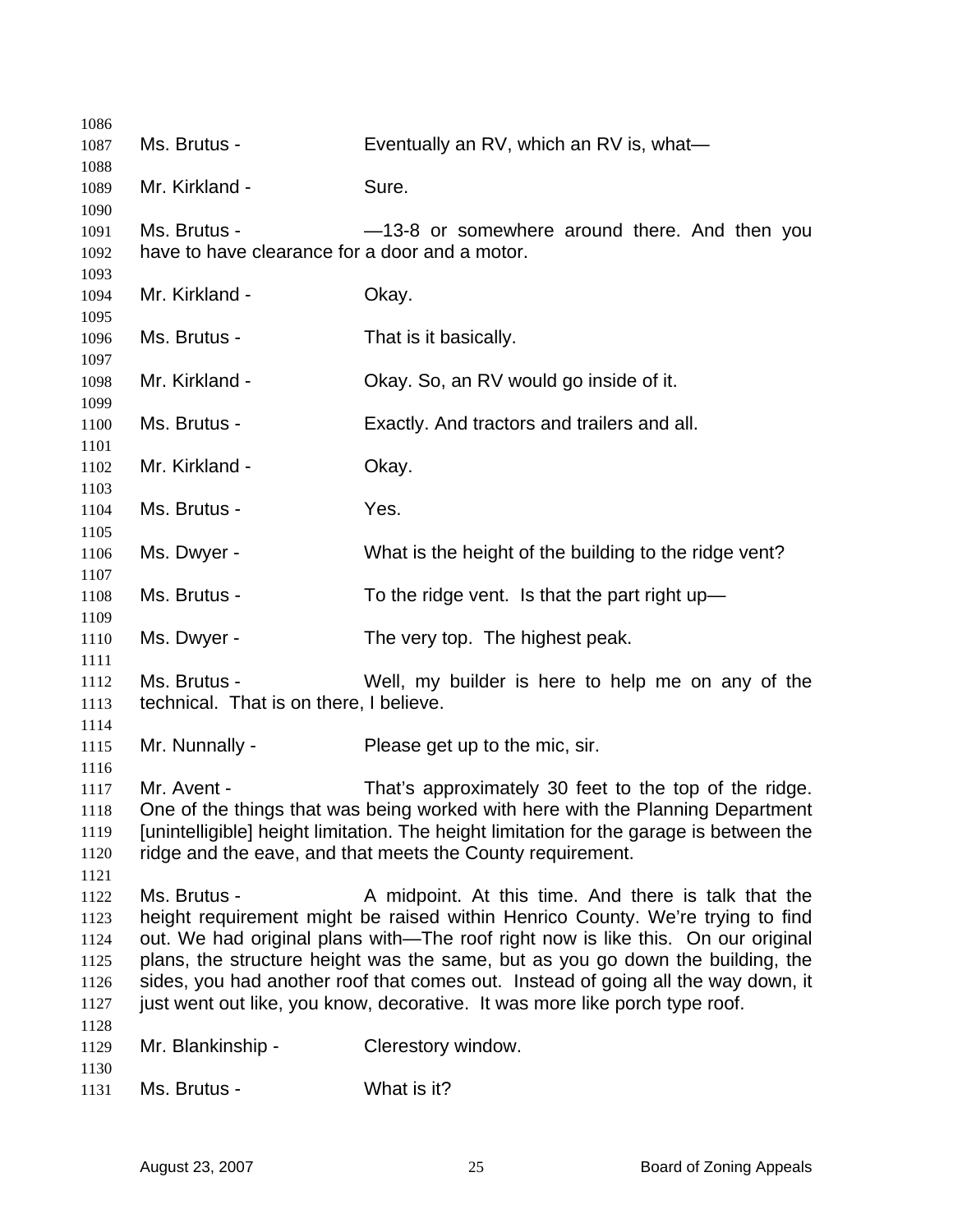Mr. Blankinship - The architectural term for that. A clerestory window. Ms. Brutus - Chay. Mr. Blankinship - Would you state your name please, sir? Mr. Avent - The My name is Arthur Avent. Mr. Blankinship - Thank you. Mr. Avent - The previous had the two-story roof similar to what you see right there, but the shed to the side was dropped down with the clerestory windows in, as he indicated. Ms. Brutus - By changing this, it meets the County's requirements as is. But like I said, they might change it to be more like the surrounding counties are far as height requirements. Ms. Dwyer - Ckay. I just want to make sure that the height limits have been met. Ms. Brutus - The Yes. Mr. Avent - Yes ma'am. We spent a great deal of time. I'm representing the builder and the architect. He had spoken with the Planning Department trying to achieve that exact thing. Ms. Dwyer - That has not been overlooked, in other words. Mr. Avent - No. Ms. Harris - The Is this considered a corner lot? Ms. Brutus - We have almost 33 acres and the higher percentage is under water or protected because of the wetlands. Mr. Blankinship - It only fronts on one street, so it would not be a corner lot by definition. Ms. Harris - **[Unintelligible]** around to the railroad tracks. Ms. Brutus - We have to the railroad tracks. We have no neighbors on Meadow Road at all until—I don't know if you can see the aerial view. There is a neighbor across the railroad tracks and then there's one way on the other end of the property.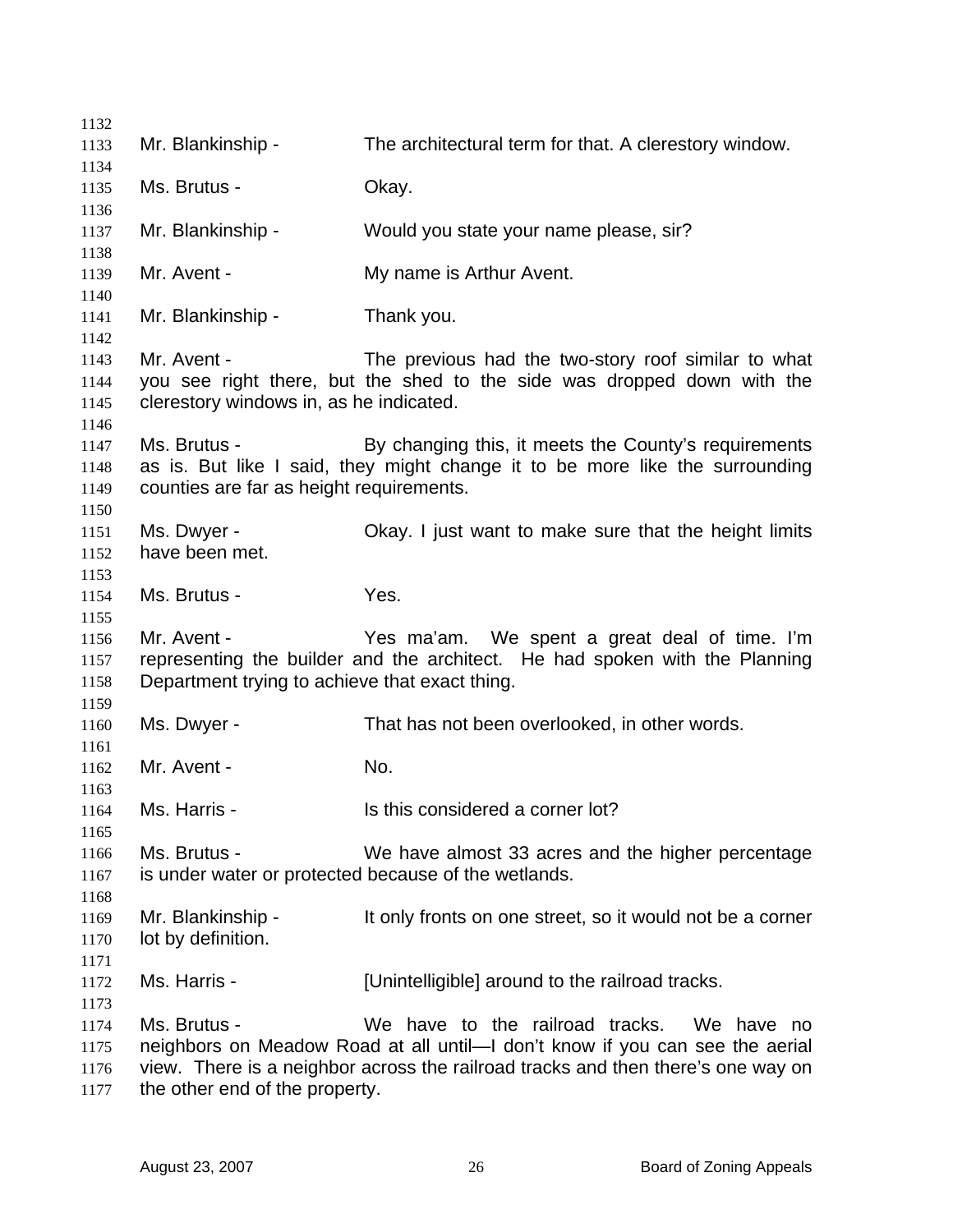Ms. Dwyer - It was hard for me to read— Ms. Brutus - To the one house across the railroad tracks, it's up in the upper top corner. The other one you can't even see on here. It's way on the other side of the pond on Meadow Road. I'm sorry. Ms. Dwyer - This is going to be fairly visible from the road. Ms. Brutus - Not really. We have a tree line that we are maintaining. We'll be clearing from the structure 15 feet from the front of trees so that no trees fall on it. It's basically going to sit right in that blank spot there. The only opening is on our gate right there. Ms. Dwyer - **Mmm-hmm.** Ms. Brutus - The tree with the—You can see that white sign on it that says, "No Trespassing." That tree will—Right where he's pointing, those trees will go and then very few from that point on. Ms. Dwyer - How far will it be from the road? Some of your dimensions were hard for me to read on here, so I might have to ask you to clarify. Mr. Avent - In excess of 70 feet from the road. Ms. Dwyer - The Mass of 70 feet. Mr. Avent - Yes ma'am. Ms. Dwyer - Chay. The siding-Ms. Brutus - Is exactly like our current existing house. Ms. Dwyer - Chay. Ms. Brutus - The Yes. Ms. Dwyer - Which side of the building will face the road? Ms. Brutus - That would be the front. We'll have the doors and the windows. Ms. Dwyer - What's labeled, "Front Elevation," will face Meadow.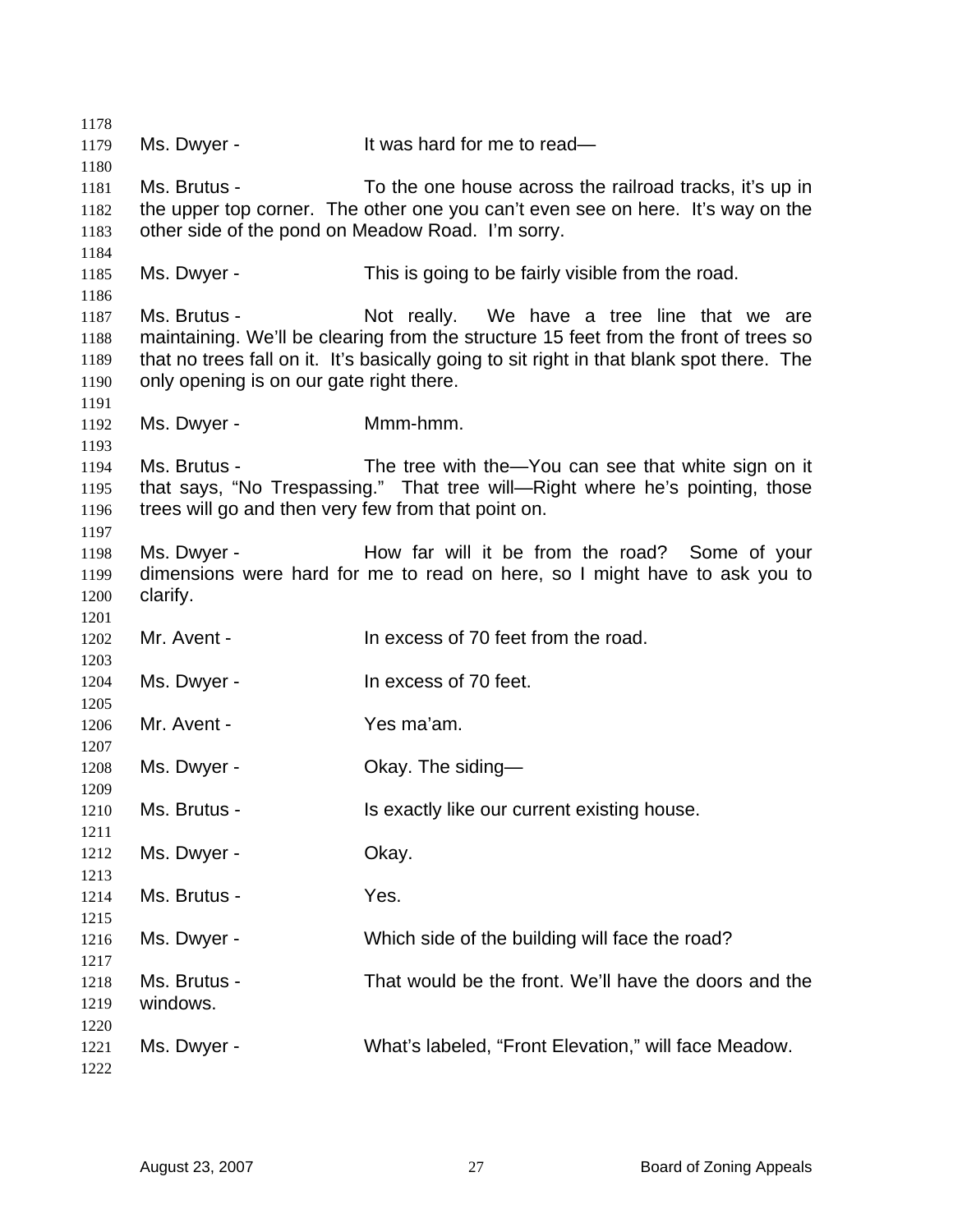Ms. Brutus - The Yes, front elevation. Like I said, the front elevation will be the one that would change if the County changes their height regulation. It's just a technicality in how they measure the midpoint of a roof and that's basically it. 1223 1224 1225 1226 1227 1228 1229 1230 1231 1232 1233 1234 1235 1236 1237 1238 1239 1240 1241 1242 1243 1244 1245 1246 1247 1248 1249 1250 1251 1252 1253 1254 1255 1256 1257 1258 1259 1260 1261 1262 1263 1264 1265 1266 1267 1268 Mr. Nunnally - Any other questions for the applicant at this time? All right. Any opposition? Will you have a seat, ma'am? We'll call you back for rebuttal in a few minutes. Ms. Brutus - Chay. Ms. Bradley - Thi. My name's Linda Bradley. I live across from the Winter's and Ms. Burgess. Is that right? Owens, yes. I've never met them. They've been there for several years and we've never met. I'm not actually opposed to it; I have a couple questions. You said that the outside structure is going to look like your house. Ms. Brutus - Exactly. Ms. Bradley - And that's fine. This is going to sound really—Is there any shooting going to be involved in this? We've called the police several times because of all the gunfire. I'm not trying to cause problems. That has calmed down a lot, a whole lot. As long as that structure is just for garage— Ms. Brutus - Yes. Ms. Bradley - — —to store vehicles. But I will continue to call the police if the shooting, rifle shooting keeps going on near my house. Ms. Brutus - That's fine. Ms. Dwyer - Ms— Ms. Bradley - Bradley. Ms. Dwyer - Could you stand up and respond on the mic to the questions, please. Thank you. Ms. Brutus - The building has nothing to do with shooting. I'm not saying that I will discontinue shooting. We do have a shooting range on our property. It's zoned agriculture. It's kosher. My friend is with the police department and we know that we're within the laws of our shooting. But the building structure has nothing to do with shooting. Ms. Dwyer - And the materials, you said, will match the house.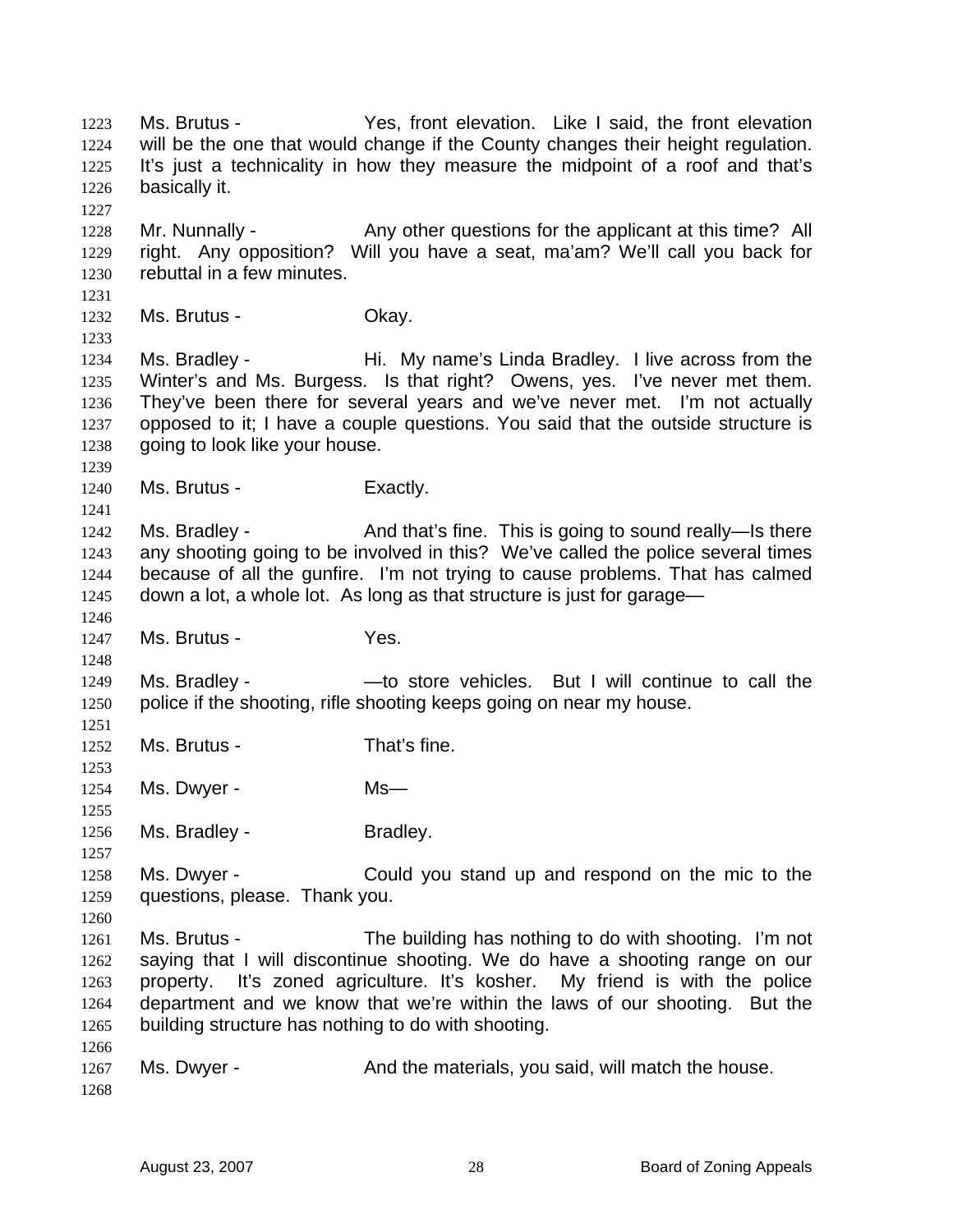1269 Ms. Brutus - Exactly. I don't even have to pick anything out. 1270 1271 1272 1273 1274 1275 1276 1277 1278 1279 1280 1281 1282 1283 1284 1285 1286 1287 1288 1289 1290 1291 1292 1293 1294 1295 1296 1297 1298 1299 1300 1301 1302 1303 1304 1305 1306 1307 1308 1309 1310 1311 1312 1313 1314 Ms. Bradley - I agree that has calmed down, but I think at 5 in the morning, that's a little excessive. Ms. Brutus - We have problems with beavers and the only way to get rid of beavers is to shoot them. The game wildlife, everybody knows, so we're fine. If a beaver is out there at 5 in the morning, we will shoot it. Mr. Blankinship - I appreciate both you recognizing that that's not the issue before the Board this morning. Ms. Harris - Ms. Brutus, though it's not the—Did you say Brutus or Brutes? Ms. Brutus - It's Brutus like Popeye and Brutus. Ms. Harris - This does not pertain to the case, either, but I had a beaver, too. I had to put a wire around the trees that he was cutting down. Ms. Brutus - The Millian State of the It's awful. We're talking [unintelligible]. Ms. Harris - But I can shoot [unintelligible]. Ms. Brutus - Well, you basically have to. I was just in Varina two days ago in a meeting on pond management and they recommend, the State of Virginia recommends that you shoot them. You trap them, you can't release them anywhere because nobody else wants your problem. Mr. Blankinship - Right. Ms. Brutus - They're overpopulating and they have no predators. None. Except for man. Ms. Dwyer - The Have you read the conditions that have been enclosed as part— Ms. Brutus - Yes I have. The only concern I have is in Condition 1, and that would be—The way I read the condition is that it would have to be the exact plan that you have before you. If the law changes, if Henrico County changes the roof regulation before it's finished, we'd like to go back to the existing plan or have the option to go back to the existing plan. The footprint is the same size. The height of the building is not any different; it's just a matter of how the roofline is aesthetically. Mr. Kirkland - Mr. Blankinship?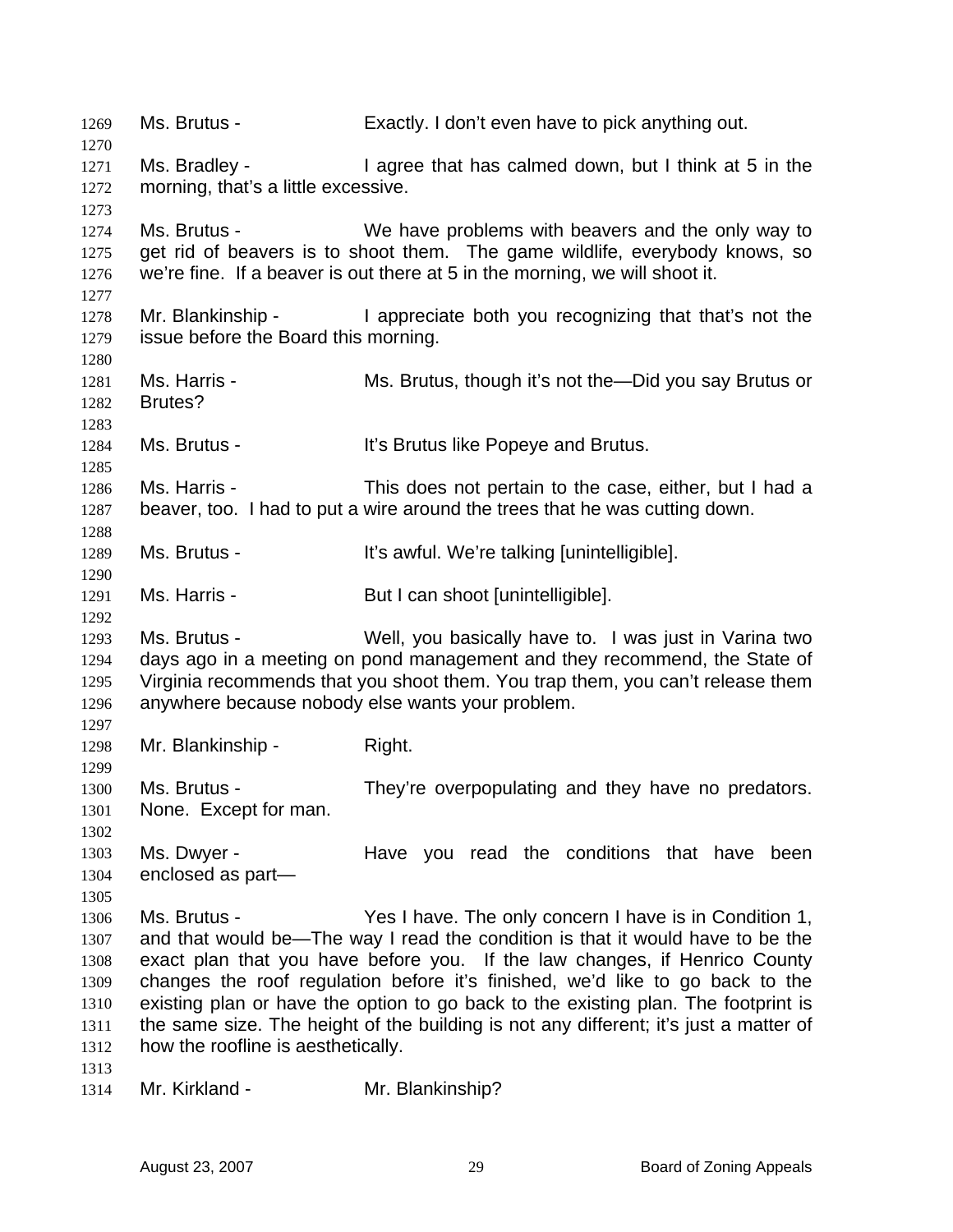| 1315                         |                                                         |                                                                                                                                        |
|------------------------------|---------------------------------------------------------|----------------------------------------------------------------------------------------------------------------------------------------|
| 1316                         | Ms. Dwyer -                                             | Would that be a substantial change?                                                                                                    |
| 1317                         | Mr. Kirkland -                                          |                                                                                                                                        |
| 1318<br>1319                 |                                                         | That would be a substantial change.                                                                                                    |
| 1320<br>1321                 | Mr. Blankinship -                                       | I wish we had those plans with us today.                                                                                               |
| 1322<br>1323                 | Ms. Brutus -                                            | I do.                                                                                                                                  |
| 1324<br>1325<br>1326         | Mr. Blankinship -                                       | Oh good. All right. Well, if the Board would like to<br>approve the two, or consider the two alternative plans, then-                  |
| 1327<br>1328                 | Mr. Kirkland -                                          | Can I approve something that's illegal right now?                                                                                      |
| 1329<br>1330                 | Mr. Blankinship -<br>change in the Code, then-          | You'd be approving that contingent on if there were a                                                                                  |
| 1331<br>1332<br>1333         | Ms. Dwyer -                                             | They would have the option.                                                                                                            |
| 1334<br>1335                 | Mr. Blankinship -                                       | -the alternative plan would be approved.                                                                                               |
| 1336<br>1337                 | Mr. Kirkland -                                          | Okay, we could do that.                                                                                                                |
| 1338<br>1339                 | Ms. Brutus -                                            | I'm not going to build something illegal.                                                                                              |
| 1340<br>1341<br>1342         | Mr. Blankinship -<br>back before you.                   | I just don't want to waste everyone's time bringing it                                                                                 |
| 1343<br>1344                 | Ms. Dwyer -                                             | Could we see those on the board maybe?                                                                                                 |
| 1345<br>1346                 | Mr. Blankinship -                                       | Fred, can you?                                                                                                                         |
| 1347<br>1348                 | footprint, which is looking at the concrete foundation. | Ms. Brutus - If you pull up the other house plan and go to the                                                                         |
| 1349<br>1350<br>1351<br>1352 | Ms. Dwyer -<br>now a gable roof go all the way—         | So, the difference instead of having one side of what's                                                                                |
| 1353<br>1354<br>1355         | Ms. Brutus -<br>know if you can flip to that.           | That's it right there exactly. Then the only other<br>difference would be on the plans, on this plan that shows the footprint. I don't |
| 1356<br>1357<br>1358         | Ms. Dwyer -                                             | Would there be a change in the footprint?                                                                                              |
| 1359<br>1360                 | Ms. Brutus -                                            | Yes. We have an indentation of four feet. It would be<br>a pure rectangle, where the other one has like a little tooth.                |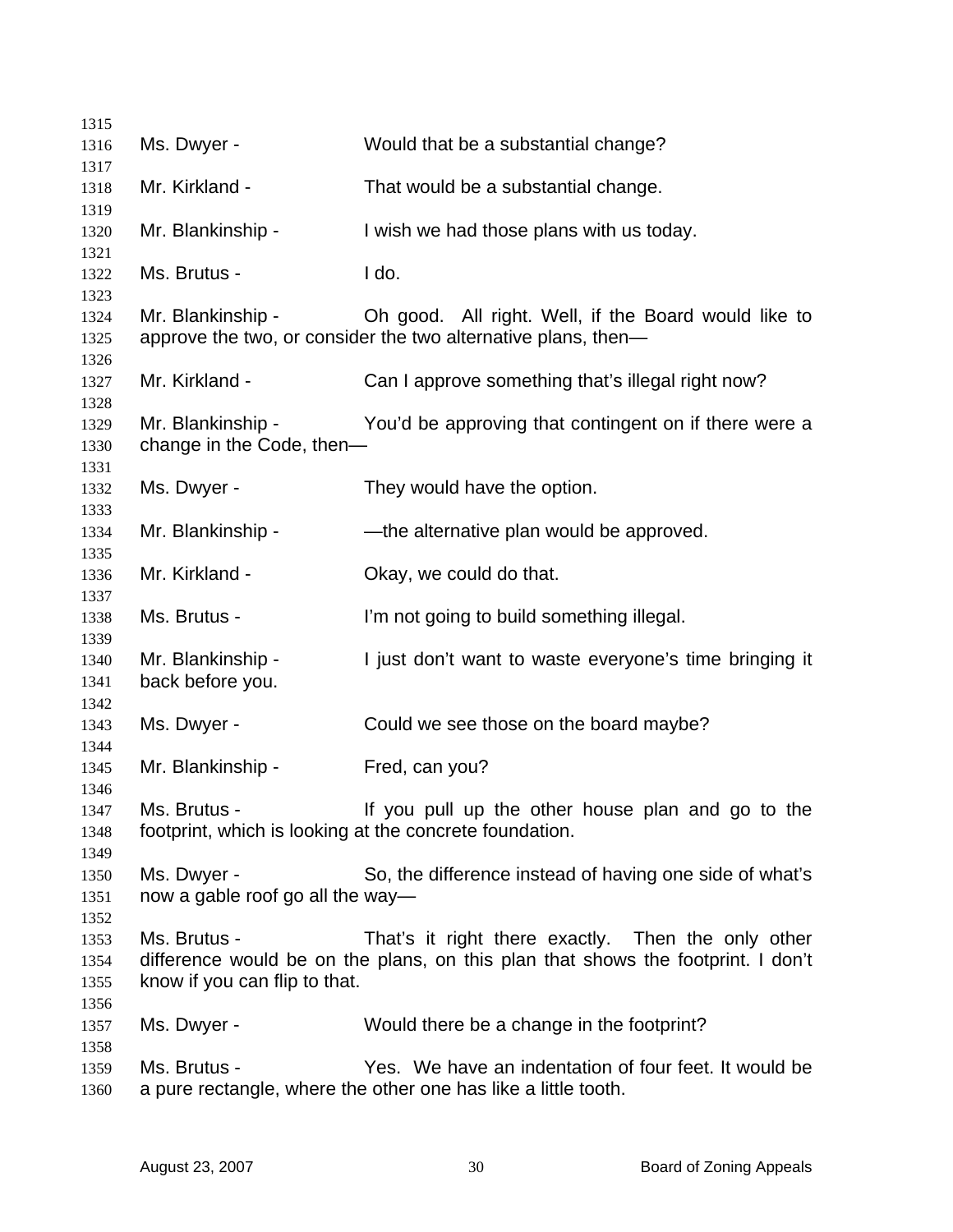| 1361         |                                                     |                                                                                      |
|--------------|-----------------------------------------------------|--------------------------------------------------------------------------------------|
| 1362         | Ms. Dwyer -                                         | I see.                                                                               |
| 1363         |                                                     |                                                                                      |
| 1364         | Ms. Brutus -                                        | Do you see what I'm talking about? It would be just                                  |
| 1365         | square-or not square, but rectangle.                |                                                                                      |
| 1366         |                                                     |                                                                                      |
| 1367         | Ms. Dwyer -                                         | I'm guessing you drew that part of the building in just                              |
| 1368         | to give some interest to that side of the building. |                                                                                      |
| 1369         |                                                     |                                                                                      |
| 1370         | Ms. Brutus -                                        | That's the only reason why, so we would gain back                                    |
| 1371         |                                                     | the, basically, eight feet that we lost just because of aesthetic purposes.          |
| 1372         |                                                     |                                                                                      |
| 1373         | Ms. Dwyer -                                         | Because this breaks up that solid wall and solid                                     |
| 1374         | roofline that you would otherwise have.             |                                                                                      |
| 1375         |                                                     |                                                                                      |
| 1376         | Ms. Brutus -                                        | Exactly. The one that you have before you kinda                                      |
| 1377         |                                                     | gives it an entryway, if you will, where the other one with the roofline would give  |
| 1378         | the entryway.                                       |                                                                                      |
| 1379         |                                                     |                                                                                      |
| 1380         | Ms. Dwyer -                                         | So, what plan is that? How do we identify that plan?                                 |
| 1381         |                                                     |                                                                                      |
| 1382         | Mr. Kirkland -                                      | You call this Exhibit 2?                                                             |
| 1383         | Mr. Blankinship -                                   | Okay.                                                                                |
| 1384<br>1385 |                                                     |                                                                                      |
| 1386         | Ms. Brutus -                                        | Actually, I'll just go up there after the meeting to see if                          |
| 1387         | they have heard anything.                           |                                                                                      |
| 1388         |                                                     |                                                                                      |
| 1389         | Ms. Dwyer -                                         | What we're considering is approving both plans, and                                  |
| 1390         |                                                     | this Exhibit 2 plan is approved contingent upon all of the features of that plan     |
| 1391         |                                                     | being within the County Code at the time you seek the building permit.               |
| 1392         |                                                     |                                                                                      |
| 1393         | Ms. Brutus -                                        | Exactly.                                                                             |
| 1394         |                                                     |                                                                                      |
| 1395         | Ms. Dwyer -                                         | Okay.                                                                                |
| 1396         |                                                     |                                                                                      |
| 1397         | Mr. Nunnally -                                      | All right. Any other questions from the staff or the                                 |
| 1398         |                                                     | Board? Hearing none, that completes the case. Thank you for coming.                  |
| 1399         |                                                     |                                                                                      |
| 1400         | Ms. Brutus -                                        | Thank you. I appreciate it.                                                          |
| 1401         |                                                     |                                                                                      |
| 1402         | Ms. Harris -                                        | I move that we approve this conditional use permit. I                                |
| 1403         |                                                     | feel that this additional structure will not adversely affect the health, safety, or |
| 1404         |                                                     | welfare of the neighbors. We did want to, however, look at the two choices of the    |
| 1405         | elevation of the garage, did we not?                |                                                                                      |
| 1406         |                                                     |                                                                                      |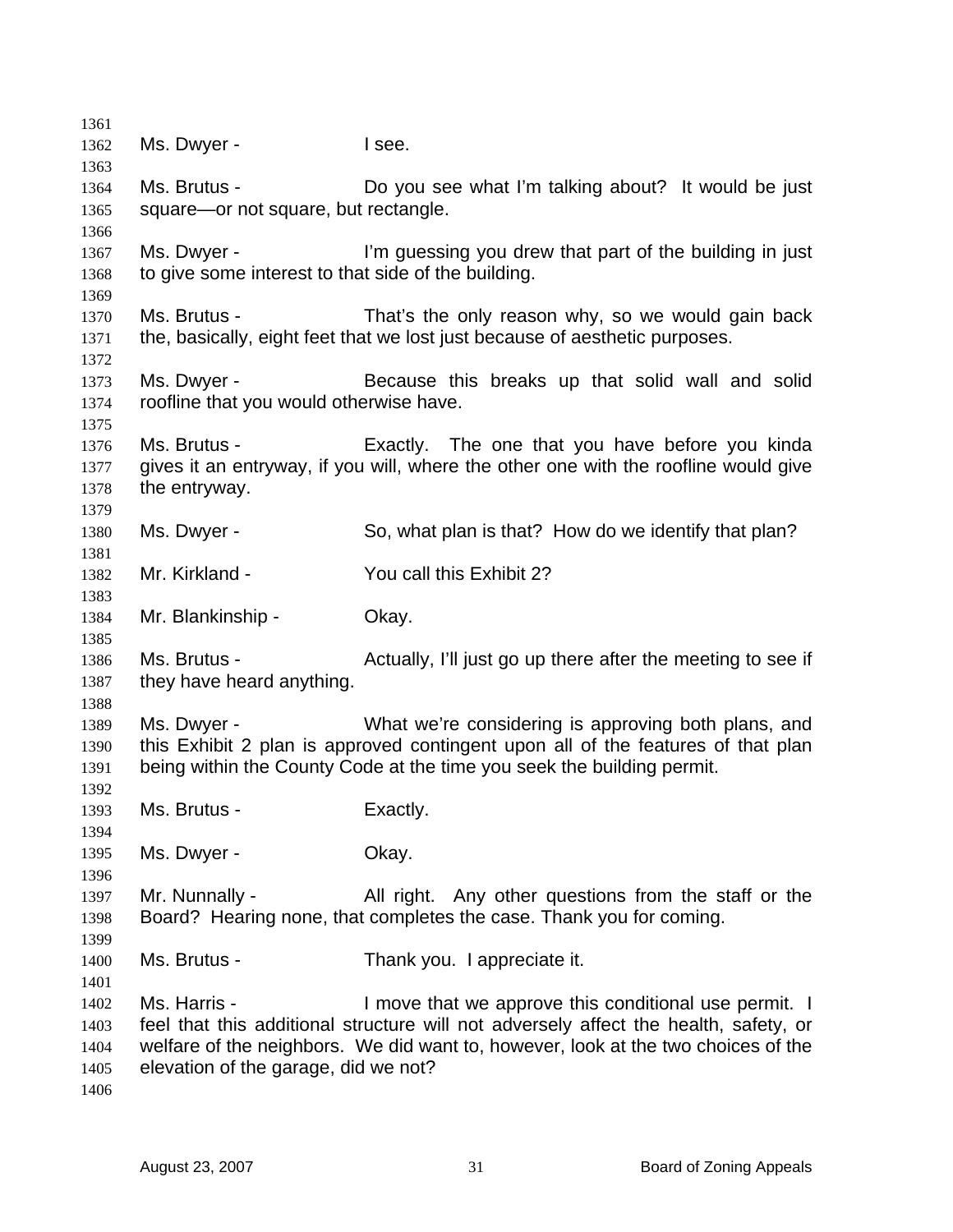| 1407<br>1408                                 | Mr. Kirkland -<br>Ordinance changes.                 | Yes. Option 2, which was showed us, if the County                                                                                                                                                                                                                                                                     |
|----------------------------------------------|------------------------------------------------------|-----------------------------------------------------------------------------------------------------------------------------------------------------------------------------------------------------------------------------------------------------------------------------------------------------------------------|
| 1409<br>1410<br>1411                         | Ms. Dwyer -                                          | I have some language I can propose.                                                                                                                                                                                                                                                                                   |
| 1412<br>1413                                 | Mr. Kirkland -                                       | Read it in.                                                                                                                                                                                                                                                                                                           |
| 1414<br>1415<br>1416                         | Ms. Dwyer -                                          | See what you all think. Plans labeled as Exhibit 2, as<br>presented to the Board, are approved contingent upon their compliance with all<br>County standards and the County Code at the time of the building permit request.                                                                                          |
| 1417<br>1418<br>1419                         | Mr. Kirkland -                                       | That's good.                                                                                                                                                                                                                                                                                                          |
| 1420<br>1421                                 | Ms. Harris -                                         | Yes.                                                                                                                                                                                                                                                                                                                  |
| 1422<br>1423                                 | Ms. Dwyer -                                          | That would be an additional Condition 3.                                                                                                                                                                                                                                                                              |
| 1424<br>1425                                 | Mr. Nunnally -                                       | All right.                                                                                                                                                                                                                                                                                                            |
| 1426<br>1427                                 | Ms. Harris -                                         | So move.                                                                                                                                                                                                                                                                                                              |
| 1428<br>1429                                 | Ms. Dwyer -                                          | Plans labeled Exhibit 2, as presented.                                                                                                                                                                                                                                                                                |
| 1430<br>1431                                 | Mr. Nunnally -                                       | Ms. Dwyer, did you second it?                                                                                                                                                                                                                                                                                         |
| 1432<br>1433                                 | Ms. Dwyer -                                          | Yes. Well, I will. Second.                                                                                                                                                                                                                                                                                            |
| 1434<br>1435<br>1436<br>1437                 | Mr. Nunnally -<br>been approved with the conditions. | Motion by Ms. Harris, seconded by Ms. Dwyer. All in<br>favor say aye. All opposed say no. The ayes have it; the motion carries. It's                                                                                                                                                                                  |
| 1438<br>1439<br>1440<br>1441<br>1442<br>1443 | 5404), zoned A-1, Agricultural District (Varina).    | After an advertised public hearing and on a motion by Ms. Harris, seconded by<br>Ms. Dwyer, the Board approved application UP-014-07, Anthony Owen's<br>request for a conditional use permit pursuant to Section 24-95(i)(4) to build an<br>accessory structure in the side yard at 3535 Meadow Road (Parcel 848-715- |
| 1444<br>1445                                 | Affirmative:<br>Negative:                            | Harris, Kirkland, Nunnally, Dwyer<br>4<br>0                                                                                                                                                                                                                                                                           |
| 1446<br>1447                                 | Absent:                                              | Wright<br>1                                                                                                                                                                                                                                                                                                           |
| 1448<br>1449                                 | Mr. O'Kelly -                                        | Mr. Chairman?                                                                                                                                                                                                                                                                                                         |
| 1450<br>1451                                 | Mr. Nunnally -                                       | Yes sir.                                                                                                                                                                                                                                                                                                              |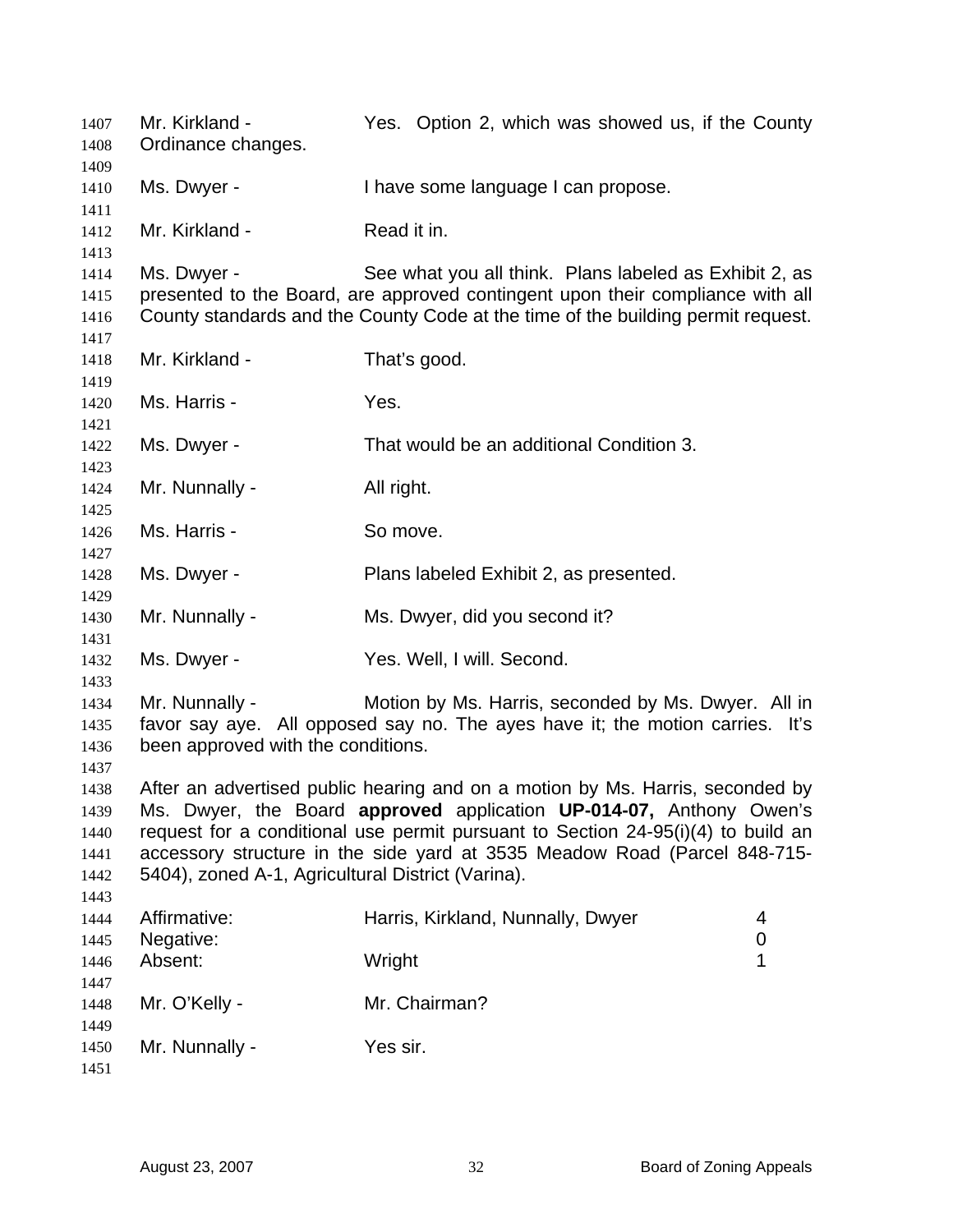Mr. O'Kelly - Just to let you all know the status of the ordinance amendment, I believe that it's scheduled to go to the Planning Commission at their first meeting in September. Assuming that they make a favorable recommendation to the Board, then the Board will take it under advisement at their first meeting in October. 1452 1453 1454 1455 1456

1457 1458 1459 1460 1461 1462 1463 1464 1465 1466 1467 1468 1469 1470 1471 1472 1473 1474 Ms. Harris - This is the ordinance pertaining to? Mr. O'Kelly - The height of accessory structures. Ms. Harris - Okay. I was hoping that you would say the use of the public road frontage. Mr. O'Kelly - No, we're still studying that issue. Mr. Nunnally - All right. The next one has been deferred. Mr. Blankinship - UP-015-07, Ron Brunette, has been deferred. [See page 2.] **A-028-07 ANNE MARIE DUNN** requests a variance from Sections 24-95(c)(4) and 24-95(b)(6) to build a one family dwelling at 2314 Kent Street (Park View) (Parcel 779-746-9120), zoned R-4, One-family Residence District (Varina Brookland). The front yard setback and lot width requirement are not met. The applicant has 45 feet lot width, 25 feet front yard setback and 8 feet side yard setback, where the Code requires 50 feet lot width, 35 feet front yard setback and 10 feet side yard setback. The applicant requests a variance of 5 feet lot width, 10 feet front yard setback and 2 feet side yard setback. 1475 1476 1477 1478 1479 1480 1481 1482 1483 1484 Mr. Nunnally - Anybody else interested in this case? If so, please stand and be sworn. Mr. Blankinship - The Raise your right hands, please. Do you swear the

1485 1486 1487 testimony you're about to give is the truth and nothing but the truth so help you God?

1488 Ms. Dunn - Yes.

1490 1491 Mr. Nunnally - Please state your name for the record, ma'am, and tell us what you're requesting.

1492

1489

1493 1494 1495 1496 1497 Ms. Dunn - The My name is Anne Marie Dunn. I'm requesting a variance so that we can construct a single-family dwelling on 2314 Kent Street. My family has owned that property for about 65 years and has been paying taxes on that lot separately for that whole period of time. The lot really has no value if we cannot sell it in order to build a dwelling on it. My brother and I own the land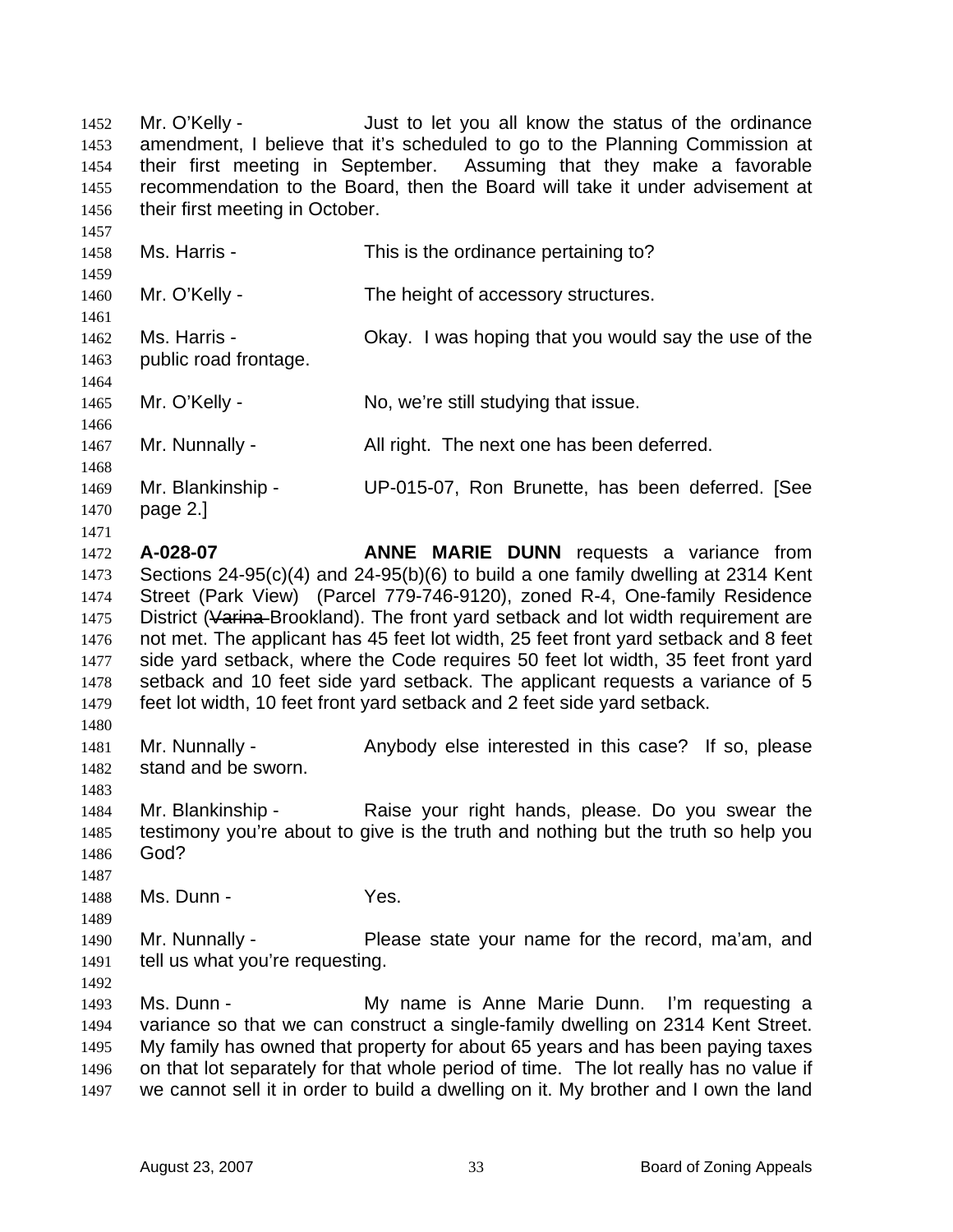and we also own a house next door. We've looked around the Lakeside area and there are approximately 12 other properties that were built on lots less than 50 feet in width within eight blocks. There is also15-foot of additional land on our property that is a deeded right-of-way and the family has maintained that also for the last 65 years. The house that is proposed to be built there is about 1300 square feet. 1498 1499 1500 1501 1502 1503 1504 1505 1506 1507 1508 1509 1510 1511 1512 1513 1514 1515 1516 1517 1518 1519 1520 1521 1522 1523 1524 1525 1526 1527 1528 1529 1530 1531 1532 1533 1534 1535 1536 1537 1538 1539 1540 1541 1542 1543 Ms. Dwyer - Ms. Dunn, explain to me what you just said about the right-of-way. Ms. Dunn - According to the builder that's working with us, there's a 15-foot additional land deed right-of-way around the property. Ms. Dwyer - **Along Edgemore Street?** Ms. Dunn - Think it runs around that. Mr. Blankinship - An easement, perhaps? A utility easement or something? Ms. Dunn - The corner lot with an easement. Ms. Dwyer - An easement is different from a right-of-way. Mr. Blankinship - It doesn't show on the plat. Ms. Dwyer - Do you have a plat or something that shows it, shows the easement? Mr. Blankinship - Oh. There's 15 feet from the right-of-way line to the edge of pavement. Is that what you're addressing? Oh, okay, yes. Mr. Nunnally - Mr. Blankinship, this is in Brookland, isn't it? Mr. Blankinship - Yes. That's what I was looking up here. I don't know why that says Varina on the agenda. I know I changed it in our database at least once. One of those frustrating things; I apologize. This is in the Brookland Magisterial District. Mr. Kirkland - The Make the statement you just said about from the "edge of pavement" again. Mr. Blankinship - It's 15 feet, more or less, from the edge of pavement to the right-of-way line. That probably shows best on the aerial photograph, Mr. Gidley. Oh, actually it shows there, but.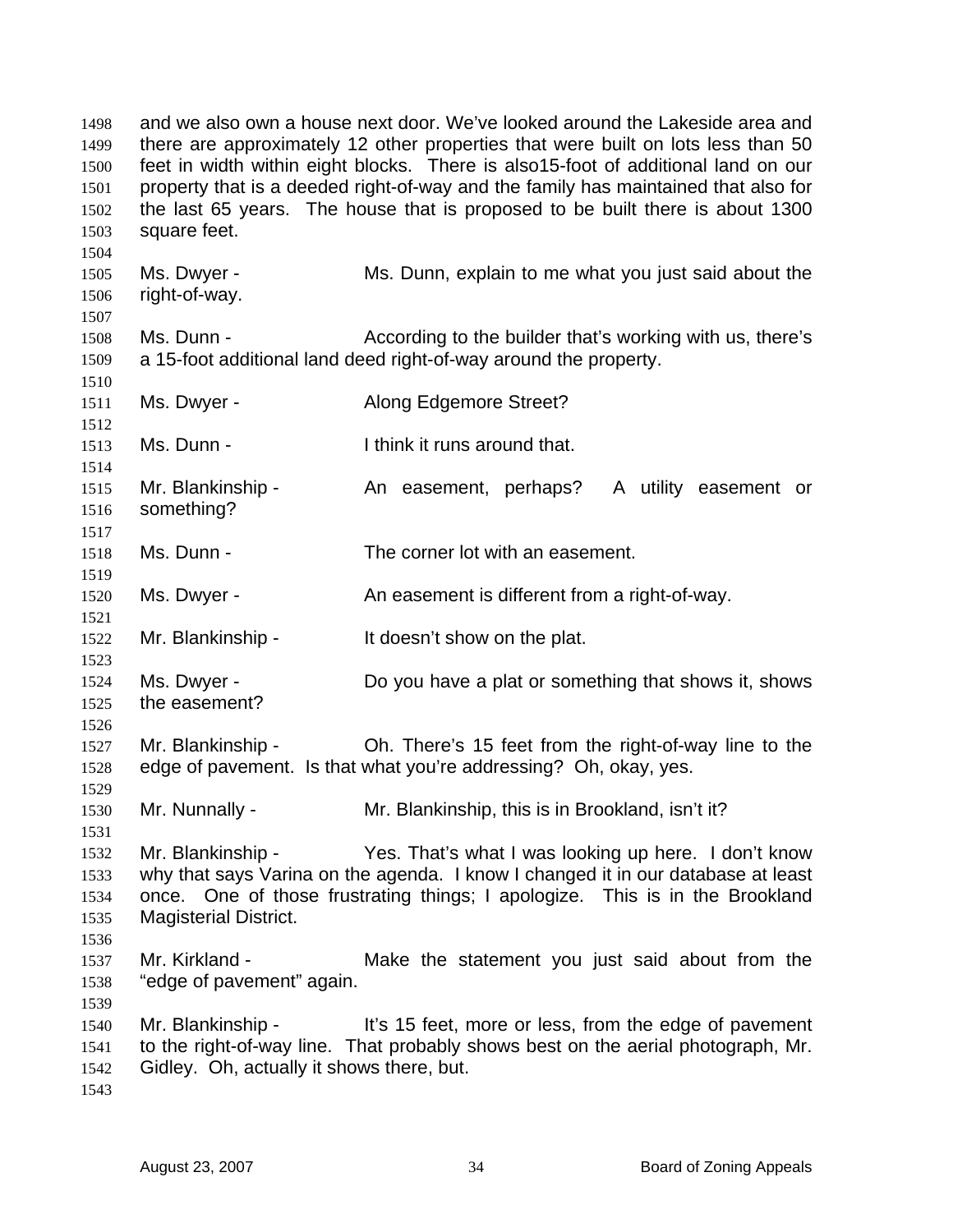Ms. Dwyer - That's true in a lot of places where they haven't built the road out to the edge [unintelligible] maximum right-of-way. Mr. Blankinship - It's certainly not an excessive amount of extra right-ofway there. Ms. Dwyer - I just wanted to be clear on that. Mr. Kirkland - Ms. Dunn, I rode by the site and it looks like the dwelling next door, that you own also, has been using half of the rear of the property for like yard that's fenced in. Of course, all that would be removed, correct? Ms. Dunn - Yes it would. Mr. Kirkland - Did you read the total staff reports about some items that— Ms. Dunn - I just read the report that was sent to me. Mr. Kirkland - Chipage 2 of 3, #2? Ms. Dunn - Right. Mr. Kirkland - The staff was wondering why you couldn't reduce two feet in width to meet the side yard setback? Ms. Dunn - That would be done. Mr. Kirkland - You can do that? Ms. Dunn - Yes. Mr. Kirkland - So, if I made that a condition of the case, you would have no problem with that. Ms. Dunn - That's correct. Ms. Dwyer - What about the front-yard setback, which you list at 25 feet and the Code requires 35 feet? Mr. Stover - **My name is Jeff Stover.** Our original [unintelligible] was just for the front of the other house, is 25 feet or less. We have plenty of rear-yard setback. We can take it to 35 feet without any problem. Ms. Dwyer - Chay.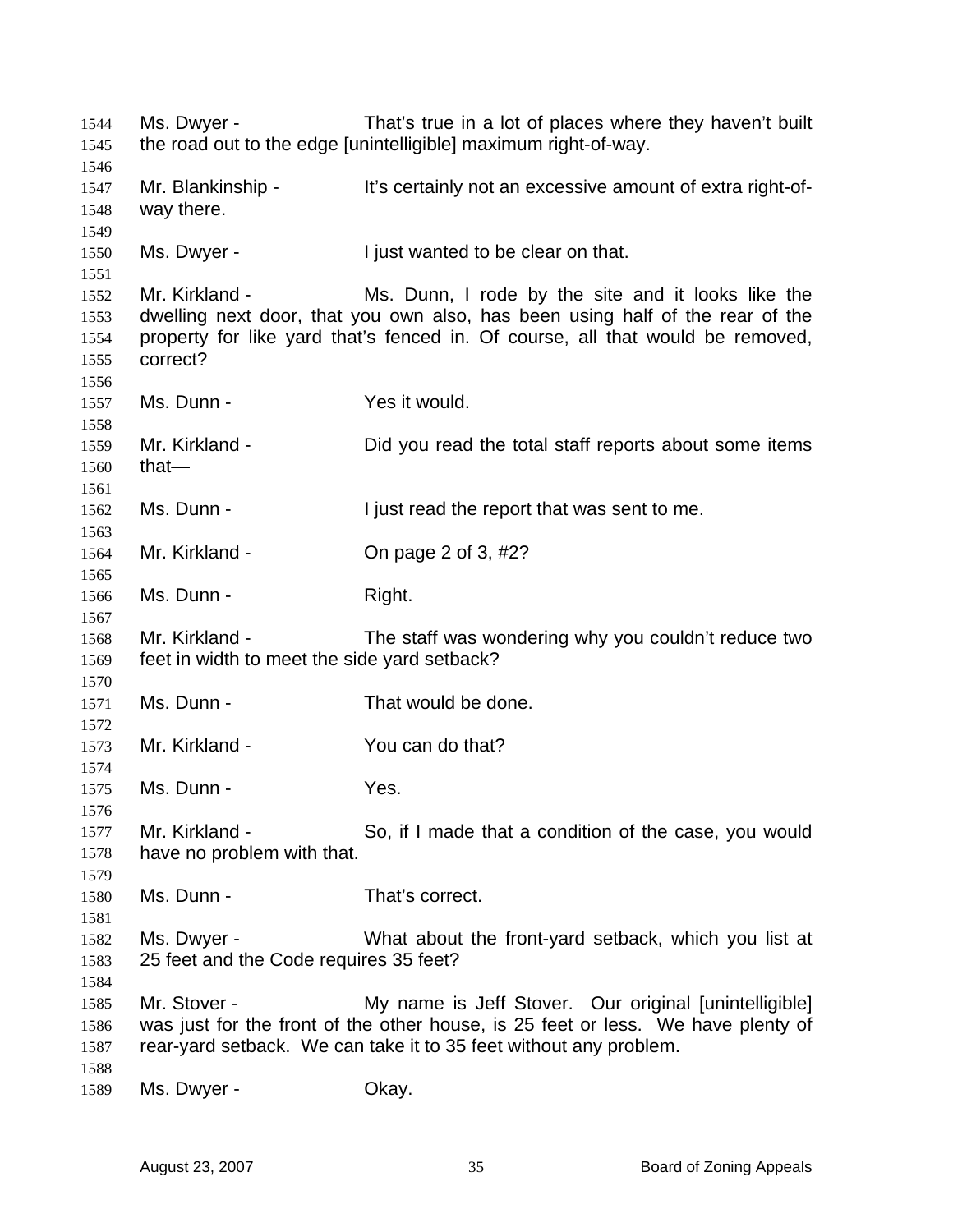1590 1591 1592 1593 1594 1595 1596 1597 1598 1599 1600 1601 1602 1603 1604 1605 1606 1607 1608 1609 1610 1611 1612 1613 1614 1615 1616 1617 1618 1619 1620 1621 1622 1623 1624 1625 1626 1627 1628 1629 1630 1631 1632 1633 1634 1635 Mr. Kirkland - So, you can meet the setback requirement front and side, right? Mr. Stover - Yes. Mr. Kirkland - **Okay.** Ms. Dwyer - So, then, the only variance is for lot width. Ms. Harris - That would be another condition we would add? Mr. Blankinship - Actually, it would just be a change. Well, we would change it in the condition because it lists minimum lot width, minimum side yard, and minimum front yard. From a parliamentary point-of-view, I would suggest that you simply divide the question. Approve the one variance and deny the other two. Ms. Dwyer - **Approve the variance for lot width and deny the one** for side yard and front yard setbacks. Mr. Blankinship - Yes ma'am. Ms. Dwyer - Okay. So then in the conditions, it would just be deleting those references. Mr. Blankinship - And that will read, "This variance applies only to the minimum lot width for one dwelling only. All other applicable regulations of the County Code shall remain in force." Mr. Kirkland - That sounds good. Mr. Nunnally - All right. Any other questions from the Board? I'll ask again, is anyone here in opposition to this request? Hearing none, that completes the case. We'll let you know something later on. Thank you for coming. Mr. Kirkland - I move we approve it. We decided—Mr. Blankinship, would we deny the variance for the lot size? Is that what you said? Mr. Blankinship - The lot width is the one that I would recommend you approve and the two setback variances be denied. Mr. Kirkland - Okay. That's because the applicant has agreed to meet setback requirements.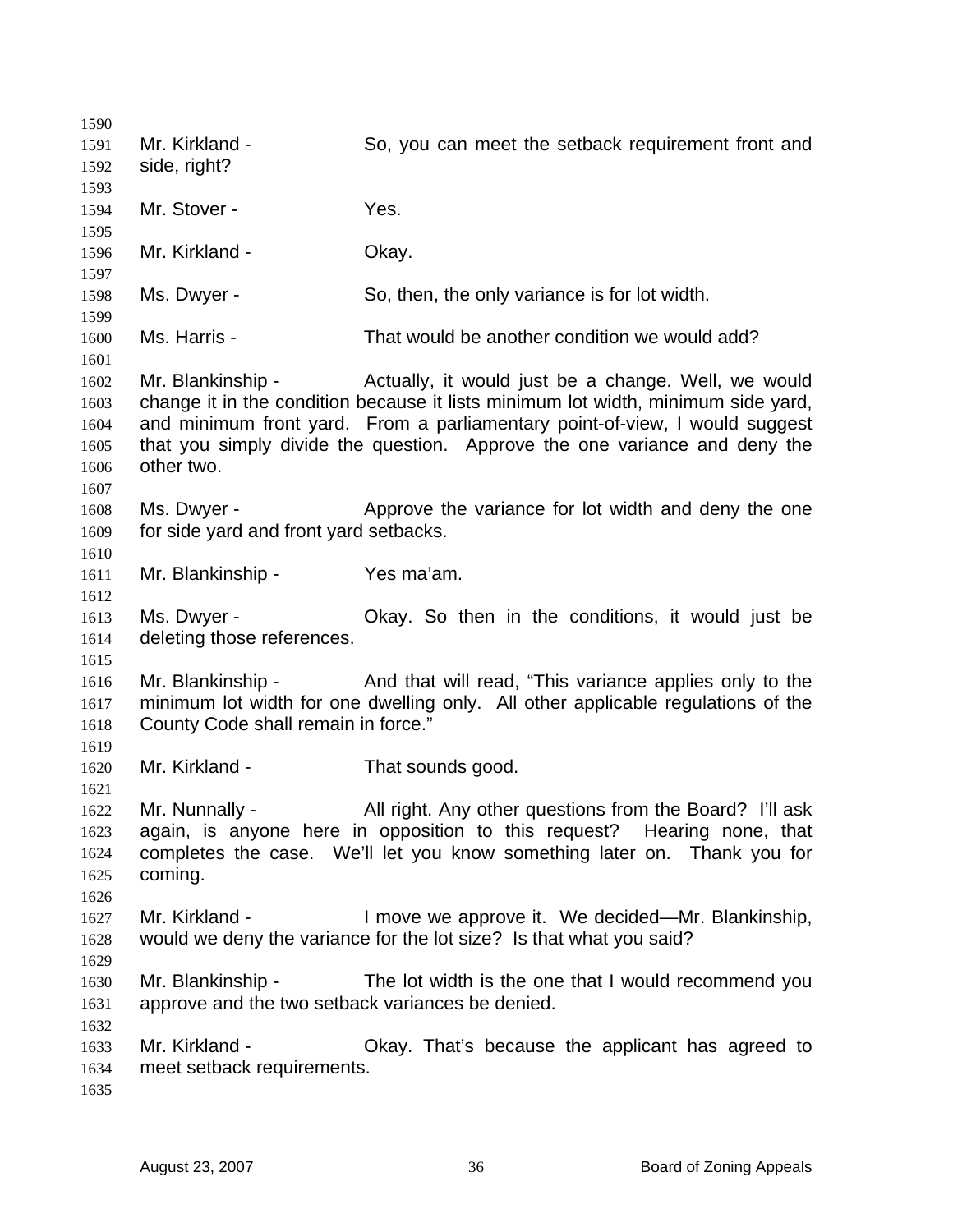Ms. Dwyer - So in the conditions, we would strike the minimum side-yard setback and the minimum front-yard setback. 1636 1637 1638

1639 1640 1641 1642 Mr. Kirkland - That's correct. The reason being that the lot-The ordinance interferes with any beneficial uses and, again, it has exceptional narrowness. Since the applicant will meet all of the setback requirements, I have no problem with it. I move we approve it.

1644 1645 1646 1647 Ms. Dwyer - I second it. I also would like to add again that when the lot was created, it was a buildable lot, so that avoids any Cherrystone opposition. To deny the right to build on this property would effectively deprive the owner of all reasonable use of the property.

1649 1650 1651 1652 Mr. Gidley - [Off mic.] Mr. Chairman, the plot plan shows the old, proposed setbacks, rather than the correct setbacks. That will need to be changed to reflect the fact that they will meet the setbacks rather than what is shown on the plot plan.

1654 1655 1656 1657 Ms. Dwyer - Right. That's a good point, Mr. Gidley. We don't want anyone making mistakes because someone presents their plot plan to the County for approval and because we've approved it with the dimensions added. So, we don't approve—Why don't we just not approve the plan?

1659 Mr. Kirkland - Not approve the plot plan and then say—

1661 Mr. Blankinship - So just strike Condition 2?

1663 1664 1665 Ms. Dwyer - Well. Well, we have a conflict between what we've decided to approve and what's on the plot plan.

1666 Mr. Blankinship - They submitted an architectural plan.

1668 1669 1670 Ms. Harris - So, in Condition 2, could we just delete the first sentence?

1671 1672 Mr. Blankinship - Do you want to bind them to the architecturals, but not to the plot plan?

| 1674                 | Ms. Dwyer -       | Yes.                                          |
|----------------------|-------------------|-----------------------------------------------|
| 1675<br>1676         | Mr. Blankinship - | Okay.                                         |
| 1677<br>1678<br>1679 | Ms. Harris -      | Will they have to submit more plans, then?    |
| 1680<br>1681         | Mr. Blankinship - | What we can do is add a second sentence here. |

1643

1648

1653

1658

1660

1662

1667

1673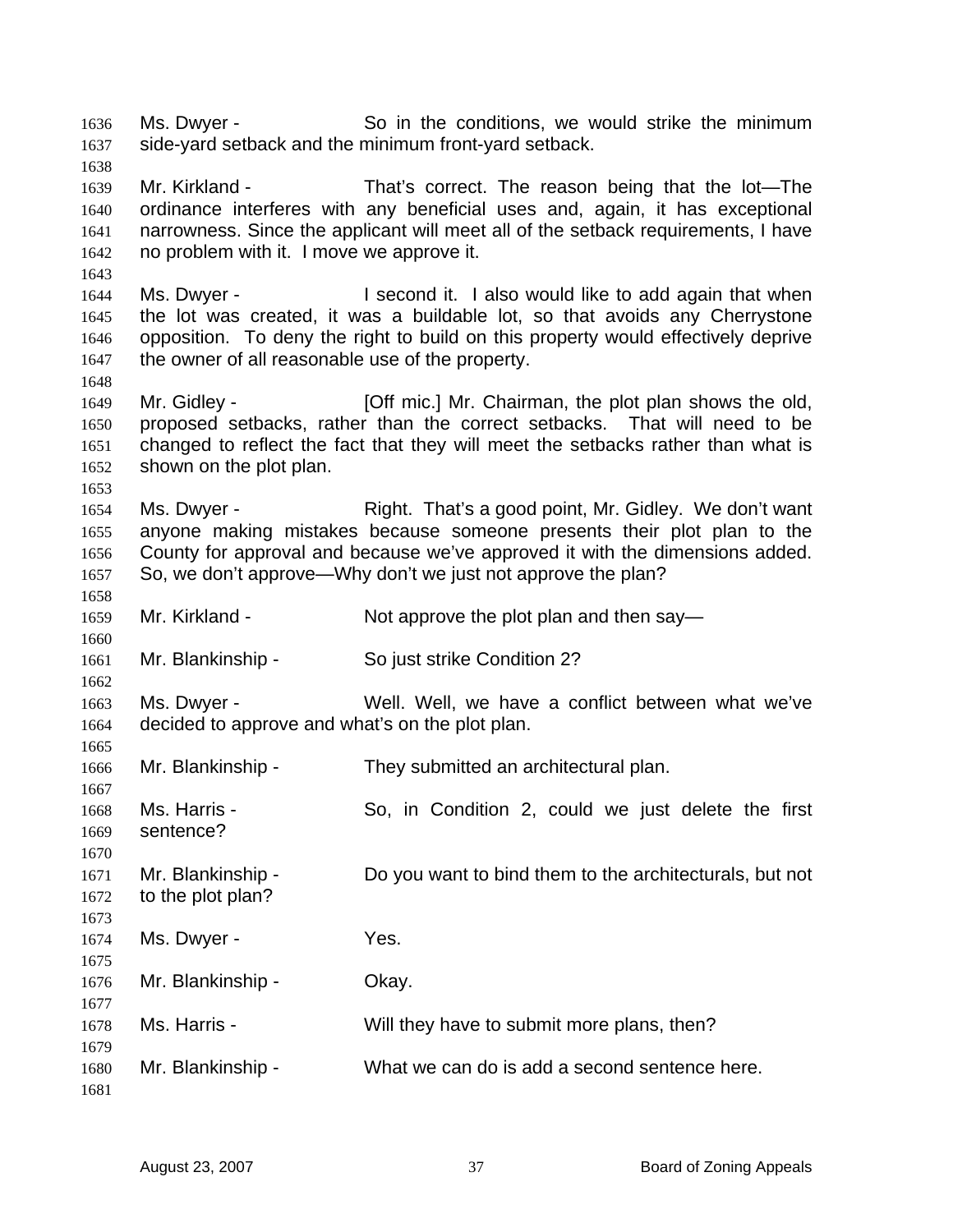1682 Mr. Gidley - [Off mic.] The architecturals will be [unintelligible]. 1683 1684 1685 1686 1687 1688 1689 1690 1691 1692 1693 1694 1695 1696 1697 1698 1699 1700 1701 1702 1703 1704 1705 1706 1707 1708 1709 1710 1711 1712 1713 Mr. Kirkland - He'll narrow the house up two feet. Remember he said he would agree to that. Now I need to make that a condition of the case, that the house will be two foot narrower. Ms. Dwyer - The Mr. Blankinship's coming up with some language here. Mr. Kirkland - Good. Ms. Dwyer - I think he's just saying the plot plan will be amended. Mr. Blankinship - The plot plan and the architectural drawings shall be amended to show compliance with the required setbacks. How about that? Ms. Dwyer - Sounds good. Mr. Blankinship - I've added a second sentence to Condition 2. Mr. Nunnally - [Unintelligible] Mr. Kirkland? Mr. Kirkland - That's fine with me, sir. Mr. Nunnally - All right. Motion by Mr. Kirkland, seconded by Ms. Dwyer with the change to Condition 2. All in favor say aye. All opposed say no. The ayes have it; the motion carries. It's been approved. After an advertised public hearing and on a motion by Mr. Kirkland, seconded by Ms. Dwyer, the Board **approved** application **A-028-07,** Anne Marie Dunn's request for a variance from Sections 24-95(c)(4) and 24-95(b)(6) to build a one family dwelling at 2314 Kent Street (Park View) (Parcel 779-746-9120), zoned R-4, One-family Residence District (Varina Brookland). The front yard setback and lot width requirement are not met. 1714 1715 1716 1717 1718 1719 1720 1721 1722 1723 1724 1725 1726 1727 Affirmative: **Harris, Kirkland, Nunnally, Dwyer** 4 Negative: 0 Absent: Wright 1 Mr. Blankinship - Mr. Chairman, we passed by one case. Would you like me to call it again? Mr. Nunnally - Yes sir, please. **UP-011-07 RICHMOND ELKS LODGE** requests a temporary conditional use permit pursuant to Section 24-116(c)(1) to operate a turkey shoot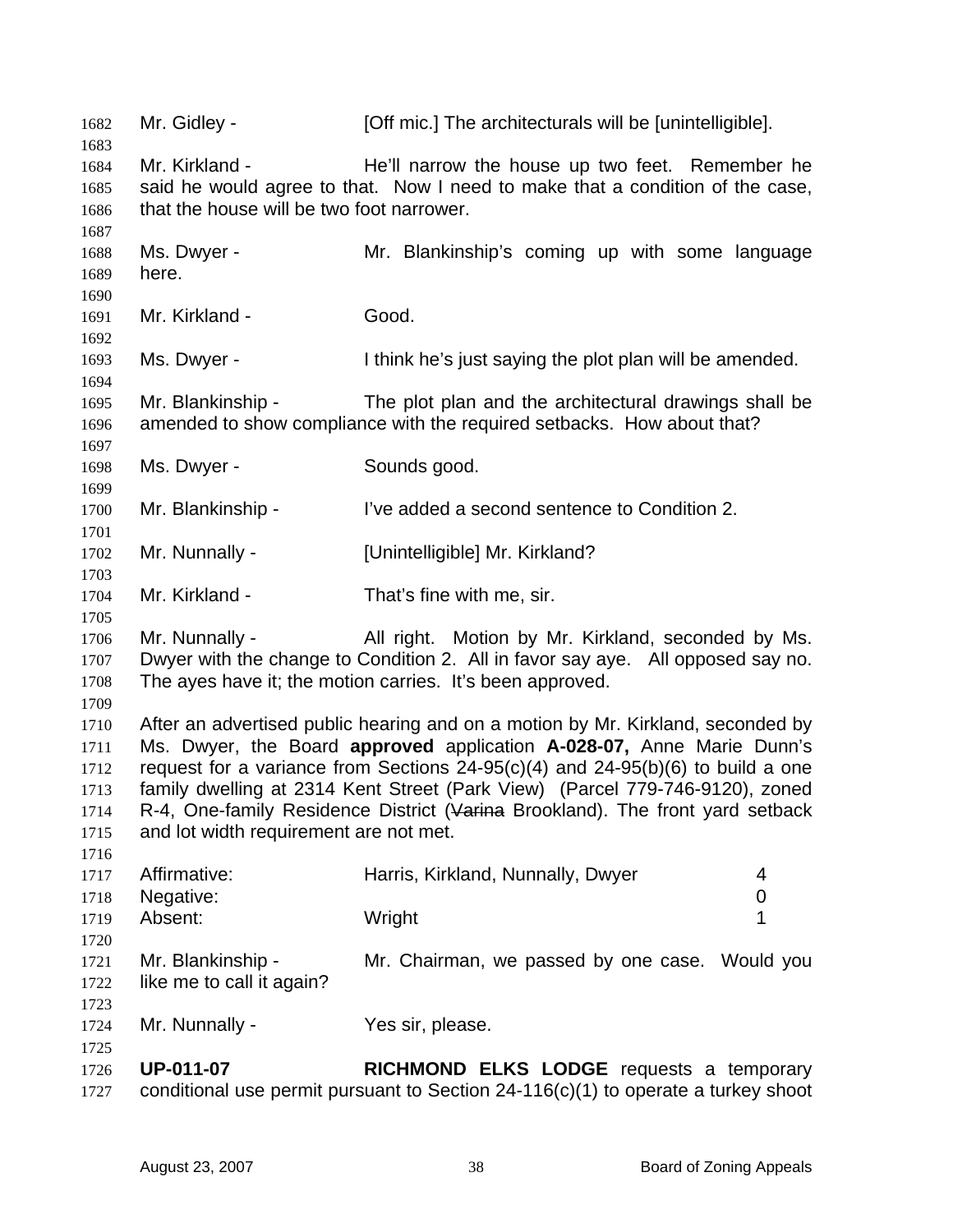at 10022 Elk Pass Lane (Parcel 750-768-4929), zoned A-1, Agricultural District (Three Chopt). Mr. Nunnally - This anyone else here interested in this case? If so, please stand and be sworn. Mr. Blankinship - Raise your right hand, please. Do you swear the testimony you're about to give is the truth and nothing but the truth so help you God? Ms. Willard - I do. Mr. Nunnally - Please state your name for the record, ma'am, and tell us what you're requesting. Ms. Willard - Faye Willard. I'm secretary for the Richmond Elks Lodge. Mr. Nunnally - All right. Now tell us what you want. Ms. Willard - The limit is limit in the Elks Lodge to say that this is our  $20<sup>th</sup>$  year operating the turkey shoot. We have the berm in place. We've met all the requirements in the past and we've had no problems with the police or anything else regarding the turkey shoot. Mr. Nunnally - How long has this been going on? Ms. Willard -  $\frac{1}{20}$  This is our 20<sup>th</sup> year. Mr. Nunnally - Twenty? We haven't had any complaints, Mr. Blankinship? Mr. Blankinship - No sir, not that I'm aware of. Mr. Nunnally - Have you read the conditions, ma'am? Ms. Willard - We have. Mr. Nunnally - The you in agreement with them? Ms. Willard - Yes. Ms. Harris - The Mustic Morton What structure, if any, is on 10040, the adjacent property? Is there any structure there? Did Richmond Elks Lodge erect that berm or was it there, left by the developer or something?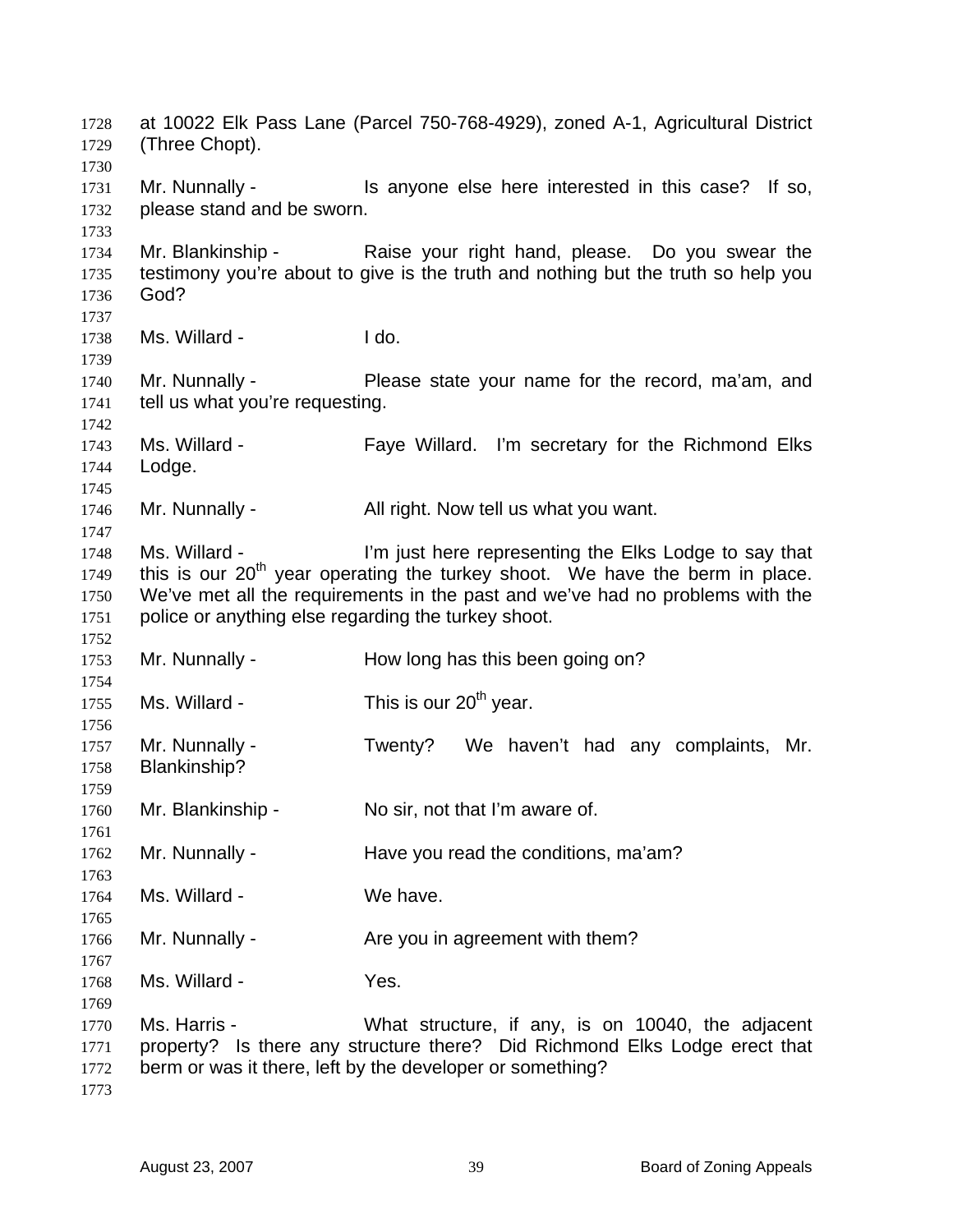| 1774                         | Ms. Willard -                                                    | We built it.                                                                                                                              |
|------------------------------|------------------------------------------------------------------|-------------------------------------------------------------------------------------------------------------------------------------------|
| 1775<br>1776                 | Ms. Dwyer -                                                      | How far is the firing line from the target?                                                                                               |
| 1777                         |                                                                  |                                                                                                                                           |
| 1778<br>1779                 | Ms. Willard -                                                    | I think it's 25 or 30 feet.                                                                                                               |
| 1780<br>1781                 | Ms. Dwyer -                                                      | Okay. Do you have barriers behind the targets?                                                                                            |
| 1782<br>1783                 | Ms. Willard -                                                    | We have a 10-foot high berm.                                                                                                              |
| 1784<br>1785<br>1786         | Ms. Dwyer -<br>that may be-                                      | In your view, is that berm necessary to intercept shot                                                                                    |
| 1787<br>1788<br>1789         | Ms. Willard -                                                    | In my view, no, but in Henrico County's view it was<br>necessary, so it's always been there. We put it up a long time ago.                |
| 1790<br>1791                 | Mr. Kirkland -                                                   | Twenty years ago, huh.                                                                                                                    |
| 1792<br>1793                 | Ms. Willard -                                                    | Yes.                                                                                                                                      |
| 1794<br>1795<br>1796         | Ms. Dwyer -<br>straw and hay bales, according to the conditions. | In addition to that, you have a six-foot shot barrier of                                                                                  |
| 1797<br>1798                 | Ms. Willard -                                                    | No, we don't have the straw.                                                                                                              |
| 1799<br>1800<br>1801<br>1802 | Ms. Dwyer -<br>would be required.                                | Okay. You might want to look at the conditions, then,<br>because that's part of the condition that's required. And if we approve it, that |
| 1803<br>1804                 | Ms. Willard -                                                    | Okay.                                                                                                                                     |
| 1805<br>1806<br>1807         | Ms. Dwyer -<br>state that right now.                             | If that's not something you want, you're welcome to                                                                                       |
| 1808<br>1809                 | Mr. Kirkland -                                                   | It says, "Straw, hay bales, or mounded dirt."                                                                                             |
| 1810<br>1811                 | Mr. Blankinship -                                                | I believe the berm that is in place-                                                                                                      |
| 1812<br>1813                 | Mr. Kirkland -                                                   | Takes the place of the straw bales.                                                                                                       |
| 1814<br>1815                 | Ms. Dwyer -                                                      | Okay.                                                                                                                                     |
| 1816<br>1817                 | Mr. Kirkland -                                                   | You get three choices. I prefer the mound of dirt.                                                                                        |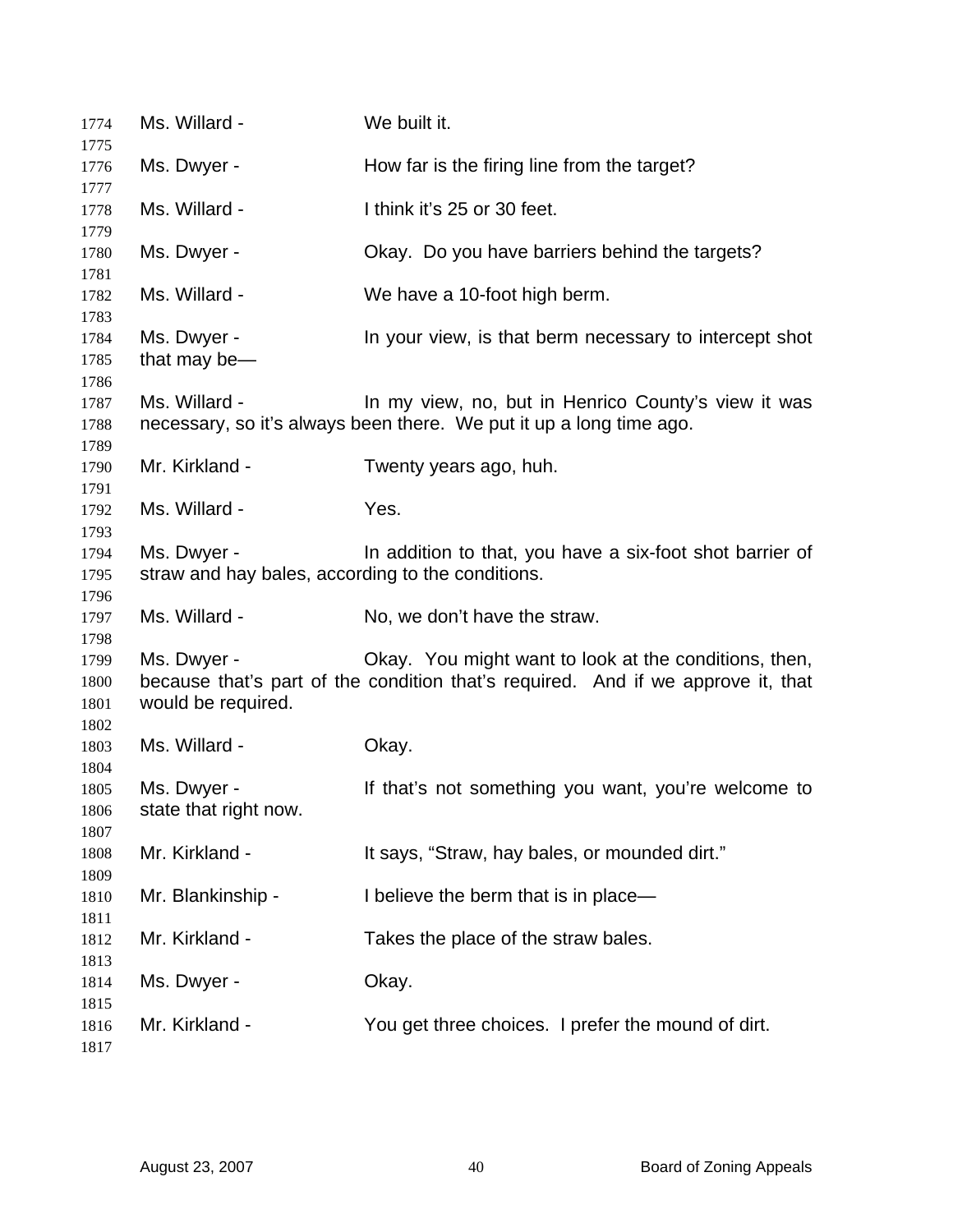Mr. Blankinship - Again, we've just carried that along for years. We probably could have struck the "straw and hay bales" reference and just said that they have to maintain the existing mound. 1818 1819 1820 1821 1822 1823 1824 1825 1826 1827 1828 1829 1830 1831 1832 1833 1834 1835 1836 1837 1838 1839 1840 1841 1842 1843 1844 1845 1846 1847 1848 1849 1850 1851 1852 1853 1854 1855 1856 1857 1858 1859 1860 1861 1862 Ms. Dwyer - Well, we'll leave it. They might change their mind and this gives them more options. Mr. Nunnally - Any other questions from the Board? Anyone here in opposition to this request? Hearing none, that completes the case. Thank you for coming, ma'am. Ms. Willard - Thank you. Mr. Kirkland - The Move we approve it. I believe the proposed [unintelligible] will not affect the health, safety, or welfare of persons residing or working in the area. That's my reason for approving it. Mr. Nunnally - Motion by Mr. Kirkland it be approved and he gave his reason. Do I have a second? Ms. Dwyer - Second. Mr. Nunnally - Second by Ms. Dwyer. All in favor say aye. All opposed say no. The ayes have it; the motion carries. It's been approved. After an advertised public hearing and on a motion by Mr. Kirkland, seconded by Ms. Dwyer, the Board **approved** application **UP-011-07,** Richmond Elks Lodge's request for a temporary conditional use permit pursuant to Section 24-116(c)(1) to operate a turkey shoot at 10022 Elk Pass Lane (Parcel 750-768-4929), zoned A-1, Agricultural District (Three Chopt). Affirmative: **Harris, Kirkland, Nunnally, Dwyer** 4 Negative: 0 Absent: Wright 1 Mr. Kirkland - Let's approve the minutes and then I'd like to bring something up after the minutes. Mr. Blankinship - We also have the election of officers. Mr. Kirkland - We can wait on that. We're not going anywhere. Ms. Harris - The Music Herric I don't have any corrections to the minutes. I don't know if anyone else did.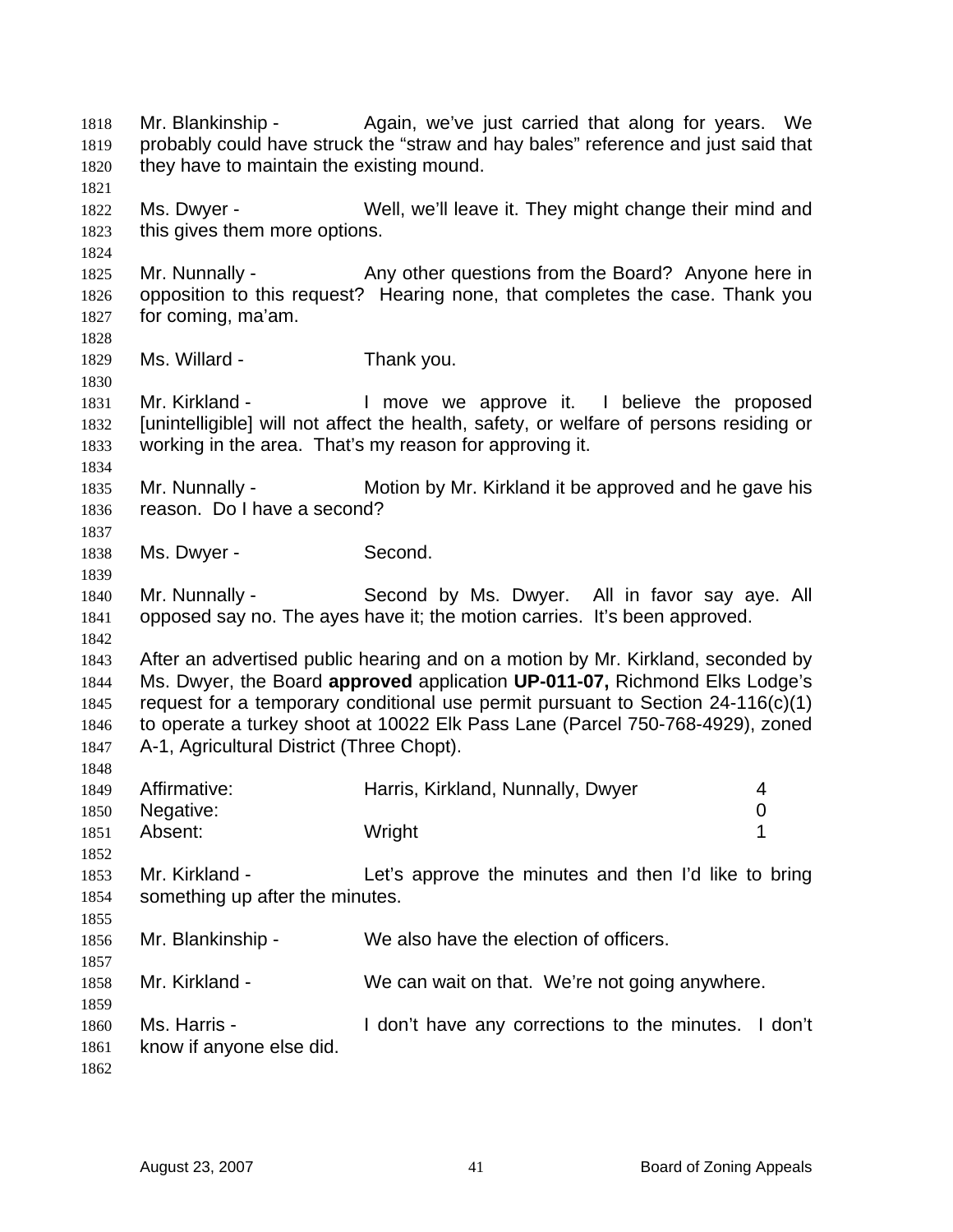Mr. Kirkland - I looked and I didn't see anything. I make a motion we approve the minutes. Ms. Harris - Second the motion. Mr. Nunnally - Motion by Mr. Kirkland, seconded by Ms. Harris the minutes be approved. All in favor say aye. All opposed say no. The ayes have it; the motion carries. The minutes have been approved. Mr. O'Kelly - **Mr. Chairman, could I ask about UP-15-07?** I'm sorry I was late for the meeting. Mr. Kirkland - The It was deferred. Mr. O'Kelly - Was it deferred or withdrawn? Ms. Dwyer - **Deferred.** Mr. Blankinship - We discussed that. Their letter said they'd like to withdraw it at this time. Mr. O'Kelly - Right. Mr. Blankinship - The And then suggested they may want to reapply. I suggested to the Board that they treat it as a deferral rather than a withdrawal. Ms. Dwyer - The meantime, staff is supposed to contact them and clarify their intent, [unintelligible] ambiguous in their letter. Mr. Kirkland - If they come back and don't show again next month— Mr. Blankinship - It'll be a withdrawal. Mr. Kirkland - That way they can still come back. Mr. Blankinship - Right. Mr. O'Kelly - Thank you very much. Mr. Nunnally - I think Mr. Kirkland has a little something he wants to discuss with us. Mr. Kirkland - Mr. Chairman, and fellow Board members, in April we approved a case for Ms. Natasha I. Evans at 10364 Courtney Road. Mr. Blankinship, correct me during my talk here, but what happened is we approved a modular home and we were furnished a plot plan with the case showing the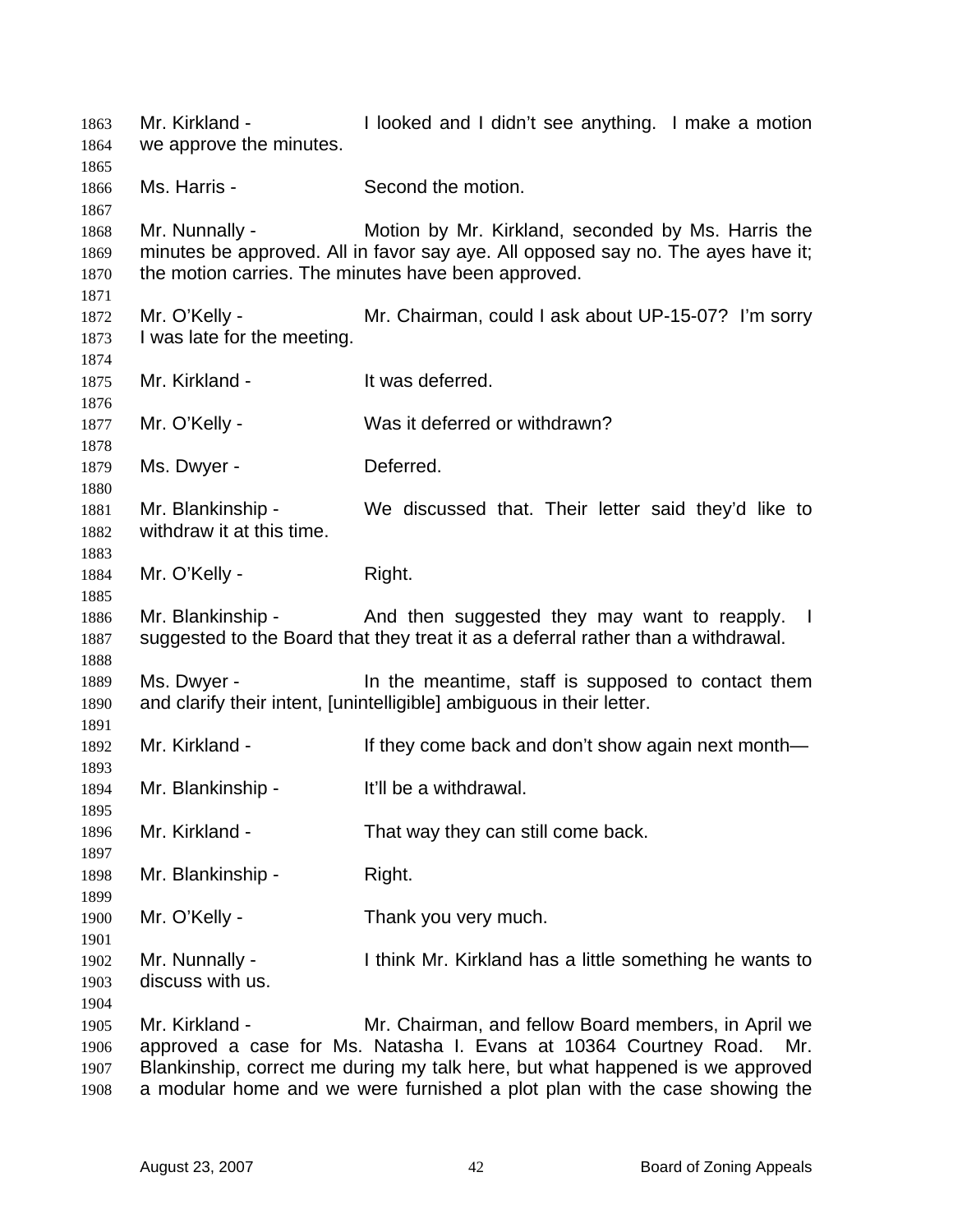modular home was 196.5 feet back from the street for the property line. The same day we had the case, we were given a second set of house plans that showed a larger dwelling, 40 foot by 70, versus 50 by 40. We approved this with the case and elevations showing land level. Although elevations sometimes are a little off, it showed the land pretty level. After reviewing the site on Thursday—I went by there—the modular home is built, two halves were assembled, and it is not 196.5 feet back from the road. It is closer and because of the slope of the land, the dwelling's front porch sits approximately eight feet off of the ground. The back end of the house is dug into the ground. I notified Mr. Blankinship on the phone Thursday evening, left him a message, and then saw him Friday. Myself, Fred Overmann, Susan Blackburn, and Paul Gidley were in this meeting. What the applicant did is instead of taking the plot plan that we approved, took a sketch—or Oakwood Homes or Ms. Natasha I. Evans took a sketch—to the Building Permit Department showing the dwelling 75 feet from the property line. The building permit— 1909 1910 1911 1912 1913 1914 1915 1916 1917 1918 1919 1920 1921 1922 1923

1924

1925 1926

Mr. Nunnally - It should have been 196 feet?

1927 1928 1929 1930 1931 1932 1933 1934 1935 1936 Mr. Kirkland - It should have been 196 feet. The Permit Center knew we had approved a variance for lot width but had no idea what other plans were with the case. They approved the building permit. The dwelling was in place. Mr. Blankinship and I worked and he tried to get Building Inspections to stop progress on the dwelling, because only the two halves were bolted together at the time, sitting up on cinderblocks. That failed. The people on the site, Oakwood Homes or the contractor, went gung ho and finished it. They worked yesterday putting the rest of the vinyl siding on. The dwelling is now sitting finished except for the brick foundation. I don't know what the distance is, but it is not 196 feet.

1937

1939

1938 Mr. Blankinship - It is approximately 84 feet.

1940 1941 1942 1943 1944 1945 1946 1947 1948 1949 1950 1951 Mr. Kirkland - Eighty-four feet. If it had been placed in the proper position, the home would have been level, a lot more level. Level and not as obtrusive to the surrounding dwellings. That was one of the reasons I approved the case, because it was back 196 feet from the road, and because of the depth, it would be up in the woods or in a wooded area and protected. As I talked to Mr. Blankinship yesterday, they had strongly told the builder to stop work until something is resolved. Nothing is in writing, I assume, so if the builder goes on and lays the brick today or tomorrow, it's done. I want this to come back. I have talked to Mr. Tokarz and he was going to talk to Mr. Blankinship, and I think it has gone up the food chain a little higher; he's probably talked to some other people. I want this to come back and I want the dwelling put at 196 feet from the road.

1952 1953 Ms. Dwyer - There is nothing stopping them from completing this house at this point. Is that what you are saying?

1954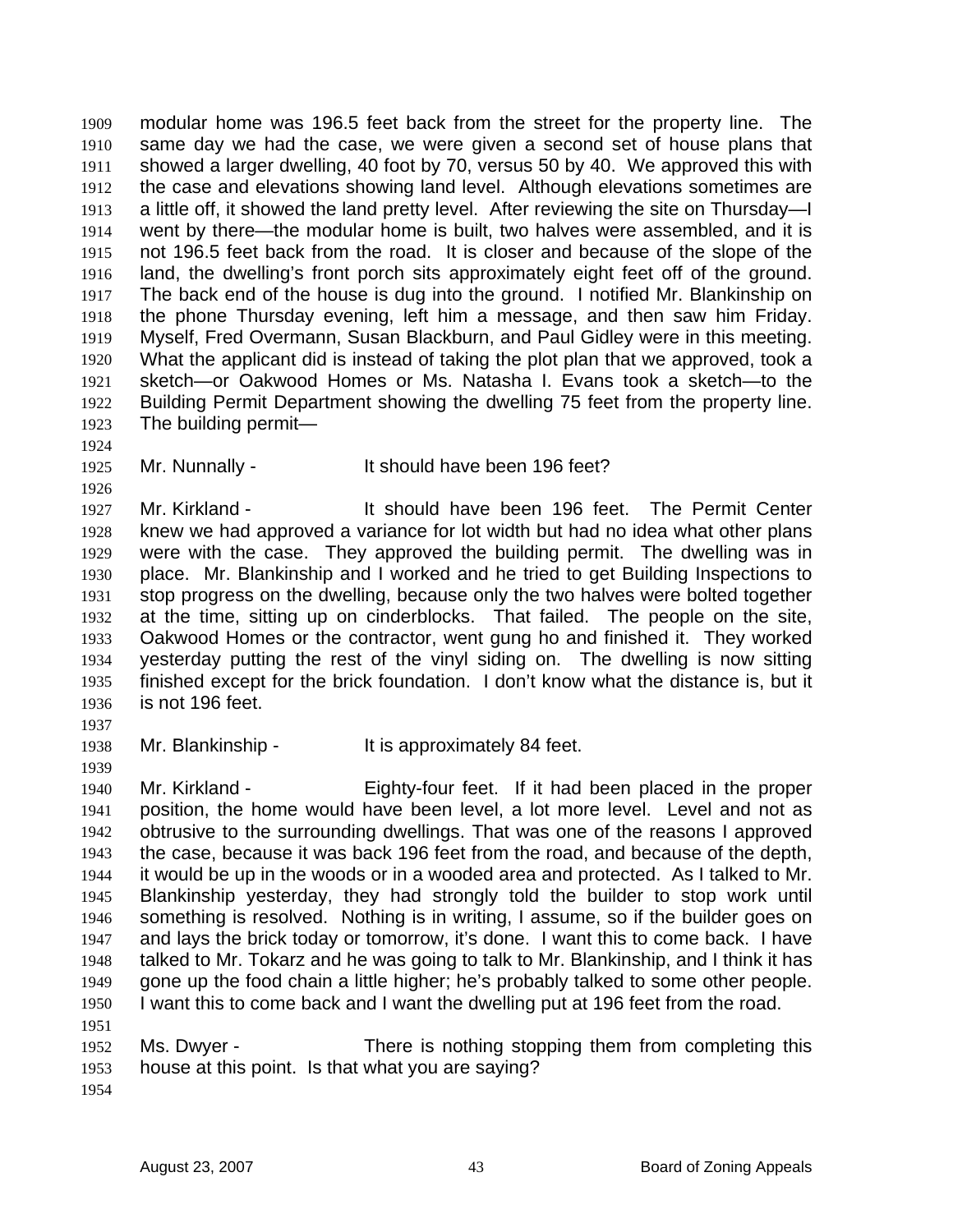1955 Mr. Kirkland - That is correct. Mr. Blankinship, am I wrong? 1956 1957 1958 1959 1960 1961 1962 1963 1964 1965 1966 1967 1968 1969 1970 1971 1972 1973 1974 1975 1976 1977 1978 1979 1980 1981 1982 1983 1984 1985 1986 1987 1988 1989 1990 1991 1992 1993 1994 1995 1996 1997 1998 1999 2000 Mr. Blankinship - By the time I spoke to them Friday afternoon, they said that not only had the three actual modules been put together, bolted together and bolted to the foundation, but that they had connected the electricity and even the heat pump system had been installed and connected. It was fairly far along by that time. Ms. Dwyer - There is no foundation at this point. When I drove by last night, it was still— Mr. O'Kelly - It's sitting on cinderblock piers. I talked to the builder on Tuesday and asked him to stop work. Mr. Kirkland - Thank you, Dave. Ms. Dwyer - Did they? Mr. O'Kelly - Think they are very concerned about what may happen, and I would be surprised if they continue to work on the building. We are ready to officially have a stop-work order issued. As far as bringing it back to the BZA, that is probably what will occur, but a final decision has not been made. We are still waiting for some advice from the County Attorney. Ms. Dwyer - That would be my next—It's on piers now, as I looked at it last night. Mr. O'Kelly - Twenty-some concrete piers. Ms. Dwyer - The Very odd looking. Are they planning to build the foundation under the house as it exists now? Mr. O'Kelly - The building permit calls for a skirting wall. We are not sure what the material is. We believe it to be brick, but we are not positive. Ms. Dwyer - So, the piers that it is sitting on now, that's the actual foundation support, nothing else needs to be done to meet Code, to support the house? Mr. O'Kelly - The builder estimates that it would cost them approximately \$40,000 to move the house. Ms. Dwyer - To move it to its other location. Do we know who submitted the plans that were not approved by us, the plans that showed the house closer to the road for the building permit?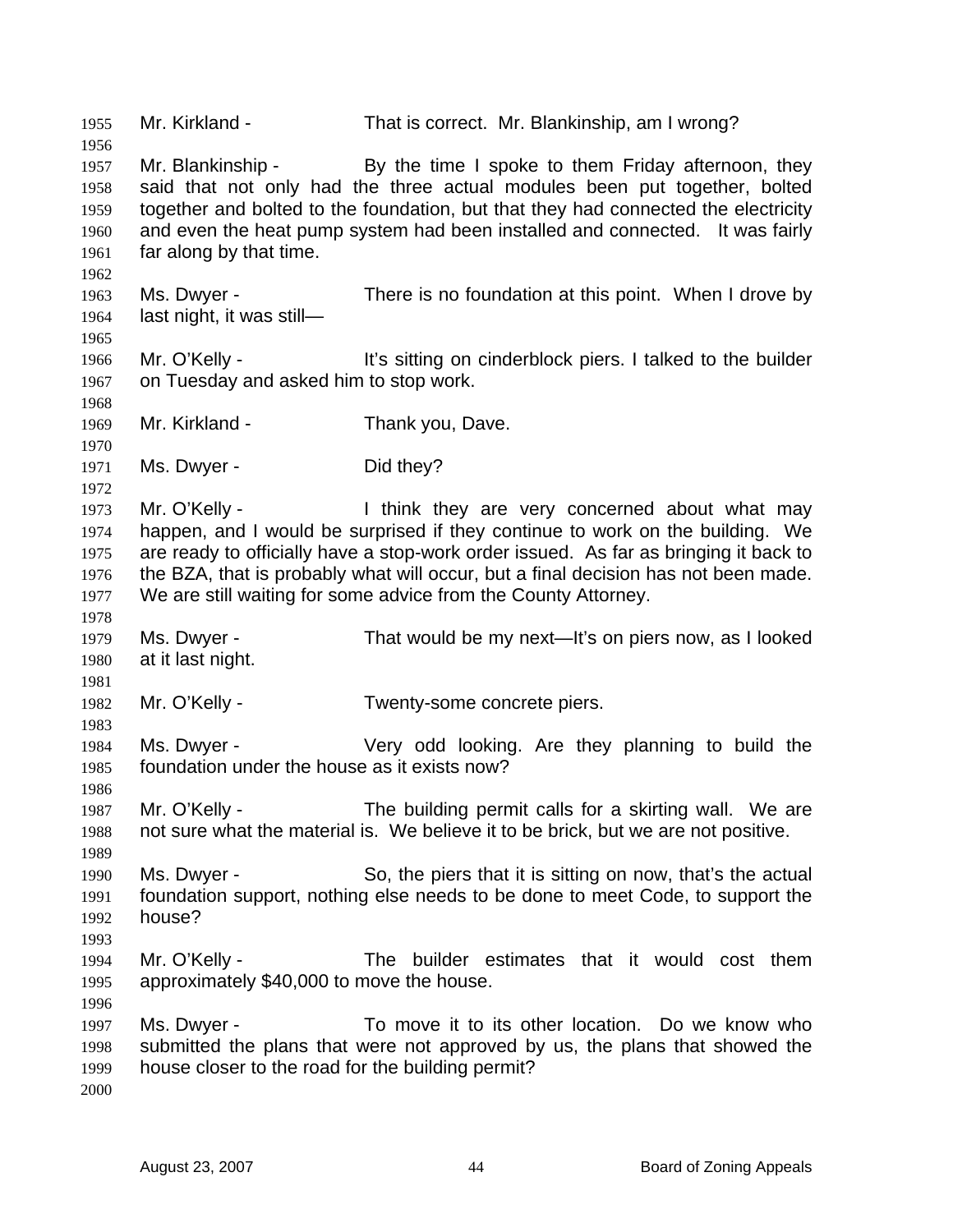Mr. O'Kelly - The builder submitted those plans. Ms. Dwyer - And this plot plan was not submitted. Something else, some hand drawing? Is that— Mr. O'Kelly - Yes, that's correct. Mr. Kirkland - The Mr. Blankinship, do you have a copy of that drawing that you can showed me Friday? Mr. O'Kelly - I have it. Mr. Blankinship - Ch, okay. Mr. Kirkland - They spent the money for a professional survey for this. Why wasn't it passed up the food chain? Mr. O'Kelly - I would also mention that the contractor has also requested an interview with the County Attorney and that took place on Tuesday. Ms. Dwyer - So, we don't know what the result of that was? Mr. O'Kelly - That's something we're still waiting to hear about. Mr. Kirkland - Well, as far as I am concerned, they didn't meet the plans submitted with the case. Mr. Nunnally - [Unintelligible] 196 feet from-Mr. Kirkland - And they're 84. So, to me, this is a substantial change or addition that may require a new variance. Ms. Dwyer - That's true, but without any advice from the County Attorney, it seems to me that it is out of our hands at this point. It's an enforcement issue. Mr. Kirkland - There's the drawing they submitted, versus what we saw. I believe someone didn't want to cut any trees and moved it back further, and move it back like it should have been, and made an easy way out. Mr. Blankinship saw it. Ms. Dwyer - The Again, I agree with you. They obviously haven't complied with the plans that we approved, but I'm not sure what we can do at this point. It seems to me it is up to the County to enforce what we approved. I don't know what the County Attorney's position is.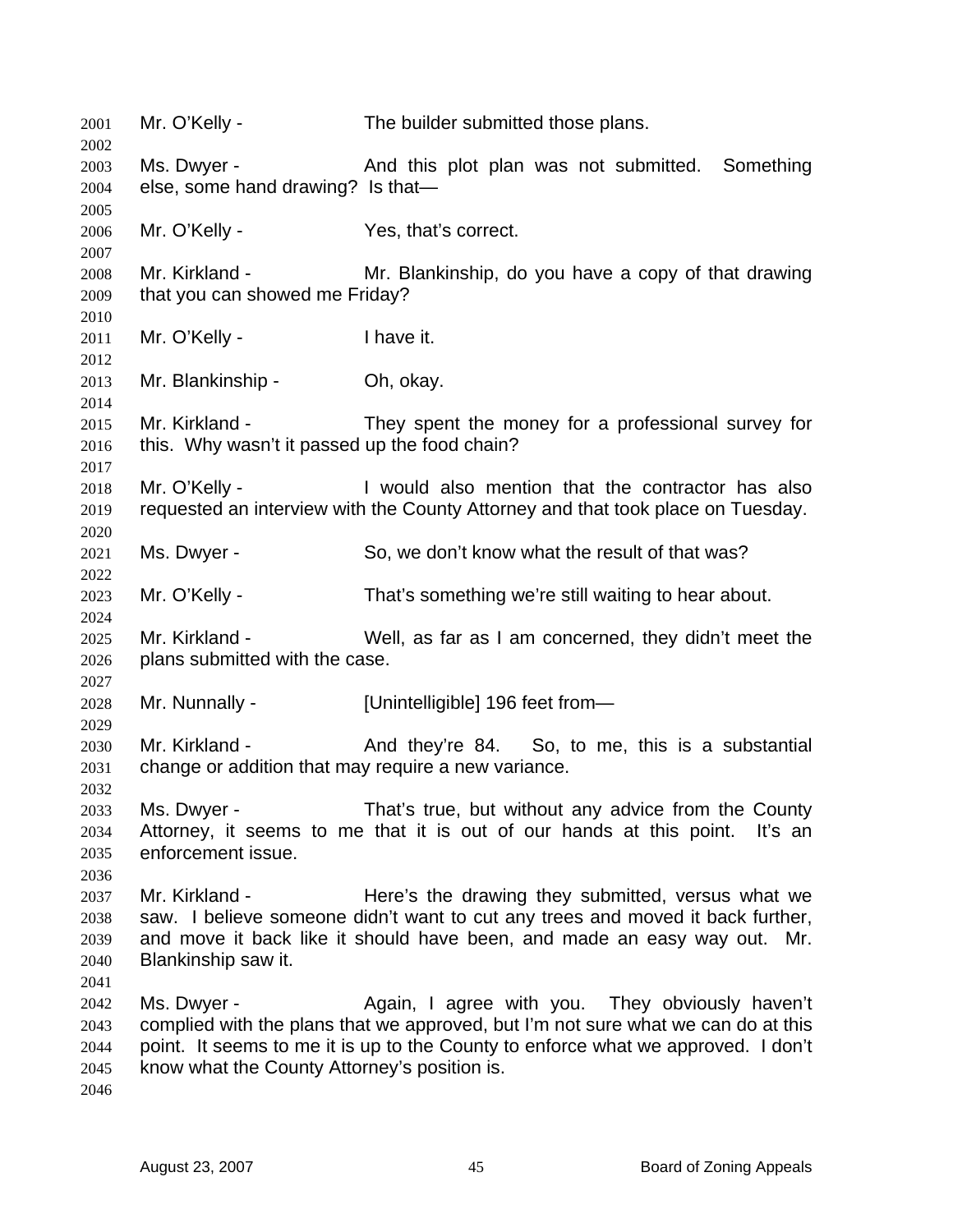Mr. Kirkland - Is Mr. Tokarz or anyone available? Did they give you a statement, Ben? 2047 2048 2049 2050 2051 2052 2053 2054 2055 2056 2057 2058 2059 2060 2061 2062 2063 2064 2065 2066 2067 2068 2069 2070 2071 2072 2073 2074 2075 2076 2077 2078 2079 2080 2081 2082 2083 2084 2085 2086 2087 2088 2089 2090 2091 2092 Mr. Blankinship - Mr. Gidley was just trying to reach Mr. Tokarz on the phone. Mr. Gidley - [Off mic.] He's in a meeting right now [unintelligible]. He wasn't able to [unintelligible]. Mr. O'Kelly - **I** can say that the County Attorney's preliminary advice to staff, and I agree with that, is that this needs to come back to the BZA for reconsideration. Ms. Dwyer - **How does that—Procedurally, how does that happen?** Mr. O'Kelly - They need to file an application. Today is the filing deadline, but the staff will work with them and if they are willing to file an application on getting it back before the BZA. It may not be filed today, but we will work with them. Mr. Kirkland - So, if you issue a stop-work order today, that would automatically bring it back to the BZA? Ms. Dwyer - No. I think you're saying they would have to-Mr. O'Kelly - They have to file a— Ms. Dwyer - That puts the ball in their court. Mr. Kirkland - Right. Ms. Dwyer - The County enforces what we have approved. Mr. Kirkland - Right. But that's inevitable it would come back to us, once a stop work order is issued. Ms. Dwyer - I don't think we can bring a case back before us. Mr. O'Kelly - The conditions with the case, such as standard conditions, any substantial changes or additions may require a new variance. That was Condition #2. Ms. Dwyer - So the position is that if the County stops work on this and won't approve, won't give an occupancy permit, won't approve any further building, puts the stop-work order, then the ball's in their court to come to us to get another variance to approve, requesting us to approve what they want now.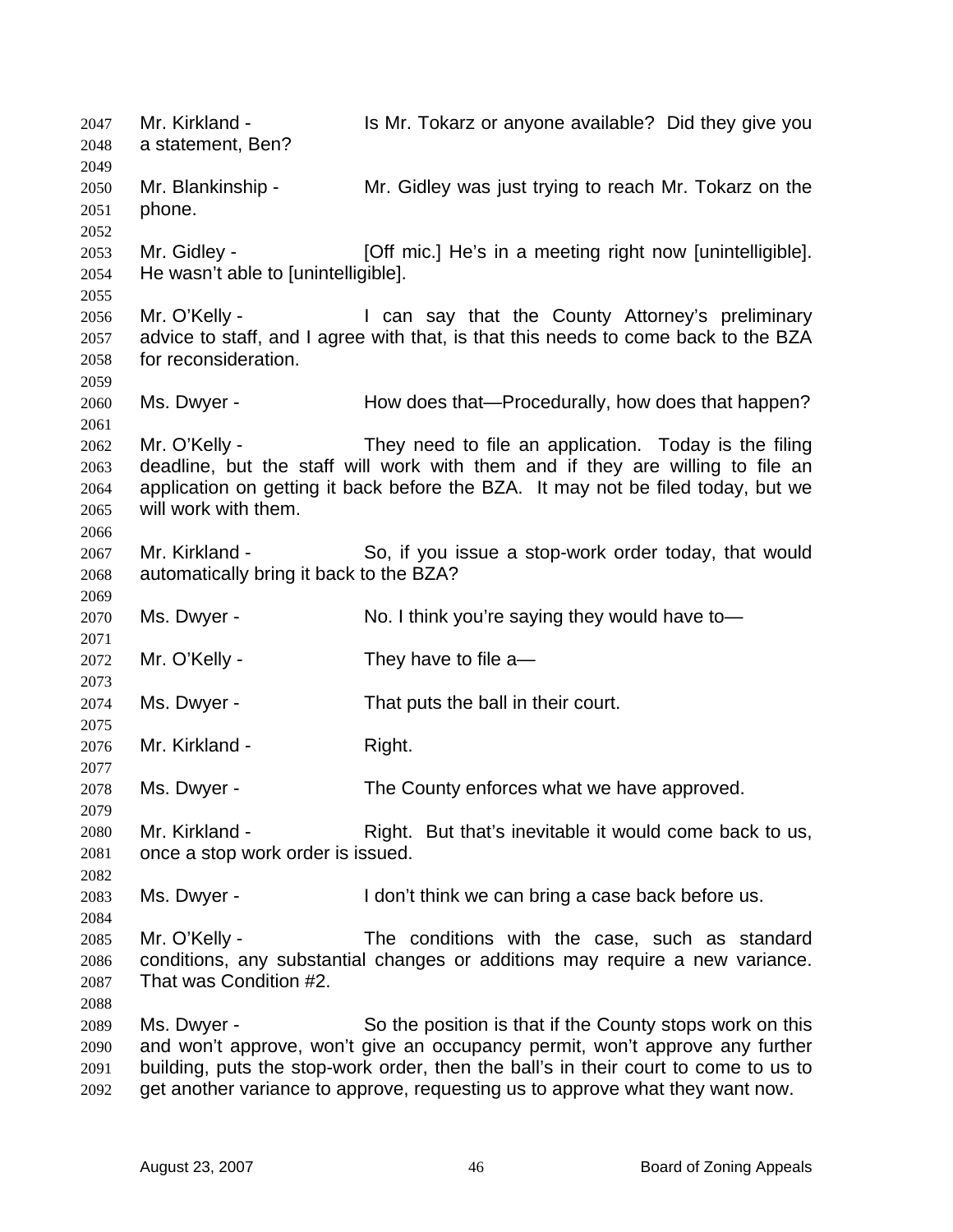2093 2094 2095 2096 2097 2098 2099 2100 2101 2102 2103 2104 2105 2106 2107 2108 2109 2110 2111 2112 2113 2114 2115 2116 2117 2118 2119 2120 2121 2122 2123 2124 2125 2126 2127 2128 2129 2130 2131 2132 2133 2134 2135 2136 2137 2138 Mr. Kirkland - But do you have to issue a stop-work order for this to be resolved, or can they keep building? It's to their worst interest to build, but the only way they would really officially stop, is if you stop them, on paper. And then you all can sit down and talk about it. Mr. O'Kelly - Well, hopefully, an official stop-work order in writing could be issued today or tomorrow. Mr. Kirkland - And then that would stop it and they'd do something. Mr. O'Kelly - What the contractor has told staff is that the current property owners need to move out of their existing home by the end of August. If they could finish this house in seven days—So, delaying it until September is a real hardship for them, but so be it. Ms. Dwyer - The Music of the South Hundes of the Music Device Hardship. Mr. Kirkland - And on the other side of that, if you don't stop them, they can put the brick work up in seven days and be sitting in it, and living in it, when they come back to us, eventually. This thing is—You saw it, Mr. O'Kelly. You saw how high it sits up. Mr. O'Kelly - **I've got pictures here.** Mr. Nunnally - If you put it that close to the road— Ms. Dwyer - It is in— Mr. Nunnally - It'll cost him \$40,000, but what is it going to do to the other people's houses? Mr. Kirkland - Well, right across the street is a brand new home, and they are building three more homes across the street from that. You saw the subdivision that is next door to it. It's kind of like too close and it needs to be pushed back. Ms. Dwyer - The same it is in line with the two houses on either side of it, right now. Mr. Kirkland - Right. Ms. Dwyer - One is slightly behind it and one is slightly in front, and this one is kind of in the middle, in the terms of distance from the roadway. So, in that sense, it works, but the point is, that's not what we approved.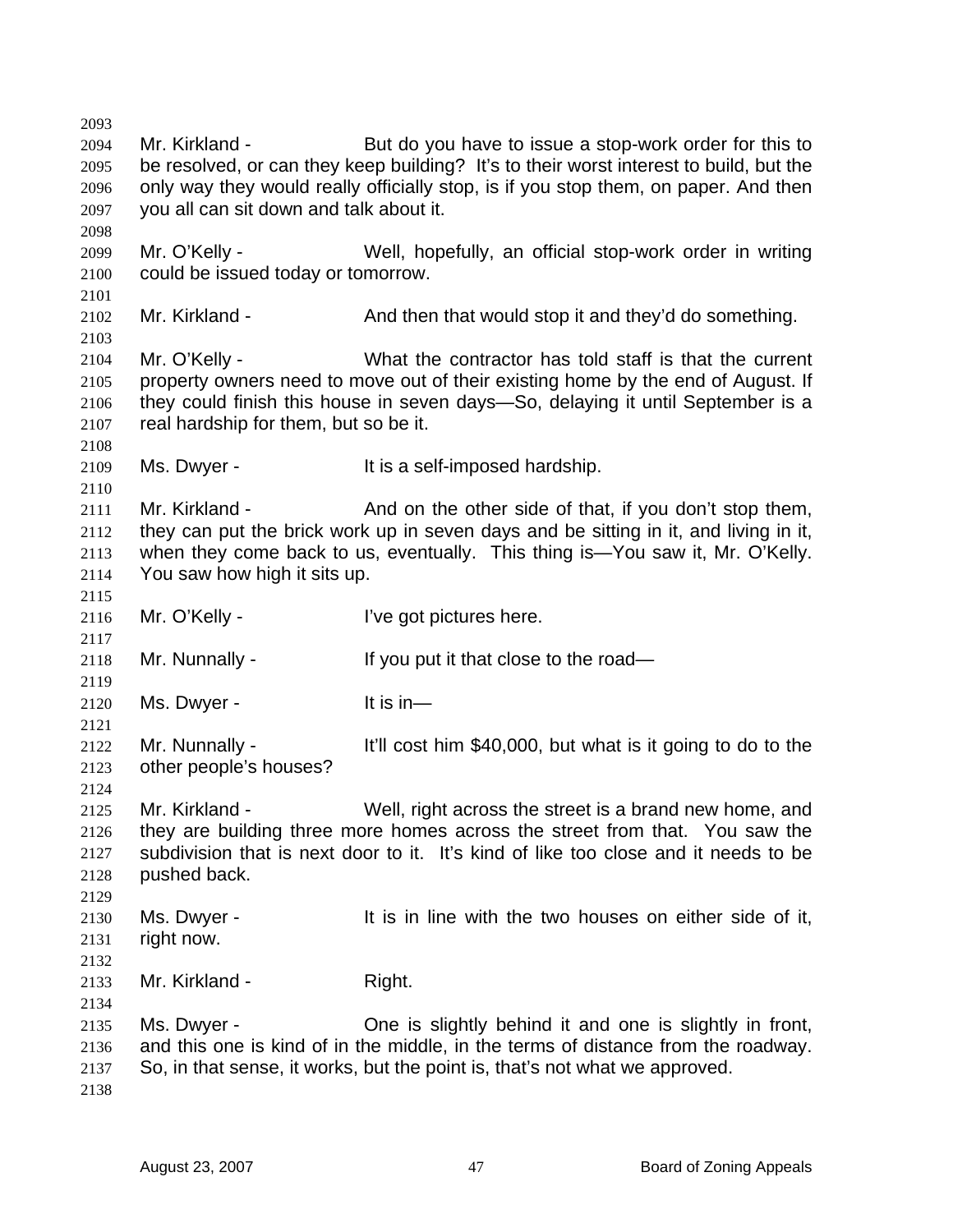Mr. Kirkland - Right. Exactly. Mr. Nunnally, this is the front of it. These are the pictures I gave you, Ben. Right here. This is the front. That's eight feet. I just wanted to bring it to your attention. And as Ms. Dwyer pointed out a couple of times today, we are going to have to start—Everything we do in these cases, we are going to have to make a notation of it, because if we don't, people are going to do this to us every time. I always thought when it said, "any substantial changes," it required you to come back for a new variance. We've done that ever since I have been on the Board, used all of the plans that were stamped with official numbers and everything on them as our guide. But I assume now that's not true, or either we've got to start defining even more. 2139 2140 2141 2142 2143 2144 2145 2146 2147 2148 2149

2150 2151 2152 Ms. Dwyer - This is a matter of process. These people presented kind of a hand-drawn plot plan and the Building Permit section doesn't look beyond that, or look at—

2153

2164

2154 2155 2156 2157 2158 2159 2160 2161 2162 2163 Mr. Blankinship - Well, there's always some judgment involved. It may be a very minor change or it may be what is obviously a major change. Here, it was a lot width variance, and what was presented had the same lot width, and they did double check the building plans. The condition actually reads, literally, "The improvements shown on the plan." So, they checked to make sure it was the same improvements that were proposed before you. If it had been a different building design, I think they would have come and asked me about it. If they had asked me about this, I would have said, no, wait, I think they need to see that again, because it is 196 feet to 87 or 84. If it had gone from 196 feet to 180 feet, we probably would have signed off on it.

2165 Mr. Kirkland - Correct.

2166 2167 2168 2169 2170 2171 2172 2173 2174 Mr. Blankinship - You can see the two pitfalls. We don't want to tie it down so narrowly that no one can change anything and we end up filling our agenda with re-hearings every month. But on the other hand, we do need to know as specifically as you can tell us which issues are the critical issues for you, on any given case, so that that gets into the conditions and gets into the approval letter, because that is the first thing that they check. That's the first thing the Permit Center staff will check is the approval letter to see what the conditions are. If it is red-flagged there, it will be looked at.

- 2176 2177 Ms. Dwyer - So, for example, in this case, we might have said not only improvements but improvements as shown on the plot plan.
- 2178

2181

2175

2179 2180 Mr. Blankinship - The location of the improvements as shown on the plot plan

2182 2183 2184 Ms. Dwyer - That was a fairly simple plot plan, but we could have a more complicated one, and you wouldn't want to have to name in the verbiage every single thing on the plot plan that's important.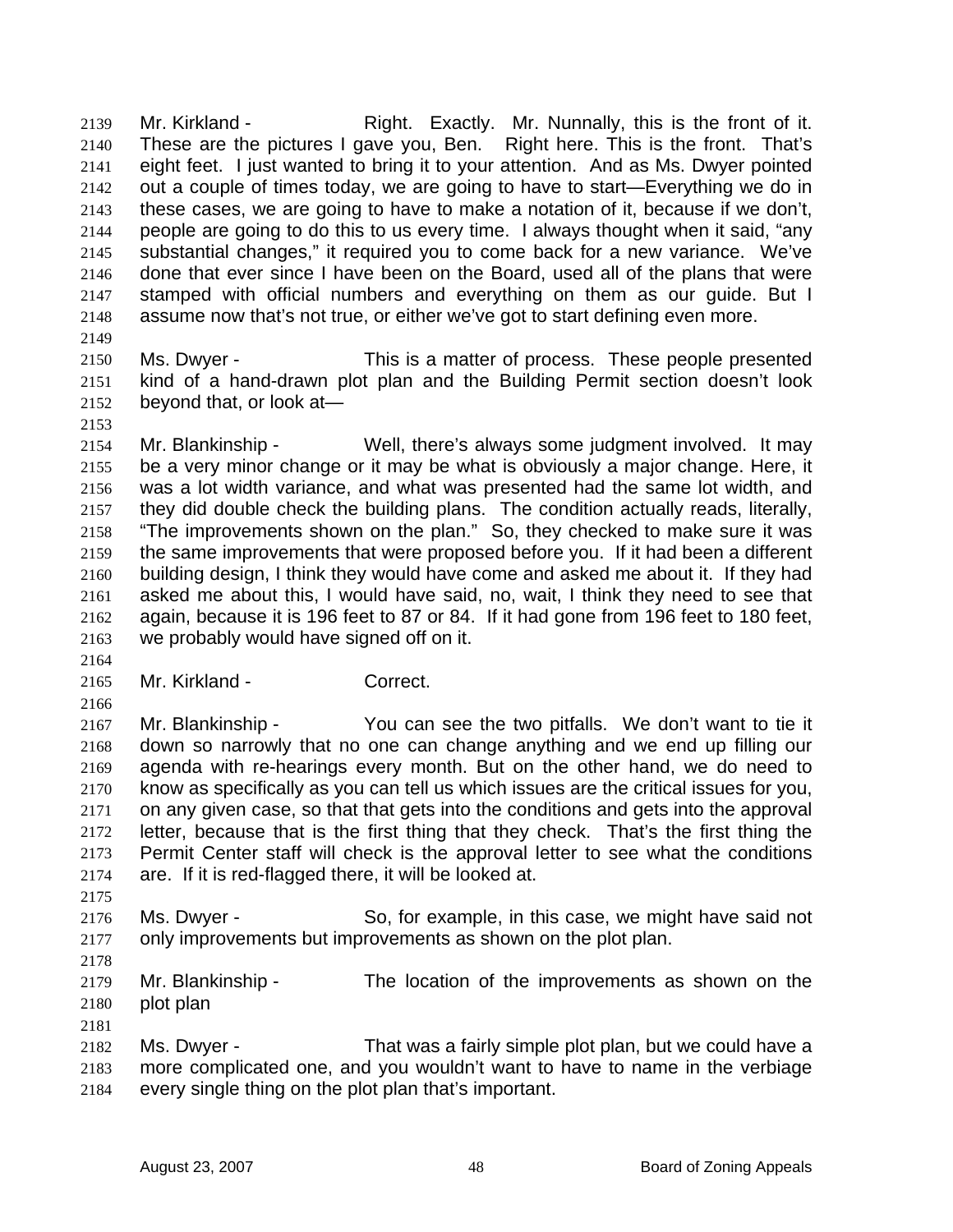2185 2186 2187 2188 2189 2190 2191 2192 2193 2194 2195 2196 2197 2198 2199 2200 2201 2202 2203 2204 2205 2206 2207 2208 2209 2210 2211 2212 2213 2214 2215 2216 2217 2218 2219 2220 2221 2222 2223 2224 2225 2226 2227 2228 2229 Mr. Blankinship - Right. Ms. Dwyer - But maybe it is useful to say including as shown on the plot plan dated X. That would alert the Permit Center to say we'd better look at that particular plan and make sure everything is in compliance. Mr. O'Kelly - I think it would be more appropriate to put it in the form of a condition. Ms. Dwyer - That's what I mean. Mr. O'Kelly - All right. Okay. Ms. Dwyer - The condition now, as Ben was saying, says improvements. So to clarify, "improvements as shown on the plot plan dated X." Then it's clear that, "as shown on," would include distance and other features. Mr. Kirkland - The I also stated in the minutes that I approved it. The reason being this lot where the structure is located, and I meant it's vice versa, is located far enough back. I knew that what I was approving showed a dwelling that was far enough back. I think the applicant tried to take a short cut; I'll be honest with you. Like Mr. Blankinship said, if it had been a 180 feet or 185 feet, I wouldn't have had any problem with it. This is really less than half. Mr. Nunnally - He should be 196 feet and he's gone 84 feet. Mr. Kirkland - The Yes, that's correct. I'm learning more and more about the County. The Permit Center does not get everything we do over here. They just get, like Mr. Blankinship said, what we approve the variance for. They don't get our case showing plans or elevations or anything. Mr. Blankinship - They will come and pull that— Mr. Kirkland - Right. Mr. Blankinship - — — — and look for red flags, if something jumps out at them. Mr. Kirkland - Right. Mr. Blankinship - They frequently come to me and say, "This is what the BZA approved. This is what the applicant presented. Should we approve this or not?" They'll move the windows around or the driveway will be on the other side of the yard or something. I'll look at those and make a judgment call. And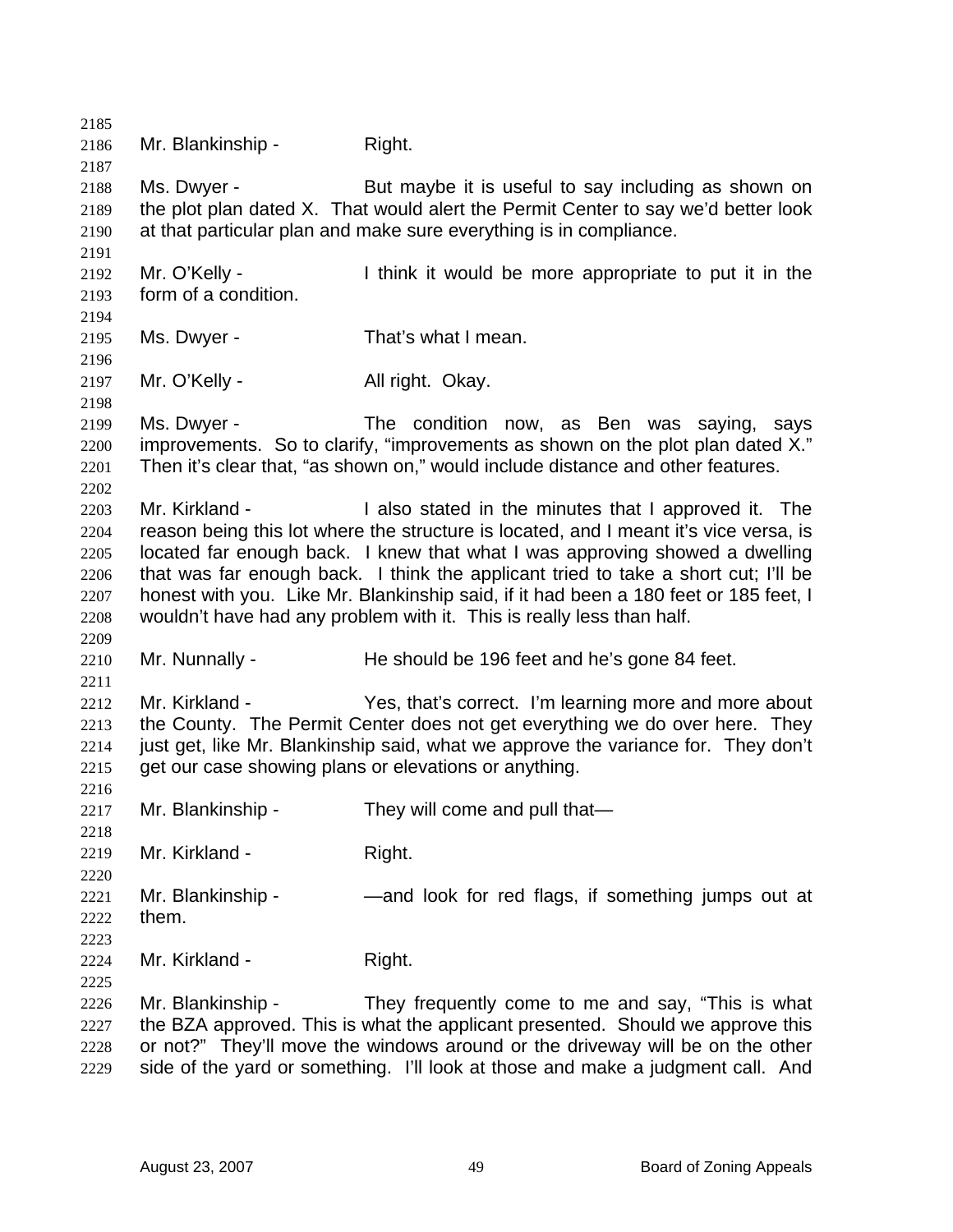once or twice I've brought plans to you informally and said would you approve this, is this a substantial change, do you want to see this. 2230 2231 2232 2233 2234 2235 2236 2237 2238 2239 2240 2241 2242 2243 2244 2245 2246 2247 2248 2249 2250 2251 2252 2253 2254 2255 2256 2257 2258 2259 2260 2261 2262 2263 2264 2265 2266 2267 2268 2269 2270 2271 2272 2273 2274 Mr. Kirkland - Correct. Mr. Blankinship - This was one where perhaps they moved a little faster than they should have. I don't know. Mr. O'Kelly - The other thing is, the plot plan that was in the case was for a different house. Mr. Blankinship - Yes. When they changed the building plans, they did not change the plot plans. Mr. O'Kelly - Right. Mr. Kirkland - Right. And Mr. Blankinship specified that in the minutes, saying that this is only a change. At the very onset of the case, Mr. Blankinship says, "It's just a change in the house plan." Mr. Blankinship - Right. Mr. Kirkland - That's all he said. You didn't say anything—It's not directly relevant, because the lot width isn't going to change, such and such, such and such. So, it was noted that it was just a change for that and not the plot plan. So, I assume, Mr. O'Kelly, that the powers to be are making a decision and we'll be notified of that decision when it's made. I'd like to know, personally. That probably will not make the docket for next month if they don't do it today. Correct? Mr. O'Kelly - I think we can work with the contractor. Mr. Kirkland - **Okay.** Mr. Blankinship - Since we're aware that the case may come forward, we can go ahead and proceed as if it is. It's easier to pull it off than to throw it on at the last minute. Mr. Kirkland - **Okay.** Mr. Nunnally - But we're not sure that they're not working on it right now, are we? Ms. Dwyer - No, we're not. They could be.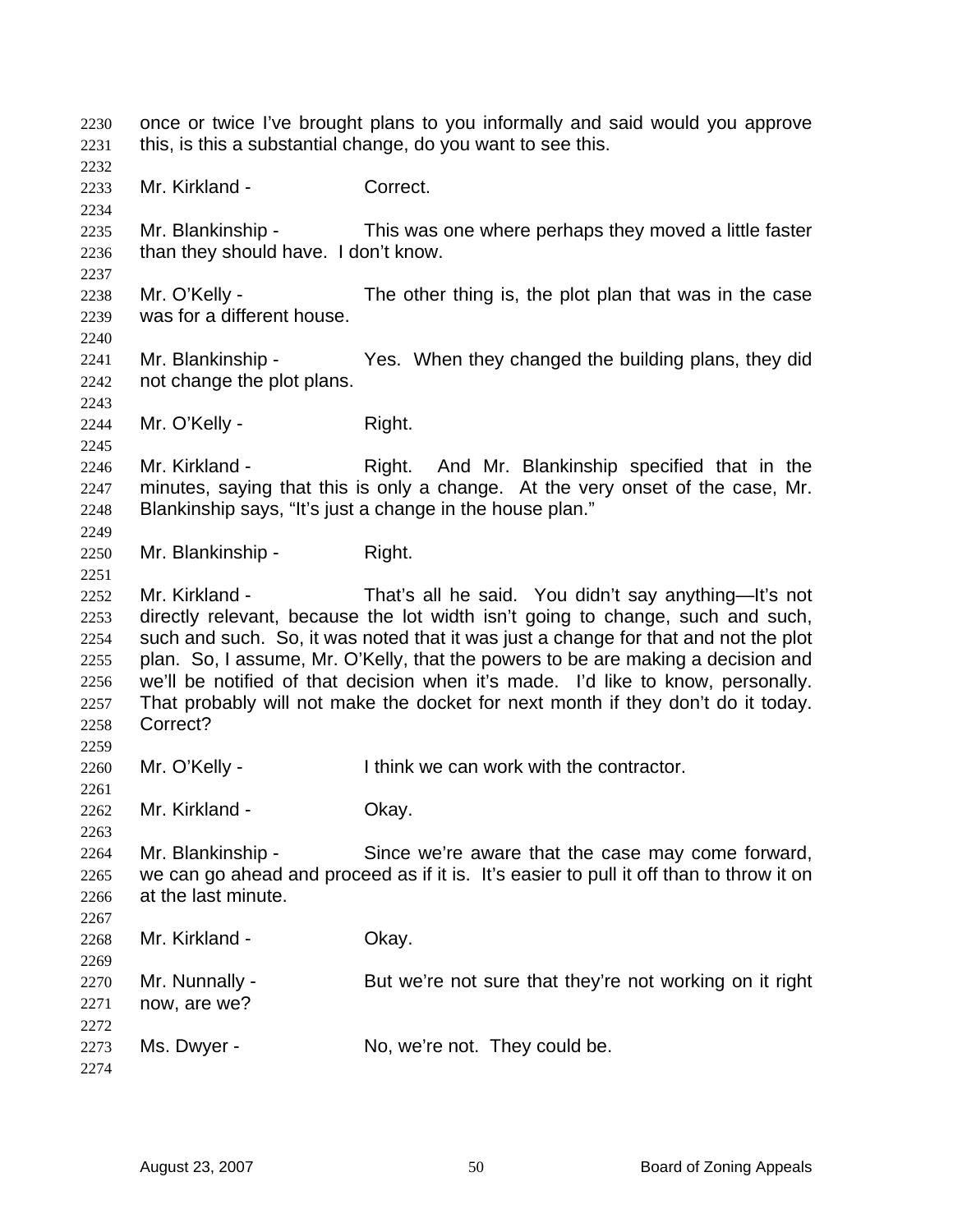Mr. O'Kelly - The My conversations with the contactor, she's not sleeping or eating right now. She's not sleeping or eating right now. Ms. Dwyer - And they probably don't want to invest any more time and materials in it. Mr. Kirkland - They've got a lot of bricks out there. They could be laying a lot of bricks. Quite a steep retaining wall or a curtain wall, as you called it. Well, I thought I would make— Mr. O'Kelly - Also, I'd like to mention that there are no inspections being done by Building Inspections. They're on hold. Mr. Kirkland - Good. Mr. Nunnally - All right. Mr. Kirkland - The appreciate all of your help, Mr. O'Kelly, Mr. Blankinship. I appreciate your help. I just wanted to make this aware to all of the Board members. Ms. Harris - Do you have that case number? Mr. Kirkland - It's A13, A-013-07. Ms. Harris - Thank you. Ms. Dwyer - I think something we can consider is just being more precise in our conditions when we have— Mr. Kirkland - Well, this has never occurred before. Ms. Dwyer - Right. Mr. Kirkland - This has a And I have been on here nine or ten years. This has never occurred before. Ms. Dwyer - The Music Hean't hurt, though. Mr. Kirkland - It sure can't. You can't have too many descriptions and conditions. All right, that's all I had. Mr. Nunnally - I've never seen one that's that much different, differential in there, from 196 feet—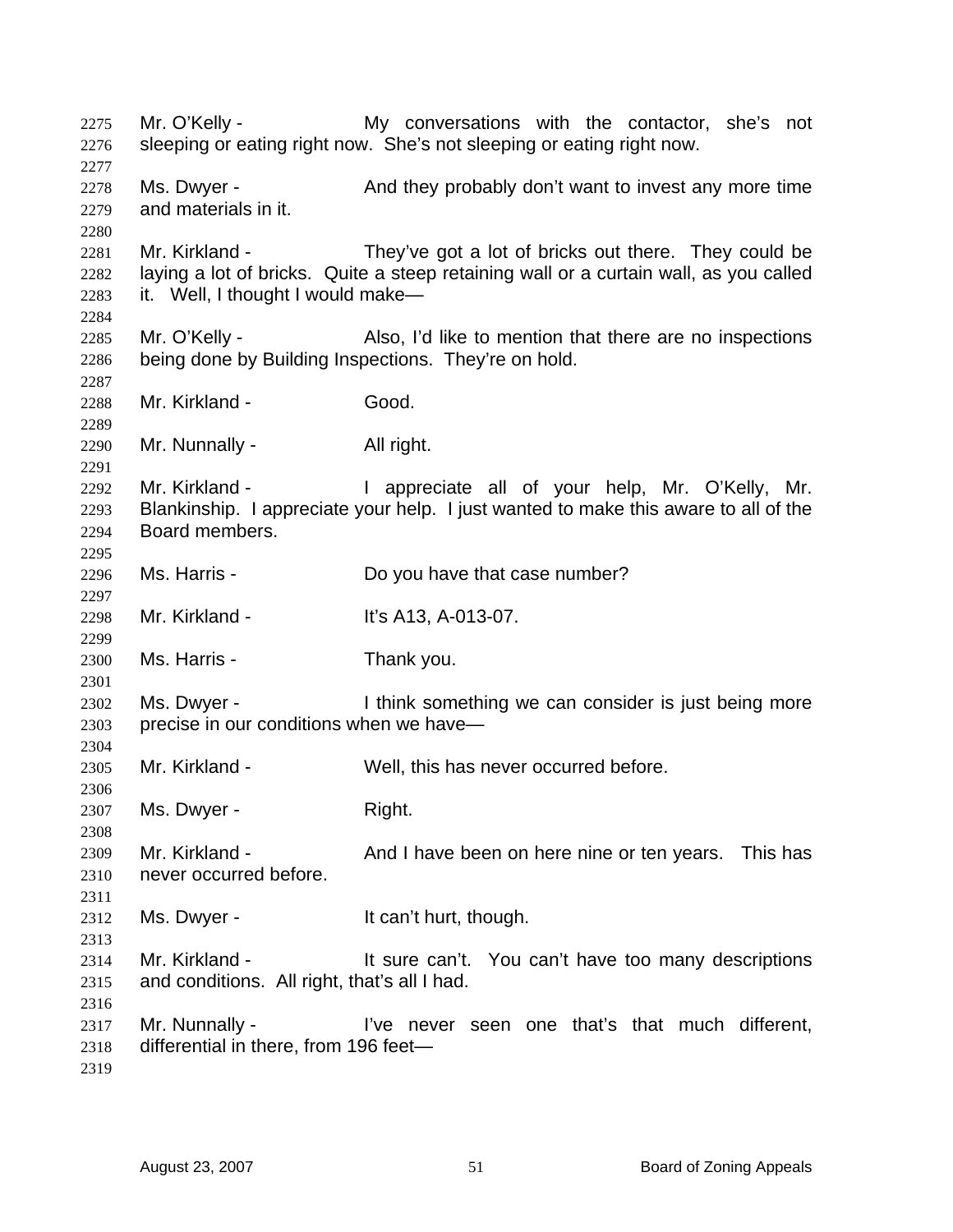Mr. Kirkland - The You might have to start watching the grade of the land, too. Mr. Nunnally - All right. Mr. Kirkland - That's it. That's all I have to say. Mr. Nunnally - Ckay, Mr. Blankinship, let's turn it over to you, then. Mr. Blankinship - All right. As temporary Chair, I'll entertain motions for nominations for the office of Chairman. Mr. Nunnally - Inominate Mr. Kirkland for Chairman. Ms. Dwyer - Second. Mr. Blankinship - Okay. Mr. Kirkland has been nominated and seconded. Are there any other nominations? I'll entertain a motion to close nominations. Ms. Harris - The I so move. Mr. Blankinship - All right. Is there any opposition to closing the nomination? All right. Congratulations, Mr. Kirkland. You have been elected by acclamation. Mr. Kirkland - Thank you very much. Mr. Blankinship - The Chair will entertain nominations for the office of Vice Chairman. Mr. Kirkland - The Music a motion we approve Mrs. Dwyer for Vice Chairman. Ms. Harris - **I** seconded it. Mr. Blankinship - Okay. Are there any further nominations? The Chair will entertain a motion to close the nomination. Mr. Kirkland - So moved. Mr. Blankinship - Congratulations, Mrs. Dwyer, you have elected by acclamation. Mr. Kirkland - Next month I'll be sick you can sit in for me.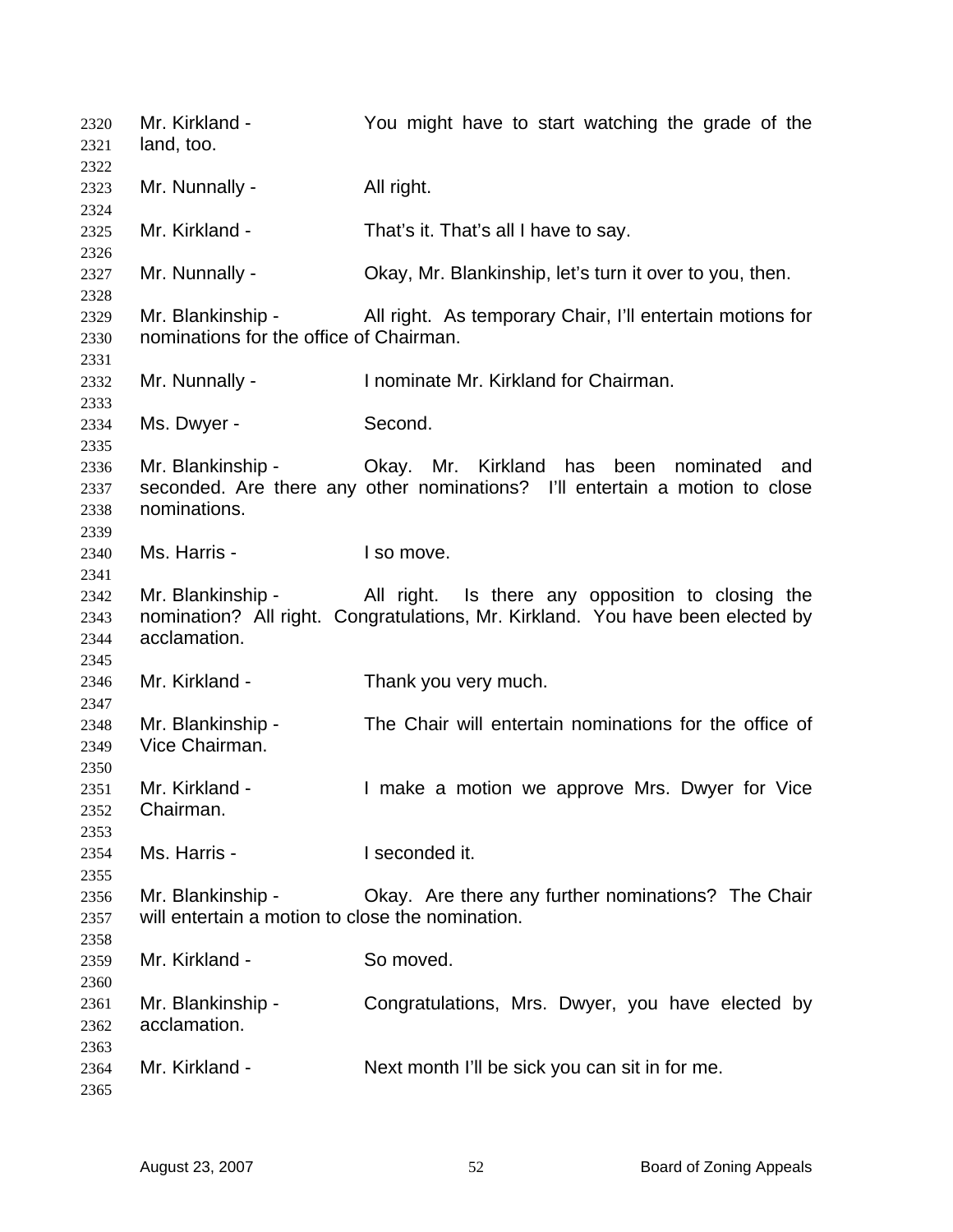Ms. Dwyer - Does that mean I need to change chairs? Mr. Kirkland - Yes, you'll move closer to the center. Mr. Blankinship - I have one last item and I'm sorry that Mr. Wright's not here for it. I know that you all have been following the Greenleaf appeal. I was not able to attend the hearing and I have not mentioned to Mr. O'Kelly previous to this very moment that I'd like to hear what happened at the hearing. One of the interesting items that went on in the briefs for that case was an argument over the Cherrystone issue and exactly what the Cherrystone case means. That's something that I know this Board has been kicking back and forth and has had a lot of questions about. So, I photocopied for you, out of the three briefs, the petitioner's memorandum, the response to that, and then the petitioner's rebuttal to the response, just those sections having to do with the Cherrystone question. If you'd like the whole memorandums, I'd be happy to copy those for you, but they're a little bit on the tedious side. Mr. Kirkland - This is the one on Glenside, right? Mr. Blankinship - Yes. Mr. Kirkland - That's what I thought. Ms. Dwyer - The Has there been a ruling? Mr. Blankinship - No ruling yet. Mr. Kirkland - So, they just filed the briefs and where do we go from here? Mr. O'Kelly - **I** did attend the hearing, along with the Director of Planning. It was about two hours. Ms. Dwyer - The Unit Know about it. Mr. Kirkland - The Huidn't either. Ms. Harris - When was it? Mr. O'Kelly -  $\mu$  August 16<sup>th</sup>. Ms. Harris - Ch, they just had it. Ms. Dwyer - What did you think?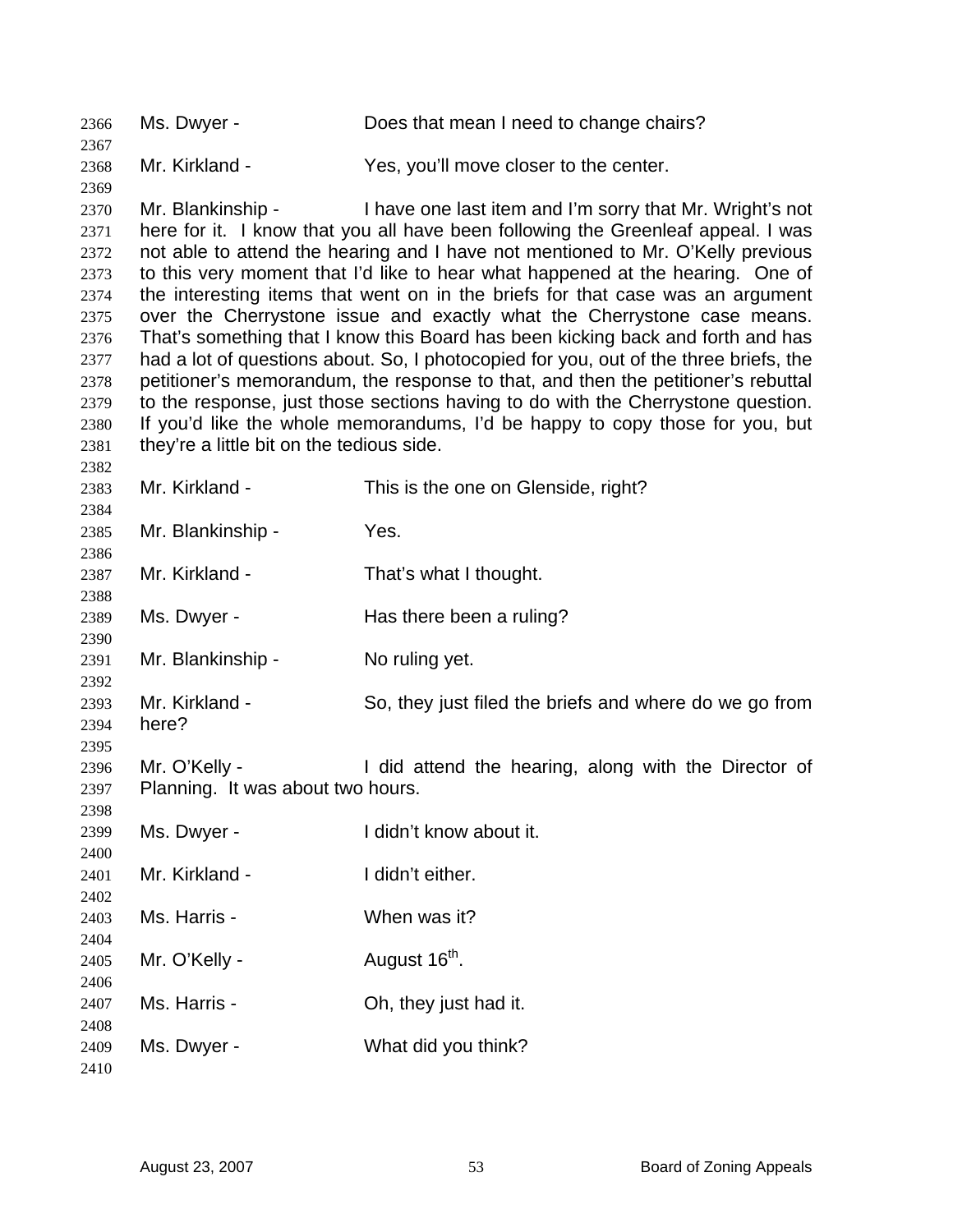Mr. O'Kelly - Both attorneys did a very good job presenting the case. The Greenleaf attorney's main argument was that the BZA did not consider a variance, they considered a change to a condition. It might be hard to overcome because it was a good argument. But Judge Tidey is taking it under advisement. 2411 2412 2413 2414 2415 2416 2417 2418 2419 2420 2421 2422 2423 2424 2425 2426 2427 2428 2429 2430 2431 2432 2433 2434 2435 2436 2437 2438 2439 2440 2441 2442 2443 2444 2445 2446 2447 2448 2449 2450 2451 2452 2453 2454 2455 2456 Mr. Kirkland - What was the other side's argument, that we were just flat wrong? Mr. O'Kelly - Cherrystone and Cochran. That it was a variance that the BZA granted. Ms. Harris - When is a ruling expected? Mr. O'Kelly - We don't know. Could be any day. Mr. Kirkland - You all will contact us when you get something. It's only taken them about, what, eight months to get this far. Mr. Nunnally - Ben, I forgot to tell you that Mr. Wright called me yesterday and said he wouldn't be here because he had to take his wife to the hospital. Mr. Blankinship - Oh, I'm sorry to hear that. Mr. Nunnally - She had a knee replacement and it's not doing well so they had to take her in to re-break it. Had to be there 5:30 this morning. Ms. Dwyer - I had just an announcement. I don't know if you all get these newsletters from the Citizens Planning Education Association. Ms. Harris - Yes. Ms. Dwyer - There is a Land Use and Zoning Conference October 7 to 9 in Charlottesville, and then a graduate seminar for BZA members in November. Mr. Kirkland - I'd like to go to the one in November. Ms. Dwyer - That's usually really targeted to the stuff we do. Mr. Kirkland - The General Assembly outline they give is really good. Ms. Dwyer - Yeah, it is.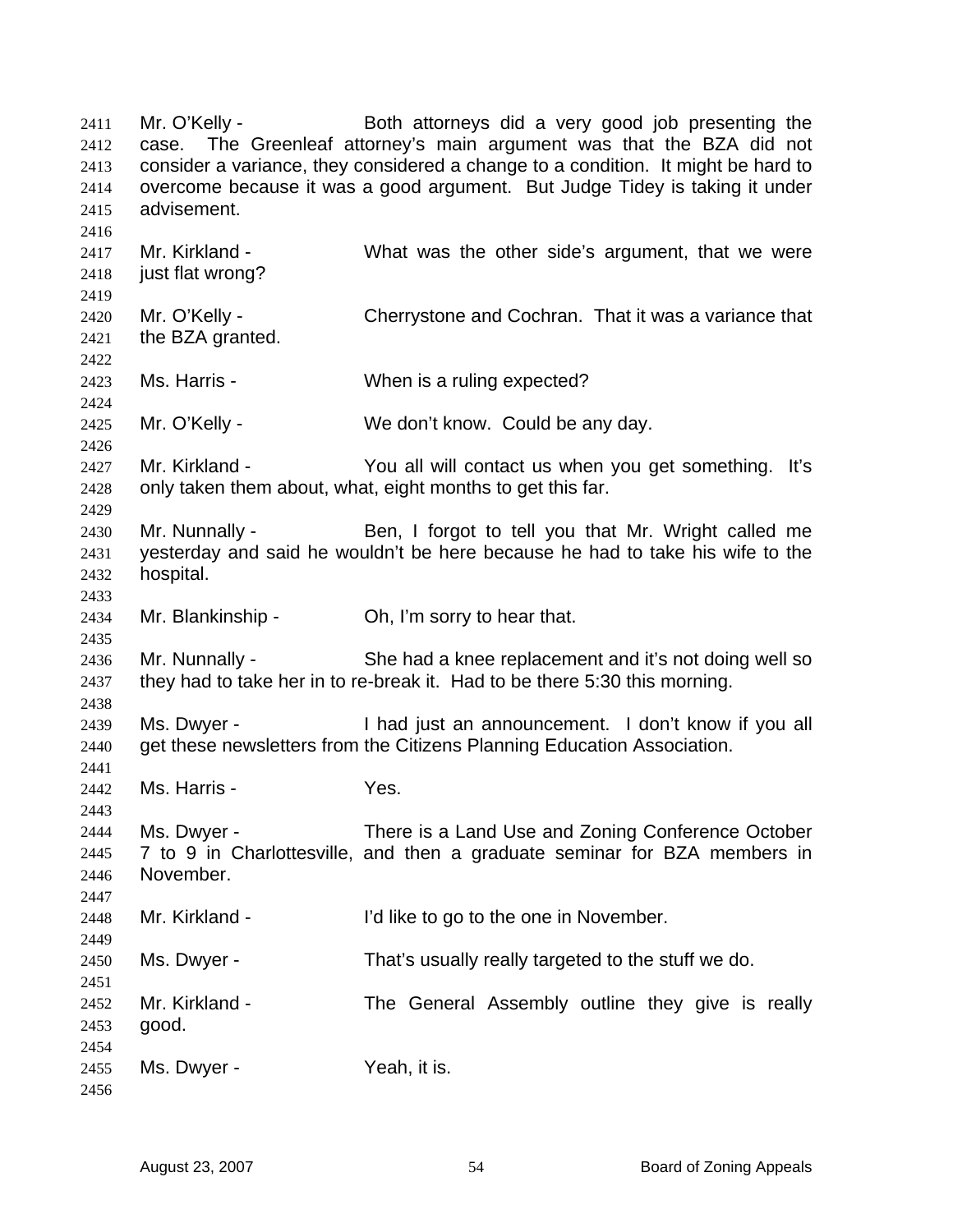| 2457                                                 | Mr. Kirkland -                                                   | It is really good.                                                                                                                                                                                                                                                                                               |
|------------------------------------------------------|------------------------------------------------------------------|------------------------------------------------------------------------------------------------------------------------------------------------------------------------------------------------------------------------------------------------------------------------------------------------------------------|
| 2458<br>2459                                         | Ms. Harris -                                                     | What date is that?                                                                                                                                                                                                                                                                                               |
| 2460<br>2461<br>2462                                 | Ms. Dwyer -<br>spring where they go over General Assembly-       | November $29th$ . Don't they have a separate one in the                                                                                                                                                                                                                                                          |
| 2463<br>2464<br>2465                                 | Mr. Kirkland -                                                   | They change when they do things.                                                                                                                                                                                                                                                                                 |
| 2466<br>2467                                         | Ms. Dwyer -                                                      | That one's usually-                                                                                                                                                                                                                                                                                              |
| 2468<br>2469<br>2470<br>2471                         | Mr. Kirkland -                                                   | I've always done the one in the fall. Normally, the first<br>session is the General Assembly rulings from the past assemblies, and then what<br>they propose for the new year coming in, some ideas.                                                                                                             |
| 2472<br>2473                                         | Ms. Dwyer -<br>information here, if anybody wants to look at it. | There's a deadline for registration. I've got the                                                                                                                                                                                                                                                                |
| 2474<br>2475<br>2476<br>2477                         | Ms. Harris -<br>us?                                              | I have mine at home. Do we want to go, all three of                                                                                                                                                                                                                                                              |
| 2478<br>2479<br>2480                                 | Mr. Kirkland -<br>attend.                                        | I can't go. There are some other events I have to                                                                                                                                                                                                                                                                |
| 2481<br>2482                                         | Ms. Dwyer -                                                      | Are you going to be busy?                                                                                                                                                                                                                                                                                        |
| 2483<br>2484                                         | Mr. Kirkland -                                                   | Oh, just a tad.                                                                                                                                                                                                                                                                                                  |
| 2485                                                 | Ms. Dwyer -                                                      | Okay.                                                                                                                                                                                                                                                                                                            |
| 2486<br>2487                                         | Mr. Kirkland -                                                   | If there's nothing else, I'll make a motion we-                                                                                                                                                                                                                                                                  |
| 2488<br>2489<br>2490<br>2491<br>2492<br>2493<br>2494 | Mr. Nunnally -<br>job.                                           | I would just like to say one thing. I don't know many<br>of you all know Moe McKinney, but he's in bad shape, from my understanding.<br>We ought to keep him in our prayers because it's a mighty serious thing. I'd like<br>to thank you all, too, for supporting me the last two years. I know that was a hard |
| 2495<br>2496                                         | Mr. Kirkland -                                                   | I make a motion we adjourn.                                                                                                                                                                                                                                                                                      |
| 2497<br>2498                                         | Ms. Harris -                                                     | Second.                                                                                                                                                                                                                                                                                                          |
| 2499<br>2500<br>2501                                 | Mr. Nunnally -                                                   | Motion by Mr Kirkland, seconded by Ms. Harris. All in<br>favor say aye. All opposed say no. The motion carries; we're adjourned.                                                                                                                                                                                 |